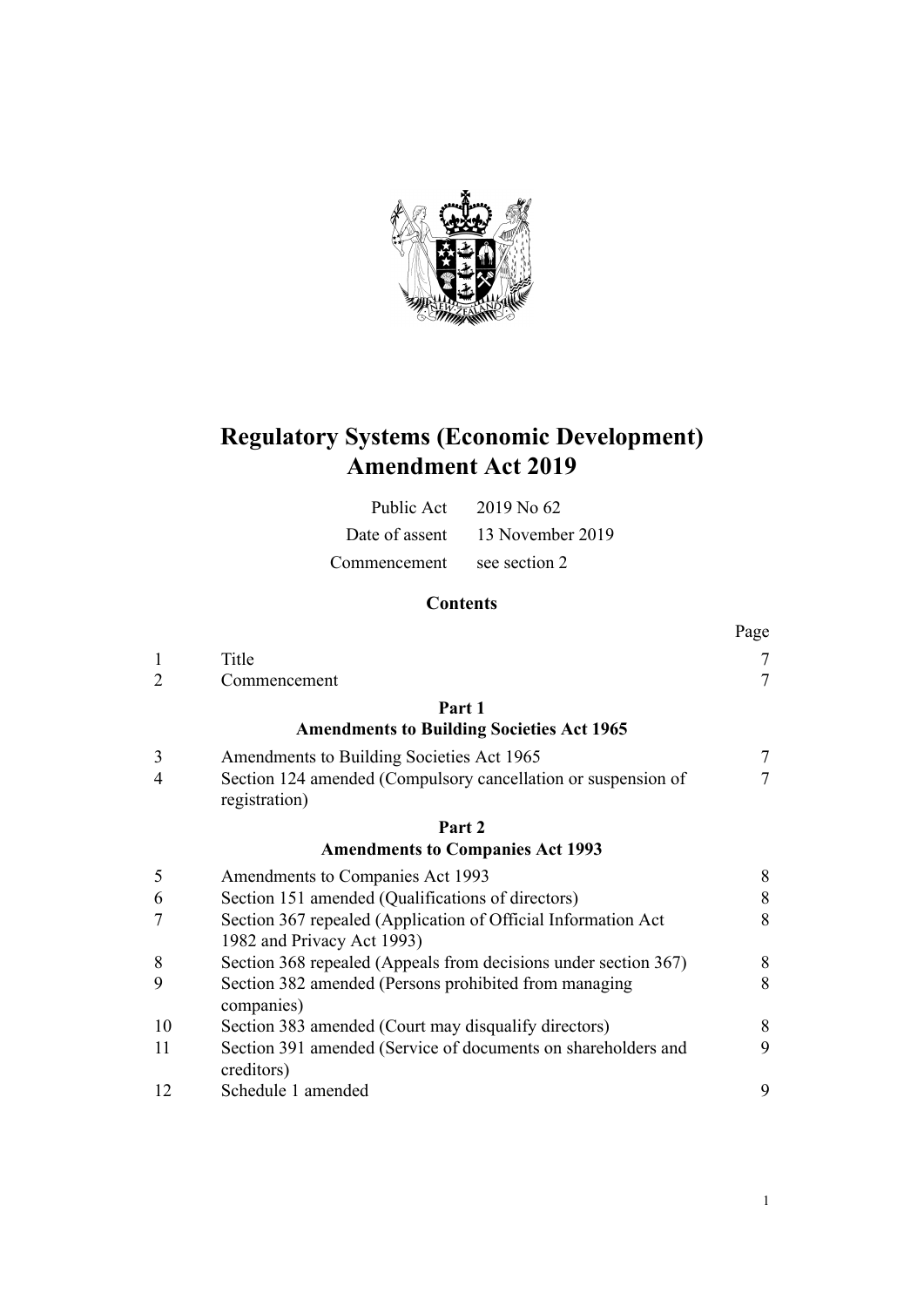# **[Part 3](#page-8-0)**

# **[Amendments to Continental Shelf Act 1964](#page-8-0)**

| 13 | Amendments to Continental Shelf Act 1964                       | 9  |
|----|----------------------------------------------------------------|----|
| 14 | Section 5 amended (Mining for minerals on continental shelf)   | 9  |
| 15 | Section 5A amended (Payments and contributions with respect to | 9  |
|    | exploitation of continental shelf beyond 200 nautical miles)   |    |
| 16 | Section 9 amended (Act in force in Cook Islands)               | 10 |
|    | Part 4                                                         |    |
|    | <b>Amendments to Credit Contracts and Consumer Finance Act</b> |    |
|    | 2003                                                           |    |
| 17 | Amendments to Credit Contracts and Consumer Finance Act 2003   | 10 |
| 18 | Section 4 amended (Overview)                                   | 10 |
| 19 | Section 5 amended (Interpretation)                             | 10 |
| 20 | Section 9B amended (Interpretation)                            | 10 |
| 21 | Section 9C amended (Lender responsibility principles)          | 10 |
| 22 | Section 9K amended (Publication of costs of borrowing)         | 11 |
| 23 | Part 3A heading amended                                        | 11 |
| 24 | Section 83A amended (Outline of Part)                          | 11 |
| 25 | Section 83B amended (References to credit contracts include    | 11 |
|    | security agreements)                                           |    |
| 26 | Section 83C amended (Application of Part)                      | 11 |
| 27 | Section 83L amended (Use of disabling device)                  | 11 |
| 28 | Section 83M amended (Connection or use of disabling device in  | 11 |
|    | connection with certain goods prohibited)                      |    |
| 29 | Section 83ZN amended (Credit contract may not provide for      | 12 |
|    | security interest over certain consumer goods)                 |    |
| 30 | Section 83ZO amended (Contravening provision of no effect)     | 12 |
| 31 | Section 99B amended (Enforcement prohibited if creditor        | 12 |
|    | unregistered)                                                  |    |
| 32 | Section 102A amended (Infringement offences)                   | 12 |
| 33 | Section 103 amended (Other offences)                           | 12 |
| 34 | Schedule 1AA amended                                           | 12 |
| 35 | Consequential amendment to other enactment                     | 12 |
|    | Part 5                                                         |    |
|    | <b>Amendments to Fair Trading Act 1986</b>                     |    |
| 36 | Amendments to Fair Trading Act 1986                            | 13 |
| 37 | Section 30 amended (Compliance with product safety standards)  | 13 |
|    | Part 6                                                         |    |
|    | <b>Amendment to Financial Reporting Act 2013</b>               |    |
| 38 | Amendment to Financial Reporting Act 2013                      | 13 |
| 39 | Section 20 amended (Auditing and assurance standards)          | 13 |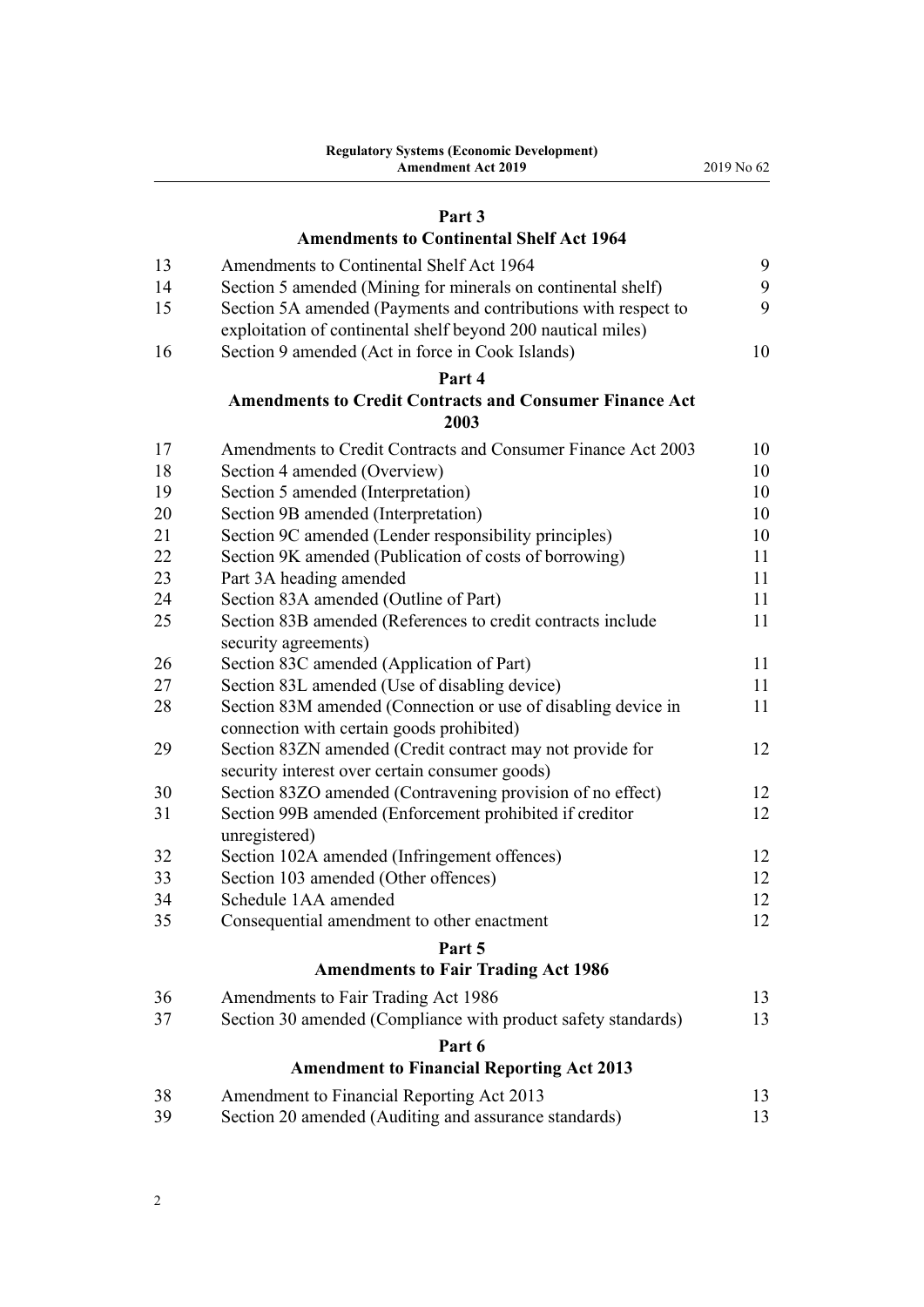#### **[Part 7](#page-13-0)**

# **[Amendments to Geographical Indications \(Wine and Spirits\)](#page-13-0) [Registration Act 2006](#page-13-0)**

| 40 | Amendments to Geographical Indications (Wine and Spirits)<br><b>Registration Act 2006</b>                   | 14 |
|----|-------------------------------------------------------------------------------------------------------------|----|
| 41 | Section 7 amended (What is registered geographical indication?)                                             | 14 |
| 42 | Section 42 amended (Register)                                                                               | 14 |
| 43 | Section 45 amended (Removal from register)                                                                  | 14 |
| 44 | Section 45A amended (Notice of proposed removal)                                                            | 14 |
| 45 | Section 47A replaced (Renewal of registration)                                                              | 14 |
|    | Renewal of registration<br>47A                                                                              | 14 |
| 46 | Section 47B amended (Notice of pending expiration of registration                                           | 15 |
|    | of geographical indication)                                                                                 |    |
| 47 | Sections 47C and 47D and cross-heading replaced                                                             | 15 |
|    | 47C<br>Procedure if registration not renewed                                                                | 15 |
|    | Effect of registered-past expiry date status<br>47D                                                         | 15 |
| 48 | Consequential amendments to other enactment                                                                 | 16 |
|    | Part 8                                                                                                      |    |
|    | <b>Amendments to Insolvency Act 2006</b>                                                                    |    |
| 49 | Amendments to Insolvency Act 2006                                                                           | 16 |
| 50 | Section 3 amended (Interpretation)                                                                          | 16 |
| 51 | Section 6 amended (Corporations and other entities not subject to                                           | 16 |
|    | Act)                                                                                                        |    |
| 52 | Section 8 amended (Alternatives to bankruptcy)                                                              | 16 |
| 53 | Section 41 amended (Order that disposition or proposal not act of                                           | 16 |
|    | bankruptcy)                                                                                                 |    |
| 54 | Section 67 amended (Bankrupt must file statement of affairs with<br>Assignee)                               | 17 |
| 55 | Section 149 amended (Prohibition of bankrupt entering business)                                             | 17 |
| 56 | Sections 158 and 159 replaced                                                                               | 17 |
|    | Bankrupt may retain certain assets<br>158                                                                   | 17 |
| 57 | Section 160 amended (Retention of assets does not affect rights<br>under charge or hire purchase agreement) | 17 |
| 58 | Section 161 repealed (Retention provisions do not confer rights to<br>other assets)                         | 17 |
| 59 | Section 162 amended (Relative or dependant may exercise                                                     | 17 |
|    | bankrupt's right to retain assets)                                                                          |    |
| 60 | Section 164 amended (Assignee may allow bankrupt to retain<br>money)                                        | 18 |
| 61 | Section 165 amended (Assignee may summon bankrupt and others<br>to be examined)                             | 18 |
| 62 | Section 171 amended (Assignee may obtain documents)                                                         | 18 |
| 63 | Section 178 amended (Record of examination)                                                                 | 18 |
| 64 | Section 193 amended (Extension of 2 years and 6 months periods)                                             | 18 |
|    |                                                                                                             |    |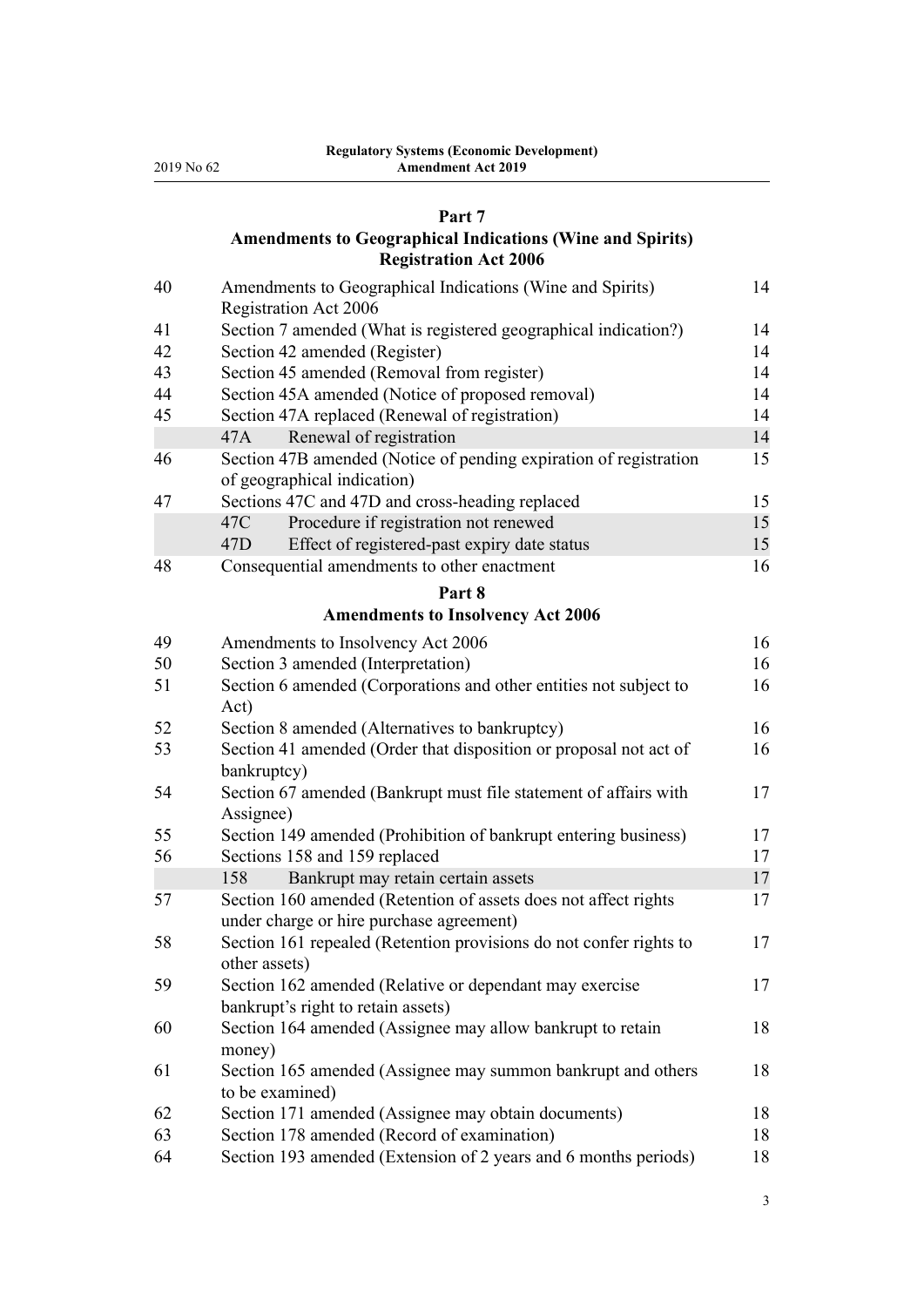|    | <b>Regulatory Systems (Economic Development)</b><br><b>Amendment Act 2019</b>                              | 2019 No 62 |
|----|------------------------------------------------------------------------------------------------------------|------------|
| 65 | Section 282 replaced (Definition of undistributed money)                                                   | 18         |
|    | 282<br>Definition of undistributed money                                                                   | 18         |
| 66 | Section 286 replaced (Application of undistributed money held in                                           | 19         |
|    | bankruptcy surplus account)                                                                                |            |
|    | Application of undistributed money held in bankruptcy<br>286<br>surplus account                            | 19         |
| 67 | New section 290A inserted (Automatic discharge of bankrupts who<br>die before filing statement of affairs) | 19         |
|    | Automatic discharge of bankrupts who die before filing<br>290A<br>statement of affairs                     | 19         |
| 68 | Part 5 heading amended                                                                                     | 19         |
| 69 | Subpart 3 heading in Part 5 replaced                                                                       | 20         |
| 70 | Section 340 replaced (Summary instalment order)                                                            | 20         |
|    | 340<br>Debt repayment order                                                                                | 20         |
| 71 | Section 341 amended (Who may apply for order)                                                              | 20         |
| 72 | Section 342 amended (Form of application)                                                                  | 20         |
| 73 | Section 343 replaced (Assignee may make summary instalment<br>order)                                       | 20         |
|    | 343<br>Assignee may make debt repayment order                                                              | 20         |
| 74 | Section 345 amended (Appointment of supervisor)                                                            | 21         |
| 75 | Section 346 amended (Role of supervisor)                                                                   | 21         |
| 76 | Section 349 amended (Period of instalments)                                                                | 21         |
| 77 | Section 350 amended (Variation or cancellation of order by                                                 | 21         |
|    | Assignee on application from debtor, creditor, or supervisor)                                              |            |
| 78 | Section 350A replaced (Cancellation of order by Assignee without<br>application)                           | 21         |
|    | Cancellation of order by Assignee without application<br>350A                                              | 21         |
| 79 | Section 351 amended (Effect of order)                                                                      | 21         |
| 80 | Section 352 amended (Proceedings against debtor)                                                           | 21         |
| 81 | Section 353 amended (Supervisor must give notice of summary<br>instalment order to creditors)              | 21         |
| 82 | Section 354 amended (Public register of debtors subject to current<br>summary instalment order)            | 22         |
| 83 | Section 355 amended (Meaning of current summary instalment<br>order)                                       | 22         |
| 84 | Section 356 amended (Creditor's claim)                                                                     | 22         |
| 85 | Section 357 amended (Payment of debtor's earnings to supervisor)                                           | 22         |
| 86 | Section 358 replaced (Distribution of money paid by debtor)                                                | 22         |
|    | Distribution of money paid by debtor<br>358                                                                | 22         |
|    | Discharge of debtor after distribution made<br>358A                                                        | 22         |
|    | Effect of discharge<br>358B                                                                                | 22         |
|    | Discharge does not release partners and others<br>358C                                                     | 23         |
| 87 | Section 359 amended (Default by debtor)                                                                    | 23         |
| 88 | Section 360 amended (Offence of obtaining credit)                                                          | 23         |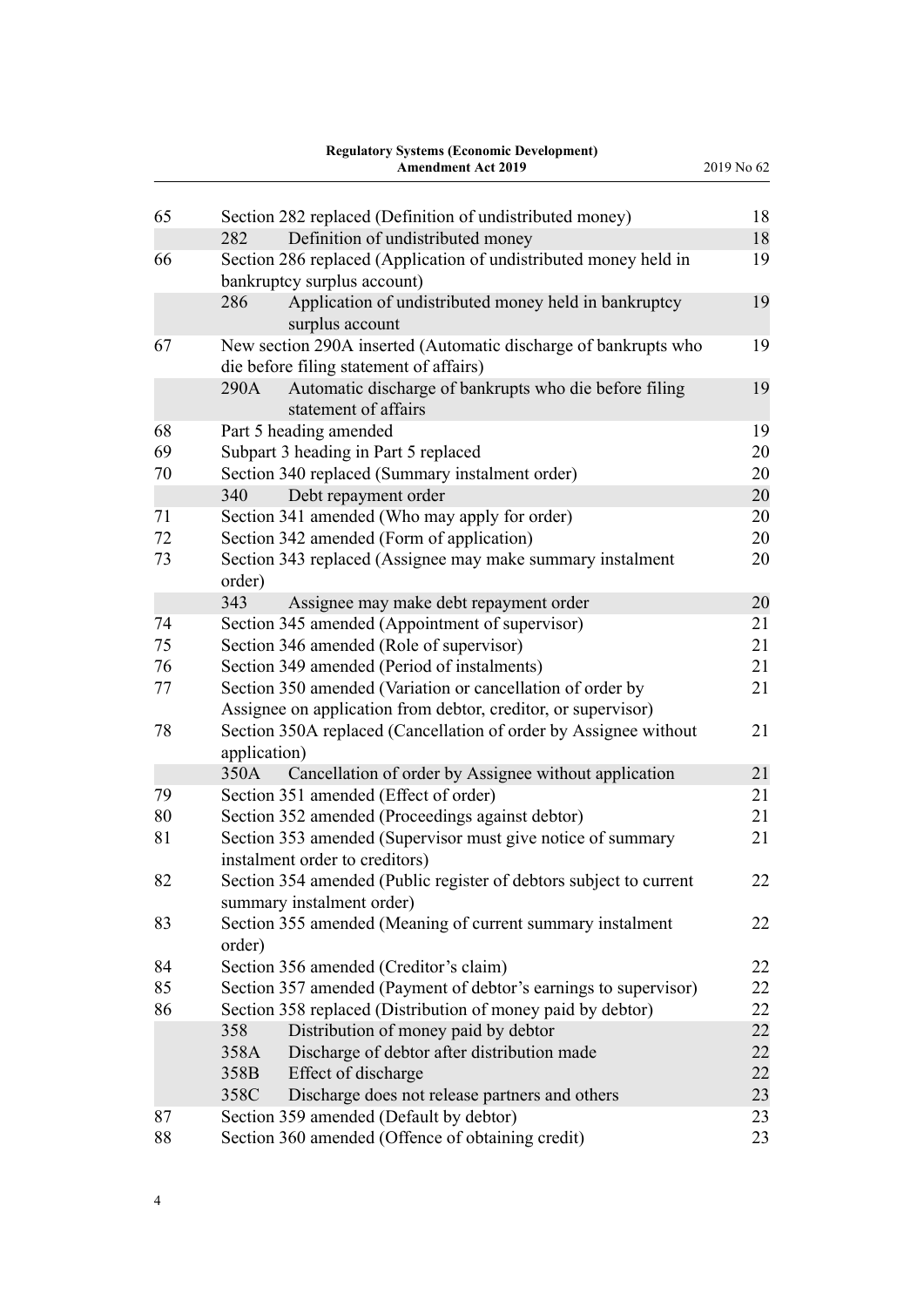| <b>Regulatory Systems (Economic Development)</b> |                                                                  |    |
|--------------------------------------------------|------------------------------------------------------------------|----|
| 2019 No 62                                       | <b>Amendment Act 2019</b>                                        |    |
| 89                                               | Section 363 amended (Criteria for entry to no asset procedure)   | 23 |
| 90                                               | Section 374 replaced (Assignee may apply for preservation order) | 24 |
|                                                  | 374<br>Assignee may apply for preservation order                 | 24 |
| 91                                               | New sections 377C to 377E inserted                               | 24 |
|                                                  | 377C<br>Court may reverse cancellation of debtor's debts         | 24 |
|                                                  | 377D<br>Grounds for reversing cancellation of debts              | 24 |
|                                                  | Effect of reversal of cancellation of debts<br>377E              | 25 |
| 92                                               | Section 441 amended (Regulations)                                | 25 |
| 93                                               | Section 448 amended (Purposes of public registers)               | 25 |
| 94                                               | Section 449 amended (General information that must be held in    | 25 |
|                                                  | public registers)                                                |    |
| 95                                               | Section 453 amended (Search criteria)                            | 25 |
| 96                                               | Section 454 amended (Search purposes)                            | 25 |
| 97                                               | Consequential amendments to other enactments                     | 26 |
| 98                                               | Schedule 1AA amended                                             | 26 |
|                                                  | Part 9                                                           |    |
|                                                  | <b>Amendments to Limited Partnerships Act 2008</b>               |    |
| 99                                               | Amendments to Limited Partnerships Act 2008                      | 26 |
| 100                                              | Section 8 amended (Requirements for limited partnership)         | 26 |
| 101                                              | Section 19A amended (Qualifications of general partners: natural | 26 |
|                                                  | persons)                                                         |    |
| 102                                              | Section 52 amended (Application for registration)                | 26 |
| 103                                              | Section 101 amended (Restoration to register of limited          | 27 |
|                                                  | partnerships)                                                    |    |
| 104                                              | Consequential amendment to other enactment                       | 27 |
|                                                  | Part 10                                                          |    |
|                                                  | <b>Amendments to Personal Property Securities Act 1999</b>       |    |
| 105                                              | Amendments to Personal Property Securities Act 1999              | 27 |
| 106                                              | Section 139 amended (Personal property securities register)      | 27 |
| 107                                              | Section 140 amended (Contents of register)                       | 27 |
| 108                                              | Section 142 amended (Data required to register financing         | 27 |
|                                                  | statement)                                                       |    |
| 109                                              | Section 172 amended (Search criteria)                            | 28 |
| 110                                              | Consequential amendment to other enactment                       | 28 |
|                                                  | Part 11                                                          |    |
|                                                  | <b>Amendments to Plant Variety Rights Act 1987</b>               |    |
| 111                                              | Amendments to Plant Variety Rights Act 1987                      | 28 |
| 112                                              | Section 5 amended (Applications)                                 | 28 |
| 113                                              | Section 35 amended (Service of notices, etc)                     | 28 |
| 114                                              | Consequential amendment to other enactment                       | 28 |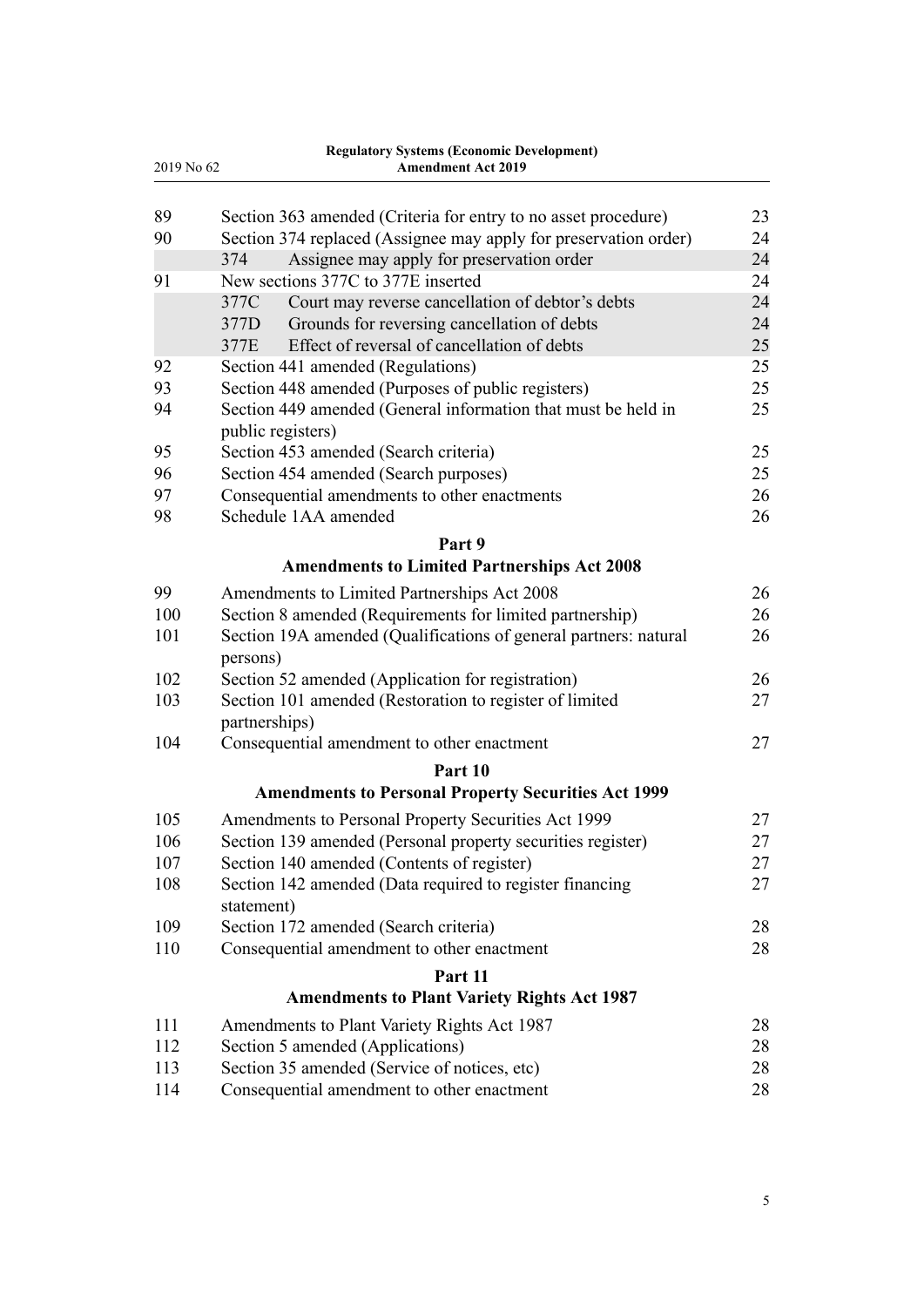# **[Part 12](#page-27-0) [Amendments to Takeovers Act 1993](#page-27-0)**

| 115 | Amendments to Takeovers Act 1993                                  | 28 |
|-----|-------------------------------------------------------------------|----|
| 116 | Section 2 amended (Interpretation)                                | 28 |
| 117 | Section 2A amended (Meaning of code company)                      | 29 |
| 118 | New section 2AB inserted (Extended meaning of code company        | 29 |
|     | for purpose of completing code-regulated transactions)            |    |
|     | Extended meaning of code company for purpose of<br>2AB            | 29 |
|     | completing code-regulated transactions                            |    |
| 119 | Schedule 1AA amended                                              | 30 |
| 120 | Consequential revocation of Takeovers Code (Small Code            | 30 |
|     | Companies) Exemption Notice 2016                                  |    |
| 121 | Consequential amendments to other enactment                       | 30 |
|     | Part 13                                                           |    |
|     | <b>Amendments to Trade Marks Act 2002</b>                         |    |
| 122 | Amendments to Trade Marks Act 2002                                | 30 |
| 123 | Section 5 amended (Interpretation)                                | 30 |
| 124 | New section 7A inserted (Transitional, savings, and related       | 30 |
|     | provisions)                                                       |    |
|     | 7A<br>Transitional, savings, and related provisions               | 31 |
| 125 | New section 13A inserted (Trade mark not registrable if related   | 31 |
|     | certification trade mark owned)                                   |    |
|     | Trade mark not registrable if related certification trade<br>13A  | 31 |
|     | mark owned                                                        |    |
| 126 | Section 14 amended (Additional provisions that relate to          | 31 |
|     | registrability of certification trade marks)                      |    |
| 127 | Section 53 replaced (Reissuing certificate of registration)       | 31 |
|     | 53<br>Replacement of certificate of registration                  | 31 |
| 128 | Sections 59, 60, and 60A replaced                                 | 31 |
|     | Procedure for renewal of registration<br>59                       | 31 |
|     | Effect of registered-past expiry date status<br>60                | 32 |
| 129 | Section 65 amended (Application for revocation of registration of | 32 |
|     | trade mark)                                                       |    |
| 130 | Section 66 amended (Grounds for revoking registration of trade    | 33 |
|     | mark)                                                             |    |
| 131 | Section 68 amended (Revocation of registration of trade mark)     | 33 |
| 132 | Section 167 replaced (Security for costs)                         | 33 |
|     | 167<br>Commissioner or court may require security for costs       | 33 |
| 133 | Section 182 amended (Contents of register)                        | 33 |
| 134 | Section 191 repealed (Declarations, etc, on behalf of certain     | 34 |
|     | persons)                                                          |    |
| 135 | New Schedule 1AA inserted                                         | 34 |
| 136 | Consequential amendments to other enactment                       | 34 |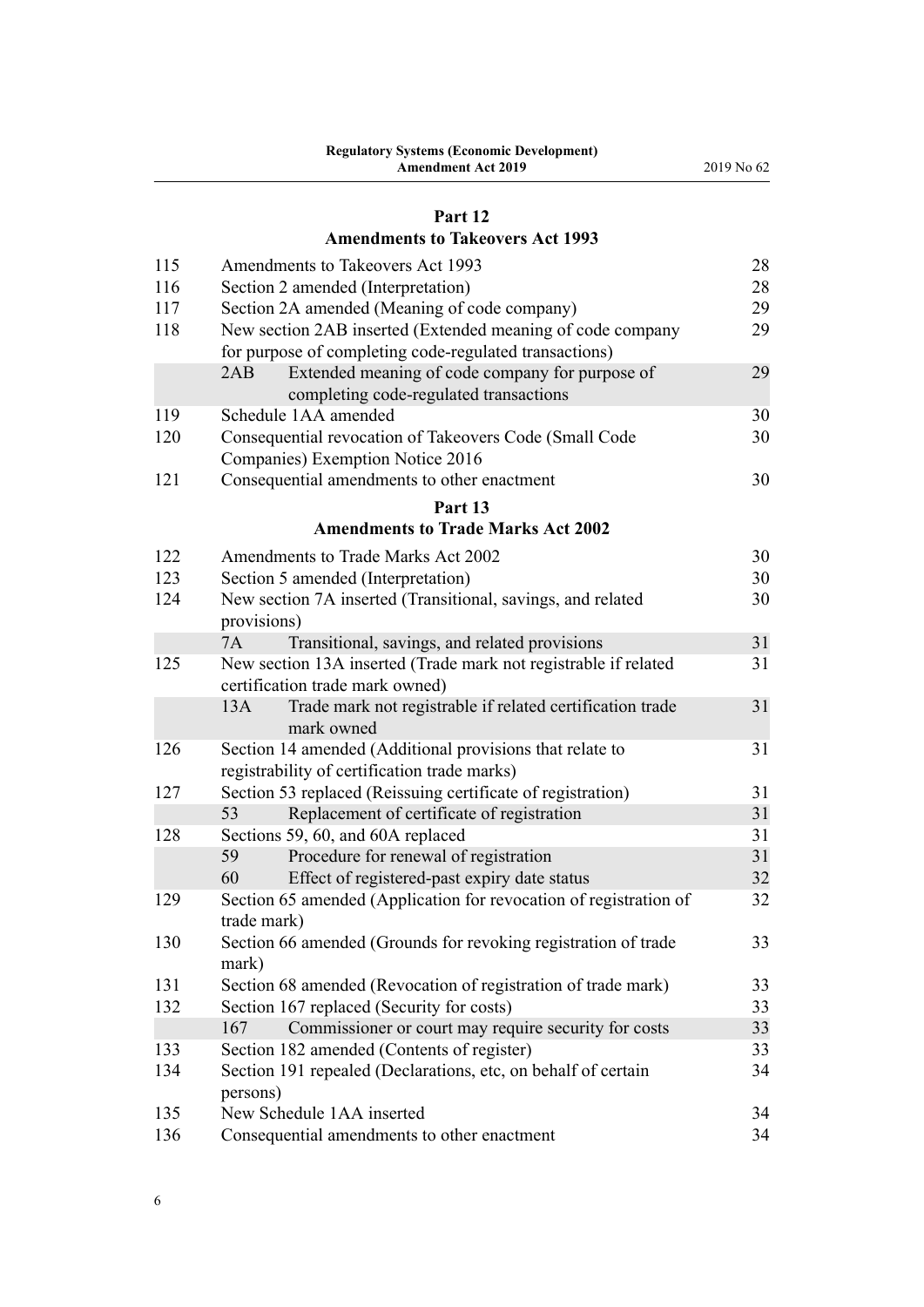<span id="page-6-0"></span>

| Regulatory Systems (Economic Development)<br><b>Amendment Act 2019</b><br>2019 No 62 | Part 1 s 4                                                                                                            |  |
|--------------------------------------------------------------------------------------|-----------------------------------------------------------------------------------------------------------------------|--|
| Part 14                                                                              |                                                                                                                       |  |
| <b>Amendments to Weights and Measures Act 1987</b>                                   |                                                                                                                       |  |
| Amendments to Weights and Measures Act 1987                                          | 34                                                                                                                    |  |
| Section 28 amended (Powers of Inspectors)                                            | 34                                                                                                                    |  |
| Section 32 amended (Offences)                                                        | 34                                                                                                                    |  |
| <b>Schedule 1</b>                                                                    | 35                                                                                                                    |  |
| <b>Consequential amendments</b>                                                      |                                                                                                                       |  |
| <b>Schedule 2</b>                                                                    | 40                                                                                                                    |  |
| <b>Amendments to Schedule 1AA of Credit Contracts and</b>                            |                                                                                                                       |  |
|                                                                                      |                                                                                                                       |  |
|                                                                                      | 42                                                                                                                    |  |
|                                                                                      |                                                                                                                       |  |
| <b>Schedule 4</b>                                                                    | 46                                                                                                                    |  |
| New Part 2 inserted into Schedule 1AA of Takeovers Act 1993                          |                                                                                                                       |  |
| <b>Schedule 5</b>                                                                    | 47                                                                                                                    |  |
| <b>New Schedule 1AA inserted into Trade Marks Act 2002</b>                           |                                                                                                                       |  |
|                                                                                      | <b>Consumer Finance Act 2003</b><br><b>Schedule 3</b><br>New Part 2 inserted into Schedule 1AA of Insolvency Act 2006 |  |

**Regulatory Systems (Economic Development)**

# **The Parliament of New Zealand enacts as follows:**

#### **1 Title**

This Act is the Regulatory Systems (Economic Development) Amendment Act 2019.

#### **2 Commencement**

This Act comes into force immediately after the expiry of the 2-month period that starts on the date of Royal assent.

# **Part 1**

# **Amendments to Building Societies Act 1965**

# **3 Amendments to Building Societies Act 1965**

This Part amends the [Building Societies Act 1965.](http://legislation.govt.nz/pdflink.aspx?id=DLM367767)

# **4 Section 124 amended (Compulsory cancellation or suspension of registration)**

- (1) In [section 124\(1\),](http://legislation.govt.nz/pdflink.aspx?id=DLM372387) delete ", with the approval of the Minister,".
- (2) In [section 124\(1\)\(c\)](http://legislation.govt.nz/pdflink.aspx?id=DLM372387), replace "that the society has wilfully, and" with "that the society has,".
- (3) In [section 124\(3\),](http://legislation.govt.nz/pdflink.aspx?id=DLM372387) delete ", with the approval of the Minister,".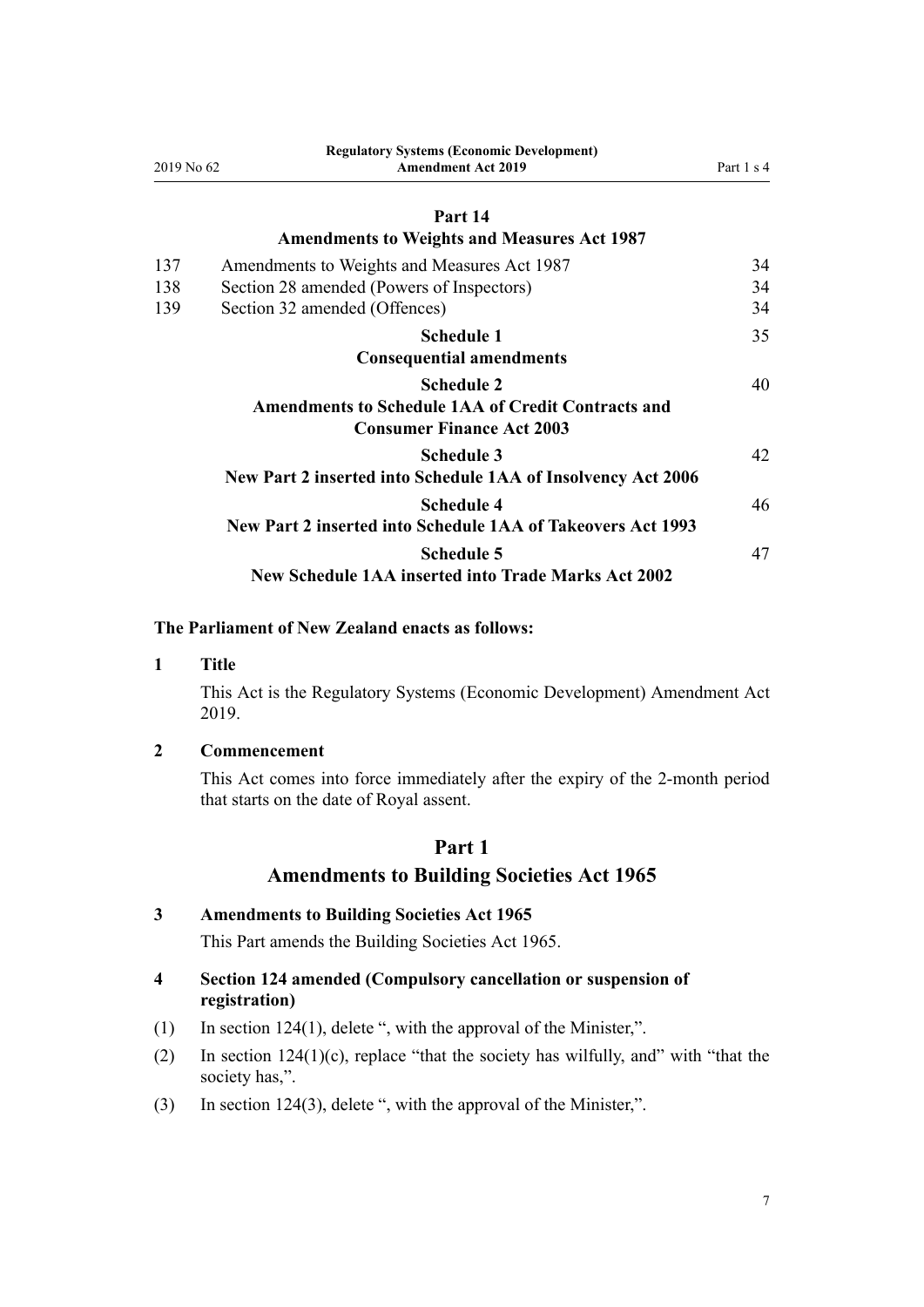# **Part 2**

# **Amendments to Companies Act 1993**

#### <span id="page-7-0"></span>**5 Amendments to Companies Act 1993**

This Part amends the [Companies Act 1993.](http://legislation.govt.nz/pdflink.aspx?id=DLM319569)

### **6 Section 151 amended (Qualifications of directors)**

After [section 151\(2\)\(b\),](http://legislation.govt.nz/pdflink.aspx?id=DLM320690) insert:

(baa) a person who is prohibited from being a director of a company under section 299(1)(b) of the Insolvency Act 2006:

(bab) a person who is prohibited from directly or indirectly being concerned, or taking part, in the management of a company under section  $299(1)(c)$ of the Insolvency Act 2006:

### **7 Section 367 repealed (Application of Official Information Act 1982 and Privacy Act 1993)**

Repeal [section 367.](http://legislation.govt.nz/pdflink.aspx?id=DLM323222)

**8 Section 368 repealed (Appeals from decisions under section 367)** Repeal [section 368.](http://legislation.govt.nz/pdflink.aspx?id=DLM323224)

#### **9 Section 382 amended (Persons prohibited from managing companies)**

- (1) In [section 382\(1\)\(a\)](http://legislation.govt.nz/pdflink.aspx?id=DLM323249), after "3 months)", insert ", including an offence under section 138A".
- (2) In [section 382\(1\)\(b\)](http://legislation.govt.nz/pdflink.aspx?id=DLM323249), replace "1961,—" with "1961; or".
- (3) After section  $382(1)(b)$ , insert:
	- (ba) a person has been convicted of an offence under section 143A(1)(d) or 143B(1) of the Tax Administration Act 1994; or
	- (bb) a person has been convicted of an offence under section 148 of the Tax Administration Act 1994 of aiding, abetting, inciting, or conspiring with another person to commit an offence against section 143B(1) of that  $Act,$ —

#### **10 Section 383 amended (Court may disqualify directors)**

- (1) In [section 383\(1\)\(a\)](http://legislation.govt.nz/pdflink.aspx?id=DLM323252), after "3 months)", insert ", including an offence under section 138A".
- (2) After [section 383\(1\)\(b\),](http://legislation.govt.nz/pdflink.aspx?id=DLM323252) insert:
	- (ba) a person has been convicted of an offence under section 143A(1)(d) or 143B(1) of the Tax Administration Act 1994; or
	- (bb) a person has been convicted of an offence under section 148 of the Tax Administration Act 1994 of aiding, abetting, inciting, or conspiring with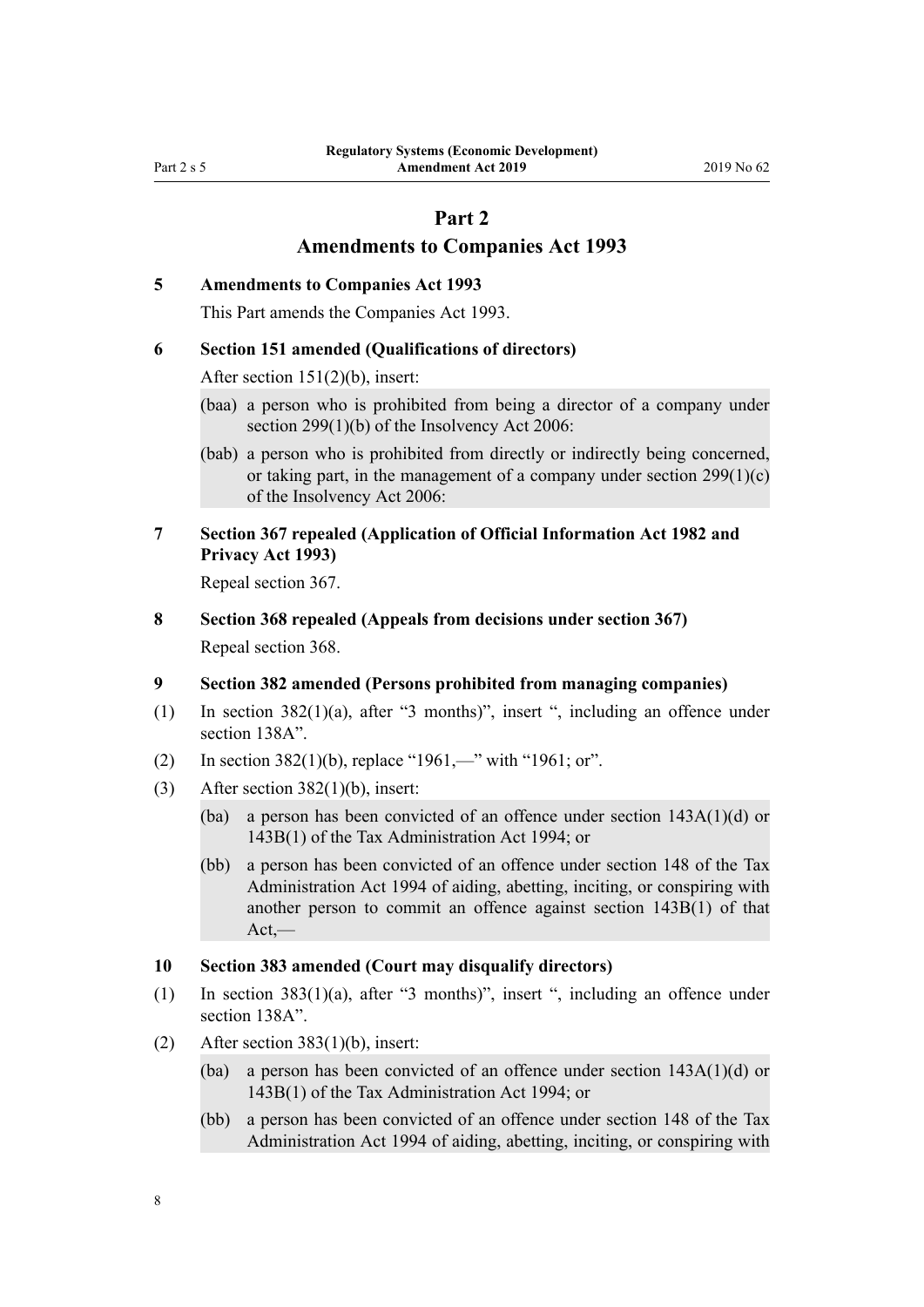another person to commit an offence against section 143B(1) of that Act; or

### <span id="page-8-0"></span>**11 Section 391 amended (Service of documents on shareholders and creditors)**

- (1) In [section 391\(3\)\(f\)](http://legislation.govt.nz/pdflink.aspx?id=DLM323276), replace "corporate." with "corporate; or".
- (2) After [section 391\(3\)\(f\),](http://legislation.govt.nz/pdflink.aspx?id=DLM323276) insert:

(g) sent by email to an electronic address used by the body corporate.

# **12 Schedule 1 amended**

- (1) In Schedule 1, after [clause 6\(5\),](http://legislation.govt.nz/pdflink.aspx?id=DLM323297) insert:
- (5A) However, if a time is specified in the constitution of a company under subclause (5) but the notice of the meeting provides that a proxy may be produced by a later time (being a time before the start of the meeting), a proxy produced by that later time is still effective.
- (2) In Schedule 1, [clause 6\(6\)](http://legislation.govt.nz/pdflink.aspx?id=DLM323297), replace "subclause (5), the constitution" with "subclauses (5) and (5A), the constitution or the notice".
- (3) In Schedule 1, replace [clause 7\(4A\)](http://legislation.govt.nz/pdflink.aspx?id=DLM323299) with:
- (4A) Despite subclause (4),—
	- (a) the constitution of a company, or the notice of the meeting, may specify a time (being a time less than 48 hours before the start of the meeting) by which postal votes that are cast using electronic means must reach the person who is authorised to receive and count postal votes at the meeting; and
	- (b) such postal votes must reach that person by the specified time (or, if different times are specified in the constitution and the notice, the later of those times).

### **Part 3**

## **Amendments to Continental Shelf Act 1964**

#### **13 Amendments to Continental Shelf Act 1964**

This Part amends the [Continental Shelf Act 1964](http://legislation.govt.nz/pdflink.aspx?id=DLM351638).

**14 Section 5 amended (Mining for minerals on continental shelf)**

In [section 5\(2\) and \(4\)](http://legislation.govt.nz/pdflink.aspx?id=DLM351671), after "Energy", insert "and Resources".

- **15 Section 5A amended (Payments and contributions with respect to exploitation of continental shelf beyond 200 nautical miles)**
- (1) In section  $5A(1)(b)$ , delete "or prospecting".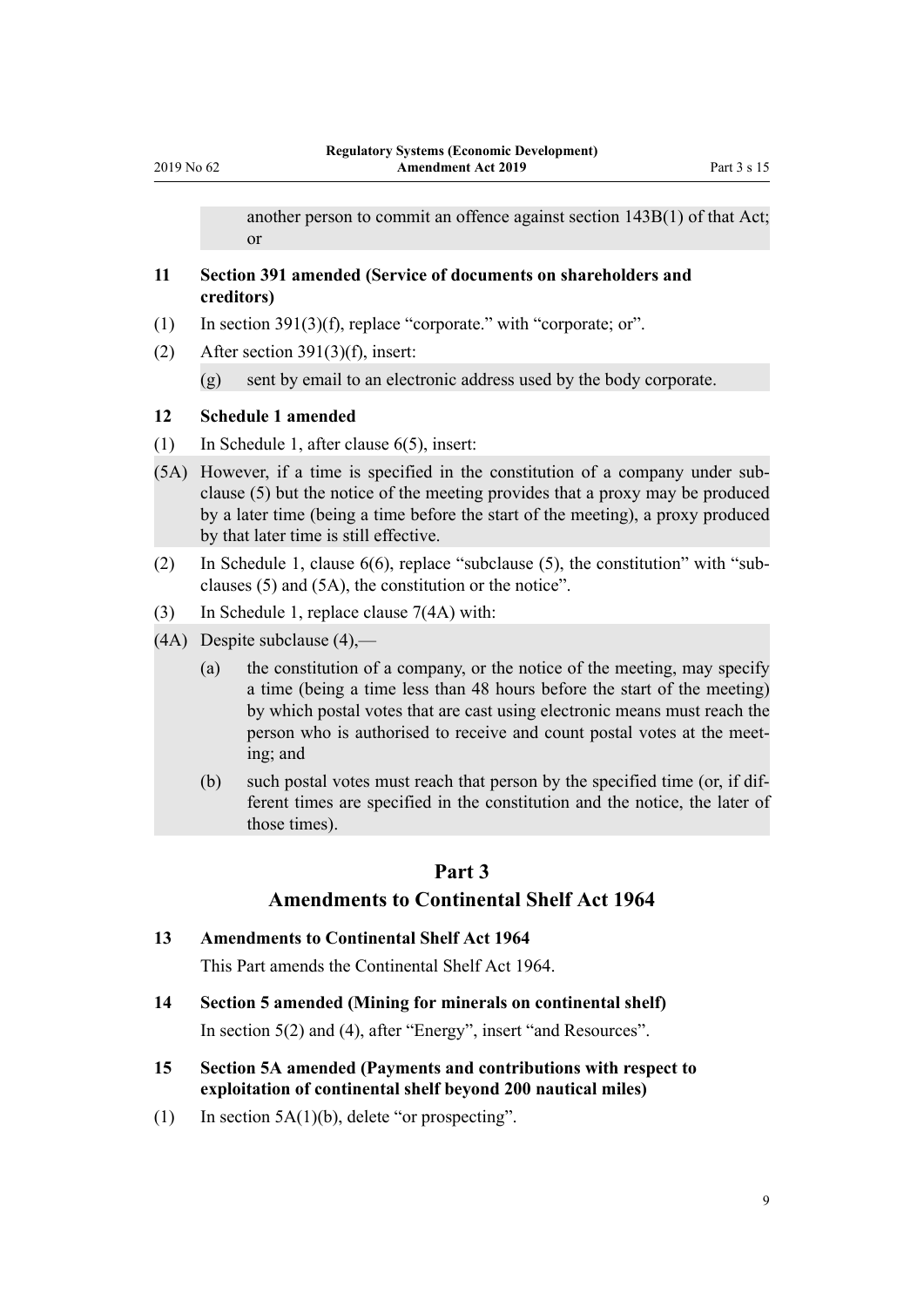- <span id="page-9-0"></span>(2) In [section 5A\(1\)\(c\)](http://legislation.govt.nz/pdflink.aspx?id=DLM351675), replace "or prospecting for, or the mining of," with "for or the mining of".
- (3) In [section 5A\(2\),](http://legislation.govt.nz/pdflink.aspx?id=DLM351675) after "Energy", insert "and Resources".
- (4) In [section 5A\(3\),](http://legislation.govt.nz/pdflink.aspx?id=DLM351675) replace "Transport" with "Energy and Resources".
- (5) In [section 5A\(4\),](http://legislation.govt.nz/pdflink.aspx?id=DLM351675) replace "relevant Minister" with "Minister".

# **16 Section 9 amended (Act in force in Cook Islands)**

In [section 9\(2\)\(b\),](http://legislation.govt.nz/pdflink.aspx?id=DLM351685) after "Energy", insert "and Resources".

# **Part 4**

# **Amendments to Credit Contracts and Consumer Finance Act 2003**

**17 Amendments to Credit Contracts and Consumer Finance Act 2003**

This Part amends the [Credit Contracts and Consumer Finance Act 2003.](http://legislation.govt.nz/pdflink.aspx?id=DLM211511)

# **18 Section 4 amended (Overview)**

In [section 4\(ca\),](http://legislation.govt.nz/pdflink.aspx?id=DLM211519) replace "credit contracts" with "consumer credit contracts".

# **19 Section 5 amended (Interpretation)**

In [section 5,](http://legislation.govt.nz/pdflink.aspx?id=DLM211520) definition of **costs of borrowing**, delete "or a credit contract to which Part 3A applies".

### **20 Section 9B amended (Interpretation)**

- (1) In [section 9B\(1\),](http://legislation.govt.nz/pdflink.aspx?id=DLM6501304) definition of **agreement**, paragraph (a), delete "or a credit contract to which Part 3A applies".
- (2) In [section 9B\(1\),](http://legislation.govt.nz/pdflink.aspx?id=DLM6501304) definition of **lender**, paragraph (a), delete "or a credit contract to which Part 3A applies".
- (3) In [section 9B\(1\),](http://legislation.govt.nz/pdflink.aspx?id=DLM6501304) replace the definition of **relevant guarantee** with:

**relevant guarantee** means a guarantee given, or proposed to be given, in respect of a consumer credit contract

### **21 Section 9C amended (Lender responsibility principles)**

Replace section  $9C(2)(a)$  with:

- (a) exercise the care, diligence, and skill of a responsible lender—
	- (i) in any advertisement for providing credit or finance under an agreement or for providing credit-related insurance under a relevant insurance contract; and
	- (ii) before entering into an agreement to provide credit or finance or a relevant insurance contract and before taking a relevant guarantee; and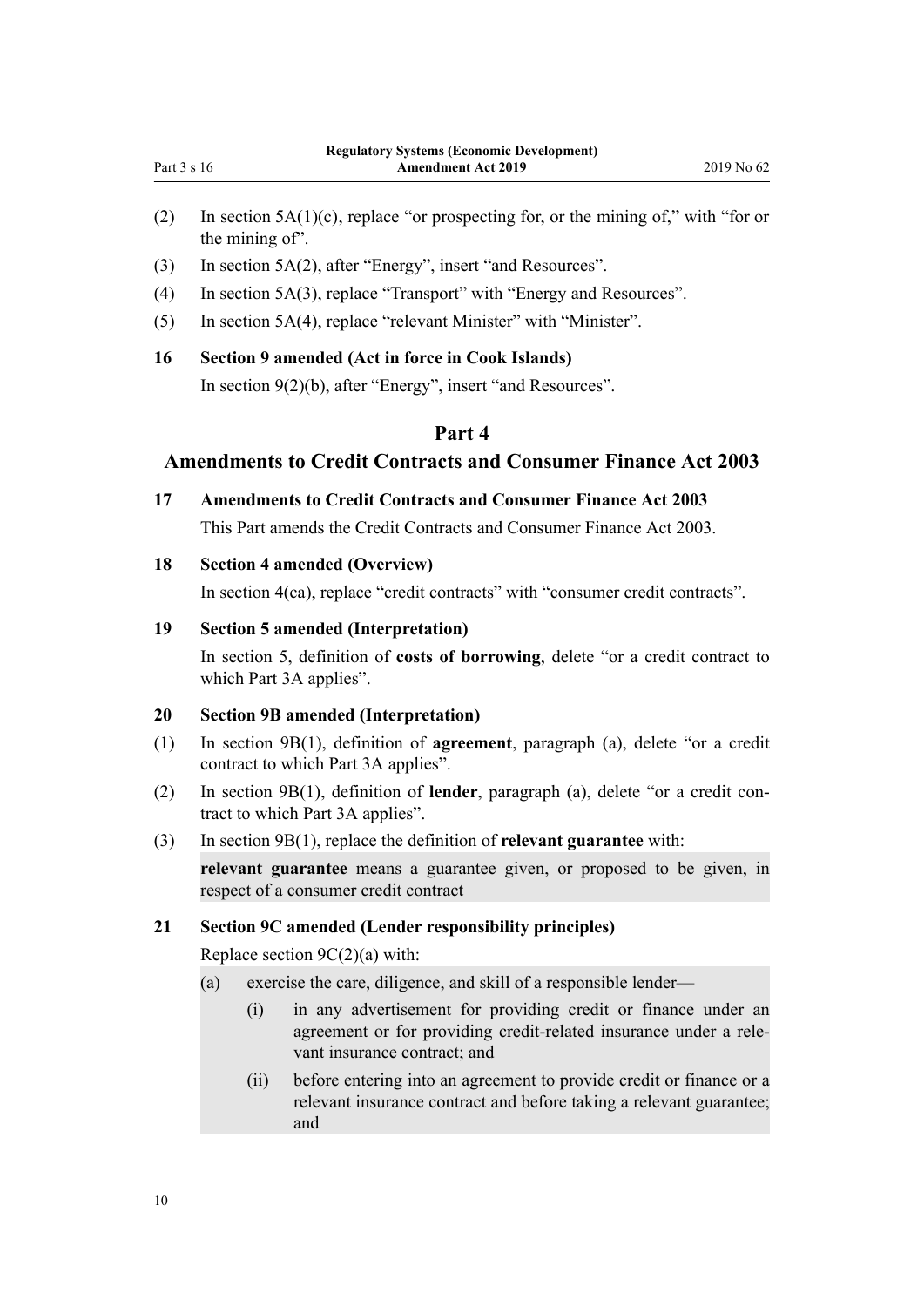<span id="page-10-0"></span>(iii) in all subsequent dealings with a borrower in relation to an agreement or a relevant insurance contract or a guarantor in relation to a relevant guarantee; and

#### **22 Section 9K amended (Publication of costs of borrowing)**

- (1) In [section 9K\(1\),](http://legislation.govt.nz/pdflink.aspx?id=DLM6501329) replace "credit contract" with "consumer credit contract".
- (2) Repeal [section 9K\(2\).](http://legislation.govt.nz/pdflink.aspx?id=DLM6501329)
- (3) In [section 9K\(3\)\(a\),](http://legislation.govt.nz/pdflink.aspx?id=DLM6501329) replace "credit contract referred to in subsection (1)" with "consumer credit contract offered by that creditor".

### **23 Part 3A heading amended**

In the [Part 3A](http://legislation.govt.nz/pdflink.aspx?id=DLM6501334) heading, replace "**credit contract**" with "**consumer credit contract**".

#### **24 Section 83A amended (Outline of Part)**

In [section 83A,](http://legislation.govt.nz/pdflink.aspx?id=DLM6501336) after "sets out", insert ", in relation to a consumer credit contract."

# **25 Section 83B amended (References to credit contracts include security agreements)**

- (1) In the heading to [section 83B](http://legislation.govt.nz/pdflink.aspx?id=DLM6501337), replace "**credit contracts**" with "**consumer credit contracts**".
- (2) In [section 83B\(1\)\(b\)](http://legislation.govt.nz/pdflink.aspx?id=DLM6501337), replace "credit contracts" with "consumer credit contracts".
- (3) In [section 83B](http://legislation.govt.nz/pdflink.aspx?id=DLM6501337), replace "credit contract" with "consumer credit contract" in each place.

### **26 Section 83C amended (Application of Part)**

In [section 83C](http://legislation.govt.nz/pdflink.aspx?id=DLM6501338), replace "credit contract" with "consumer credit contract" in each place.

#### **27 Section 83L amended (Use of disabling device)**

In [section 83L,](http://legislation.govt.nz/pdflink.aspx?id=DLM6501356) replace "credit contract" with "consumer credit contract" in each place.

# **28 Section 83M amended (Connection or use of disabling device in connection with certain goods prohibited)**

In [section 83M](http://legislation.govt.nz/pdflink.aspx?id=DLM6501361), replace "credit contract" with "consumer credit contract" in each place.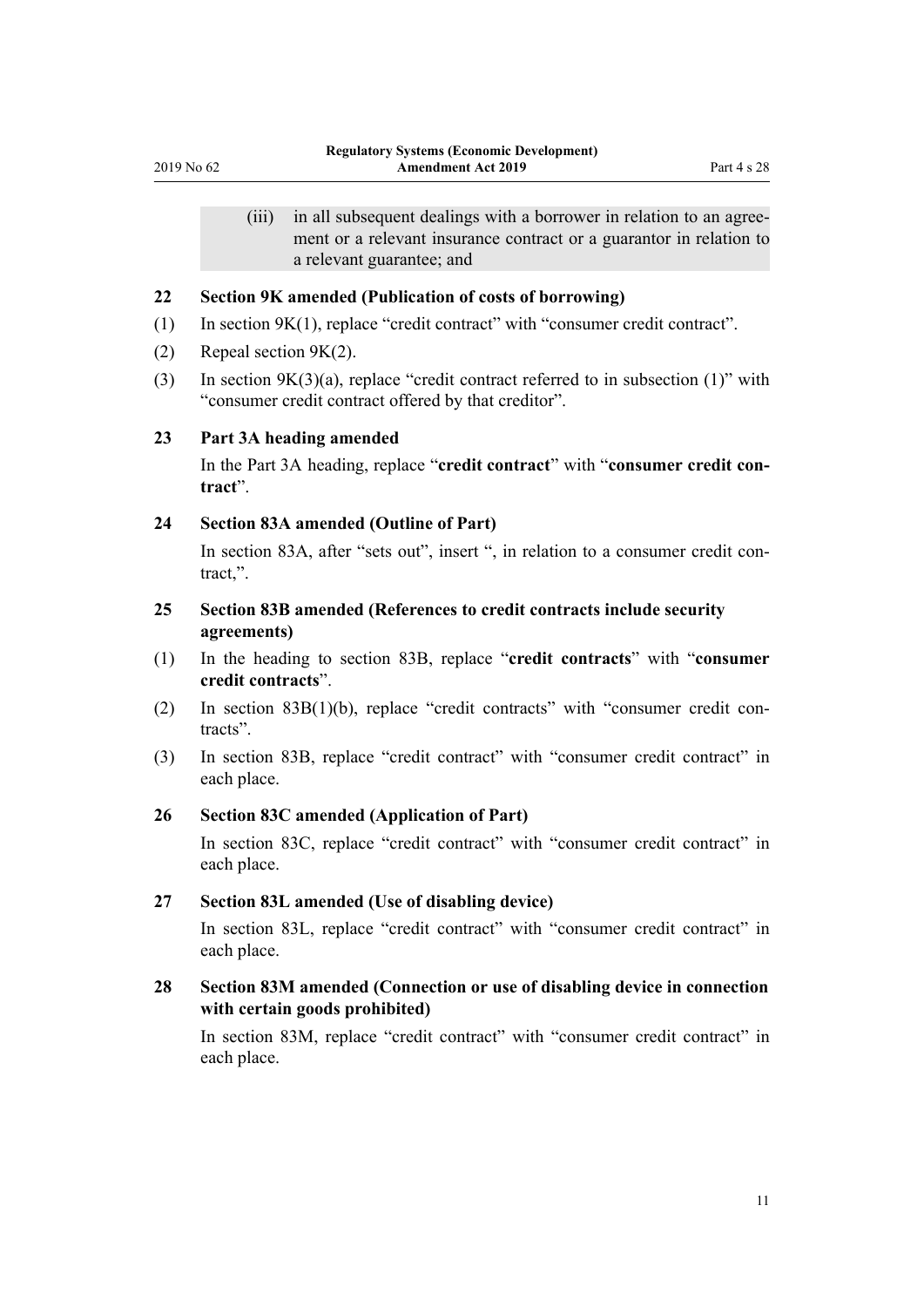#### <span id="page-11-0"></span>Part 4 s 29

# **29 Section 83ZN amended (Credit contract may not provide for security interest over certain consumer goods)**

- (1) In the heading to [section 83ZN](http://legislation.govt.nz/pdflink.aspx?id=DLM6501408), replace "**Credit contract**" with "**Consumer credit contract**".
- (2) In [section 83ZN](http://legislation.govt.nz/pdflink.aspx?id=DLM6501408), replace "credit contract" with "consumer credit contract" in each place.

### **30 Section 83ZO amended (Contravening provision of no effect)**

In [section 83ZO,](http://legislation.govt.nz/pdflink.aspx?id=DLM6501409) replace "credit contract" with "consumer credit contract".

## **31 Section 99B amended (Enforcement prohibited if creditor unregistered)**

- (1) In [section 99B\(1\)\(a\)](http://legislation.govt.nz/pdflink.aspx?id=DLM6503343), replace "credit contract" with "consumer credit contract".
- (2) In [section 99B\(4\),](http://legislation.govt.nz/pdflink.aspx?id=DLM6503343) replace "credit contract" with "consumer credit contract".

### **32 Section 102A amended (Infringement offences)**

After [section 102A\(4\),](http://legislation.govt.nz/pdflink.aspx?id=DLM6503373) insert:

- (4A) Every creditor who is subject to section 9K commits an offence if the creditor breaches section 9K(4).
- (4B) Every creditor who is subject to section 9K commits an offence if both of the following apply:
	- (a) a paragraph in regulations prescribed under this Act requires particular information to be contained in the information made publicly available:
	- (b) the creditor breaches section  $9K(6)(a)$  by failing to make any information publicly available for the purposes of that paragraph.

# **33 Section 103 amended (Other offences)**

- (1) In section  $103(1)$ , after "creditor,", insert "lender,".
- (2) In [section 103\(1\),](http://legislation.govt.nz/pdflink.aspx?id=DLM213185) after "provisions of sections", insert "9J, 9K,".

# **34 Schedule 1AA amended**

(1) In Schedule 1AA, [clause 1](http://legislation.govt.nz/pdflink.aspx?id=DLM6150839), insert in its appropriate alphabetical order:

**Regulatory Systems Act 2019** means the Regulatory Systems (Economic Development) Amendment Act 2019

- (2) In Schedule 1AA, [clause 3\(1\),](http://legislation.govt.nz/pdflink.aspx?id=DLM6150846) after "subclauses (2) and (3)", insert "and in clause 4".
- (3) In Schedule 1AA, [clause 3\(4\),](http://legislation.govt.nz/pdflink.aspx?id=DLM6150846) after "In this clause", insert "and in clause 4".
- (4) In Schedule 1AA, after [clause 3,](http://legislation.govt.nz/pdflink.aspx?id=DLM6150846) insert the cross-heading and clauses 4 and 5 set out in [Schedule 2](#page-39-0) of this Act.

# **35 Consequential amendment to other enactment**

Amend the enactment specified in [Part 1](#page-34-0) of Schedule 1 as set out in that Part.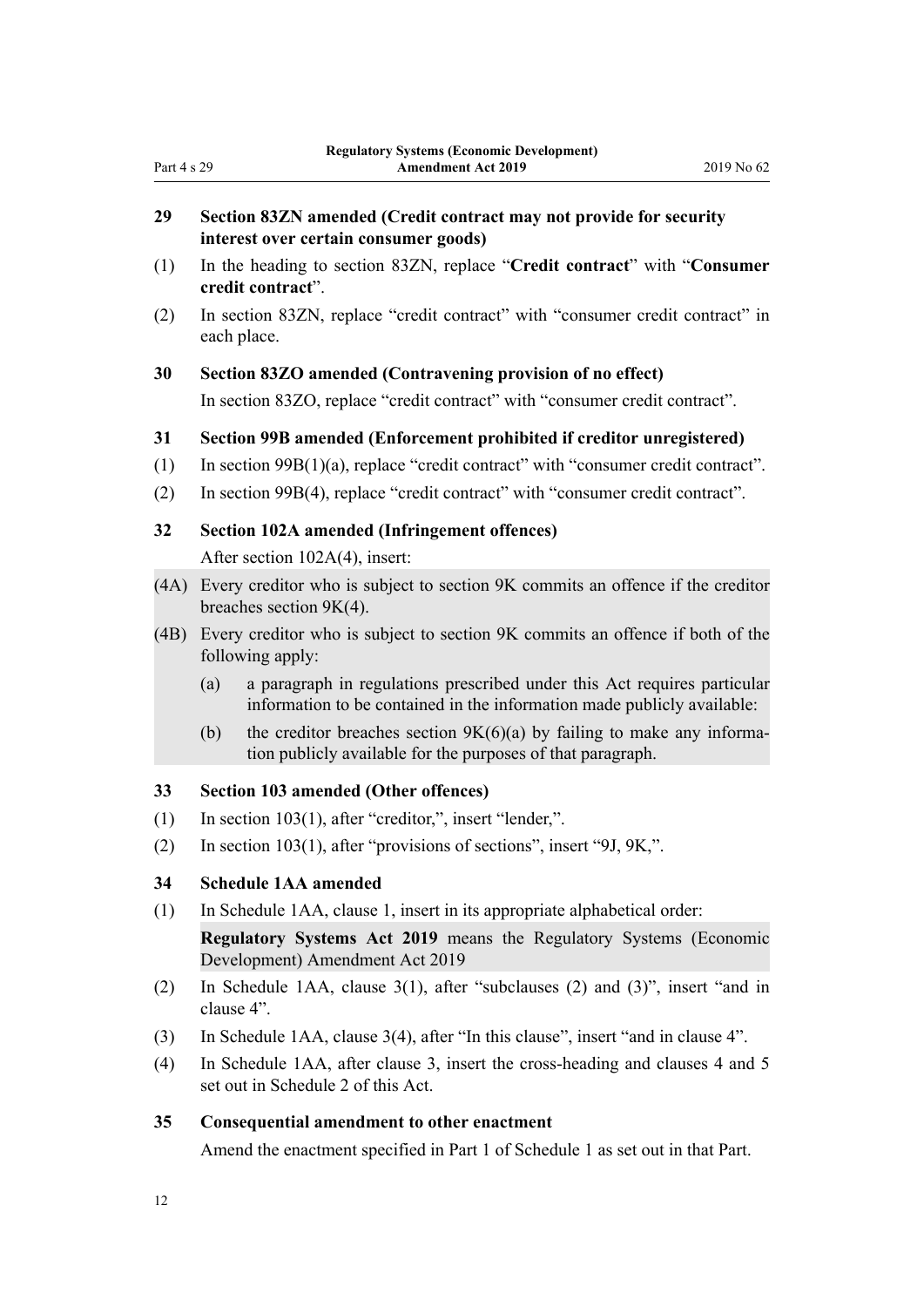# **Part 5**

# **Amendments to Fair Trading Act 1986**

#### <span id="page-12-0"></span>**36 Amendments to Fair Trading Act 1986**

This Part amends the [Fair Trading Act 1986.](http://legislation.govt.nz/pdflink.aspx?id=DLM96438)

#### **37 Section 30 amended (Compliance with product safety standards)**

- (1) In [section 30\(1\),](http://legislation.govt.nz/pdflink.aspx?id=DLM96966) replace "that person complies with that product safety standard" with "that product safety standard is complied with in respect of those goods".
- (2) In [section 30\(2\)](http://legislation.govt.nz/pdflink.aspx?id=DLM96966), replace "that person complies with one of those product safety standards" with "one of those product safety standards is complied with in respect of those goods".

# **Part 6 Amendment to Financial Reporting Act 2013**

# **38 Amendment to Financial Reporting Act 2013**

This Part amends the [Financial Reporting Act 2013.](http://legislation.govt.nz/pdflink.aspx?id=DLM4632802)

#### **39 Section 20 amended (Auditing and assurance standards)**

Replace [section 20\(2\)](http://legislation.govt.nz/pdflink.aspx?id=DLM4632913) with:

- (2) Auditing and assurance standards may (without limitation) include—
	- (a) professional and ethical standards that govern the professional conduct of audit or assurance practitioners:
	- (b) standards for related services.
- (3) In this section,—

**audit or assurance practitioner** means a person who is appointed or engaged to carry out audits or other assurance engagements

**related services** means services to perform—

- (a) agreed-upon procedures; or
- (b) other non-assurance work that may ordinarily be carried out by an audit or assurance practitioner.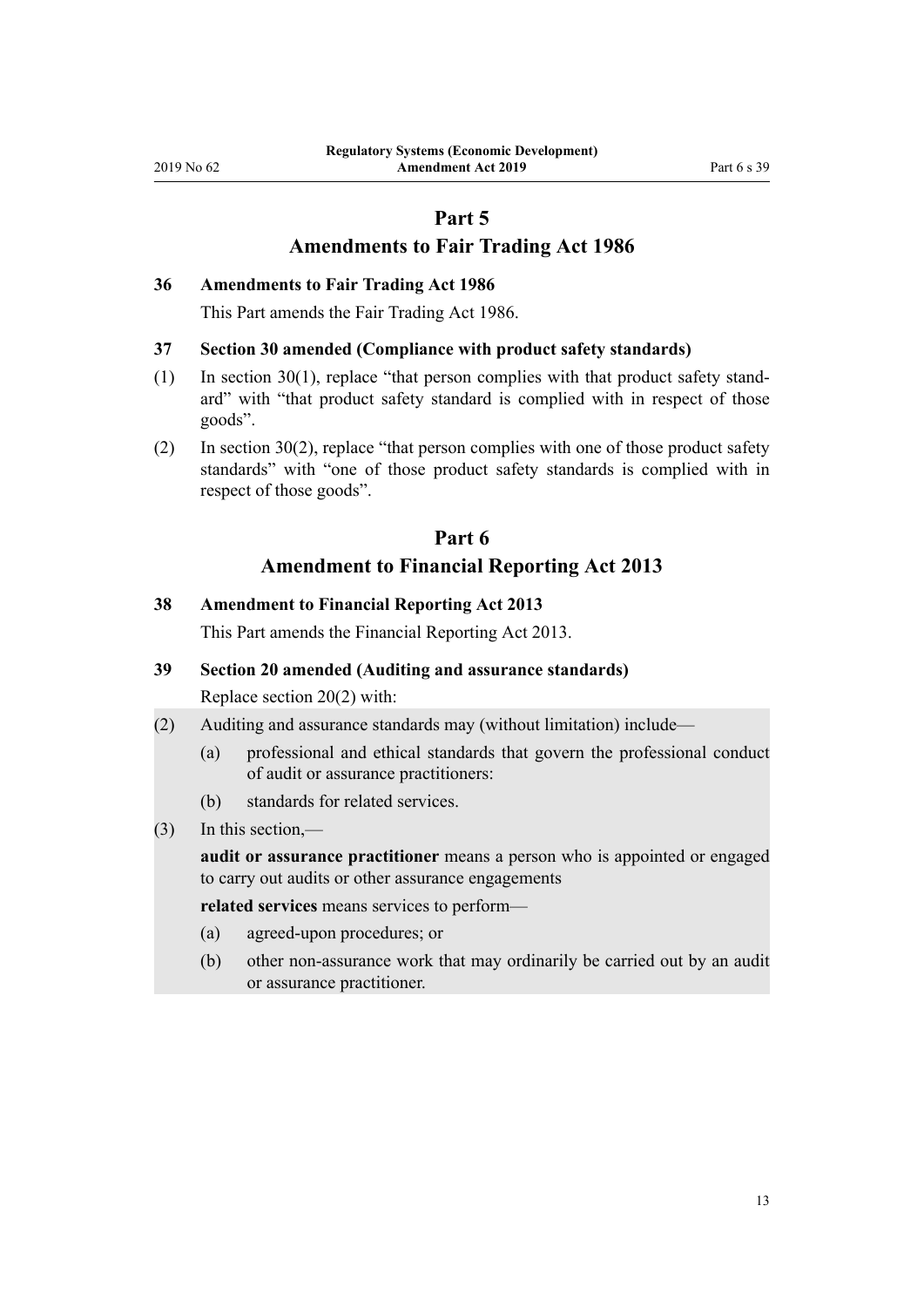# **Part 7**

# <span id="page-13-0"></span>**Amendments to Geographical Indications (Wine and Spirits) Registration Act 2006**

**40 Amendments to Geographical Indications (Wine and Spirits) Registration Act 2006**

This Part amends the [Geographical Indications \(Wine and Spirits\) Registration](http://legislation.govt.nz/pdflink.aspx?id=DLM390755) [Act 2006.](http://legislation.govt.nz/pdflink.aspx?id=DLM390755)

- **41 Section 7 amended (What is registered geographical indication?)** After [section 7\(3\),](http://legislation.govt.nz/pdflink.aspx?id=DLM390819) insert:
- (4) However, this section is subject to section 47D.

#### **42 Section 42 amended (Register)**

- (1) In section  $42(3)(d)$ , replace "indication)." with "indication); and".
- (2) After section  $42(3)(d)$ , insert:
	- (e) if the geographical indication's status is registered-past expiry date (as defined in section 47D), a statement to that effect.

# **43 Section 45 amended (Removal from register)**

In [section 45\(4\),](http://legislation.govt.nz/pdflink.aspx?id=DLM390872) replace "on its expiry" with "when required to do so under section  $47C(2)$ ".

#### **44 Section 45A amended (Notice of proposed removal)**

In [section 45A\(1\)](http://legislation.govt.nz/pdflink.aspx?id=DLM7050179), after "register", insert "under section 45(1)".

#### **45 Section 47A replaced (Renewal of registration)**

Replace [section 47A](http://legislation.govt.nz/pdflink.aspx?id=DLM7051601) with:

#### **47A Renewal of registration**

- (1) On application by an interested person, the Registrar must renew the registration of a registered geographical indication.
- (2) An application for renewal must be made to the Registrar—
	- (a) not more than 12 months before, and not more than 6 months after, the date on which the registration expires (the **expiry date**); and
	- (b) in the prescribed manner.
- (3) The renewed registration is effective for a period of 10 years commencing on the expiry date.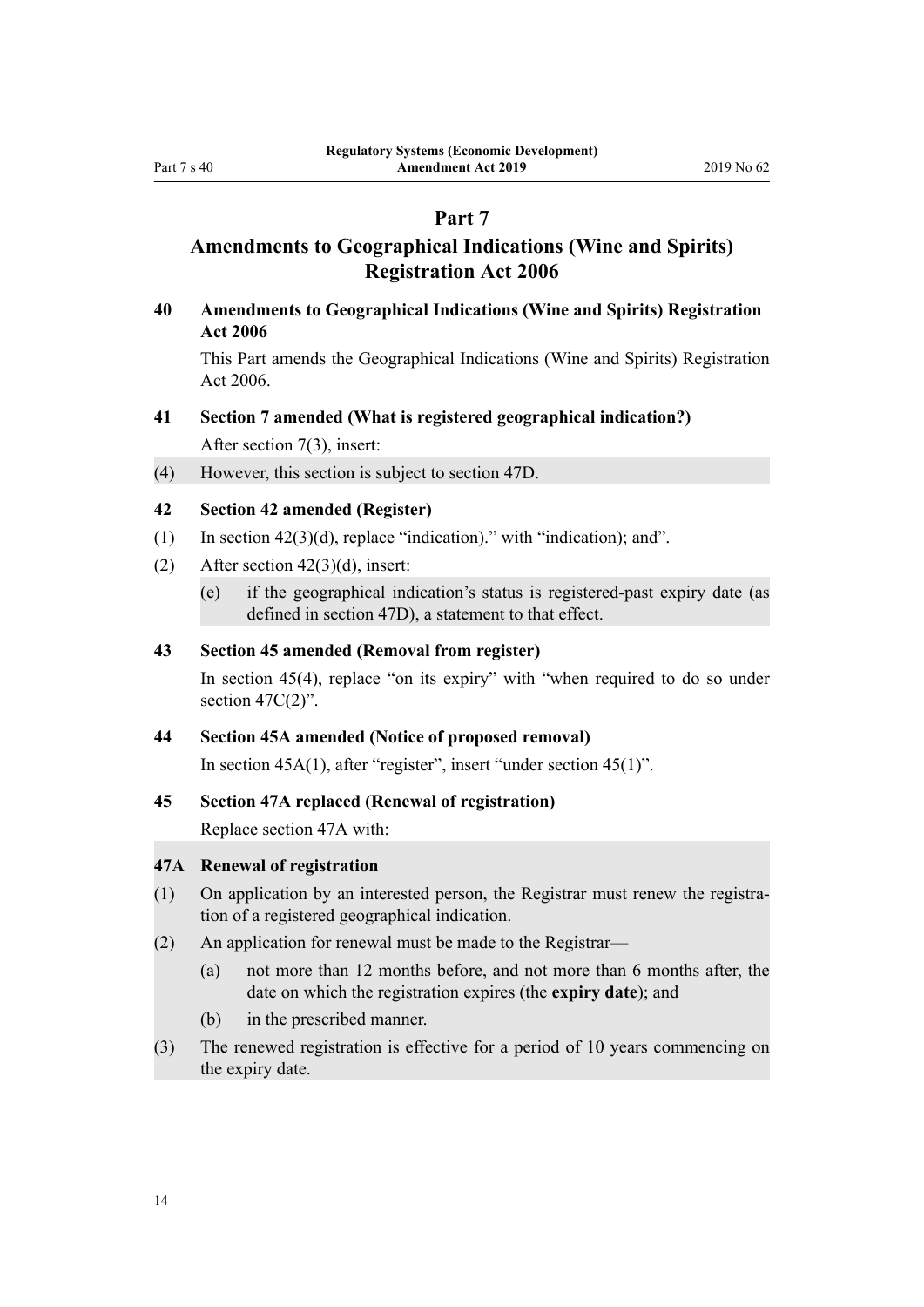# <span id="page-14-0"></span>**46 Section 47B amended (Notice of pending expiration of registration of geographical indication)**

- (1) In [section 47B\(1\),](http://legislation.govt.nz/pdflink.aspx?id=DLM7051603) replace "If no interested person has made an application under section 47A within a prescribed period before the registration of a geographical indication expires," with "If no application to renew the registration of a geographical indication has been made,".
- (2) Before [section 47B\(2\)\(a\)](http://legislation.govt.nz/pdflink.aspx?id=DLM7051603), insert:

(aaa) be given at least the prescribed period before the registration's expiry date; and

- (3) In section  $47B(2)(b)(ii)$ , after "fees", insert "(including the amount of any renewal fee)".
- (4) Replace section  $47B(2)(b)(iii)$  with:

 $(iii)$  that,—

- (A) if the registration is not renewed before its expiry date, the register will be changed to record that the geographical indication's status is registered-past expiry date; and
- (B) if the registration has still not been renewed 6 months after the expiry date, the geographical indication will be removed from the register.

# **47 Sections 47C and 47D and cross-heading replaced**

Replace [sections 47C](http://legislation.govt.nz/pdflink.aspx?id=DLM7051604) and [47D](http://legislation.govt.nz/pdflink.aspx?id=DLM7051606) and the cross-heading above section 47D with:

#### **47C Procedure if registration not renewed**

- (1) If the registration of a geographical indication is not renewed before its expiry date, the Registrar must record on the register that its status is registered-past expiry date (until the registration is renewed or it is removed from the register).
- (2) The Registrar must remove the geographical indication from the register if—
	- (a) notice has been given under section 47B; and
	- (b) 6 months have elapsed since the registration's expiry date; and
	- (c) the registration has not been renewed.

#### **47D Effect of registered-past expiry date status**

- (1) A geographical indication has the status of **registered-past expiry date** if—
	- (a) the geographical indication's registration expiry date (referred to in section 47A) has passed; but
	- (b) the geographical indication has not yet been removed from the register.
- (2) While the geographical indication's status is registered-past expiry date, the geographical indication—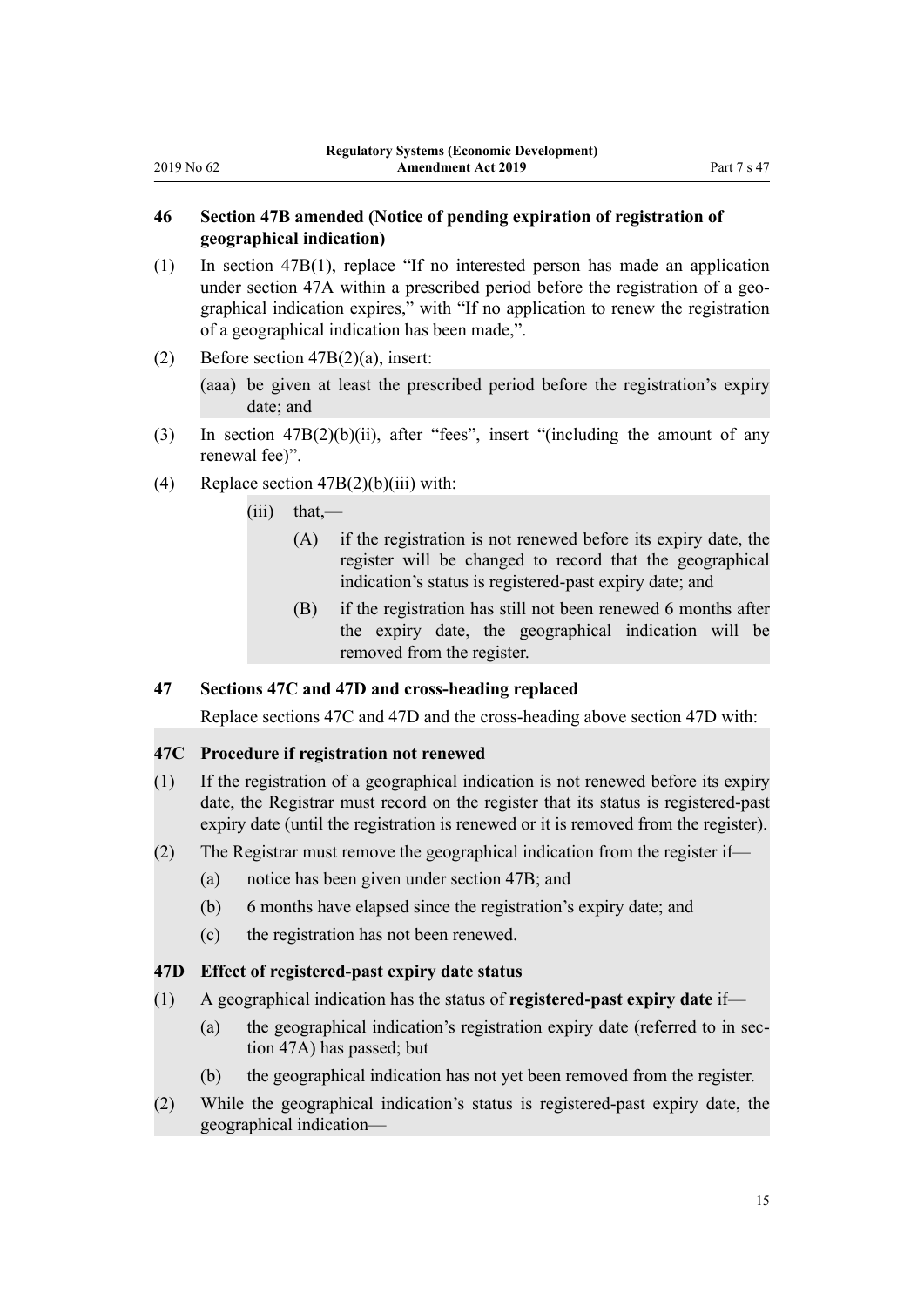- <span id="page-15-0"></span>(a) is not a registered geographical indication for the purposes of sections 21 to 24; but
- (b) is a registered geographical indication for all other purposes.
- (3) If the geographical indication's registration is renewed before it is removed from the register under section  $47C(2)$ ,—
	- (a) the renewed registration takes effect from the expiry date (*see* section 47A(3)); and
	- (b) the geographical indication is taken to have remained a registered geographical indication for all purposes from that date as if its status had not changed.

### **48 Consequential amendments to other enactment**

Amend the enactment specified in [Part 2](#page-34-0) of Schedule 1 as set out in that Part.

# **Part 8 Amendments to Insolvency Act 2006**

#### **49 Amendments to Insolvency Act 2006**

This Part amends the [Insolvency Act 2006.](http://legislation.govt.nz/pdflink.aspx?id=DLM385298)

### **50 Section 3 amended (Interpretation)**

- (1) In [section 3,](http://legislation.govt.nz/pdflink.aspx?id=DLM385805) repeal the definition of **current summary instalment order**.
- (2) In [section 3,](http://legislation.govt.nz/pdflink.aspx?id=DLM385805) insert in their appropriate alphabetical order:

**current debt repayment order** has the meaning set out in section 355

**excluded debt**, in relation to a debt repayment order or the no asset procedure, means—

- (a) any amount payable under a maintenance order under the Family Proceedings Act 1980; and
- (b) any amount payable under the Child Support Act 1991; and
- (c) any student loan balance
- **51 Section 6 amended (Corporations and other entities not subject to Act)**

In section  $6(1)(c)$ , replace "summary instalment" with "debt repayment".

### **52 Section 8 amended (Alternatives to bankruptcy)**

In [section 8\(1\)\(b\),](http://legislation.govt.nz/pdflink.aspx?id=DLM385867) replace "summary instalment" with "debt repayment".

**53 Section 41 amended (Order that disposition or proposal not act of bankruptcy)**

In section  $41(1)(c)$ , replace "summary instalment" with "debt repayment".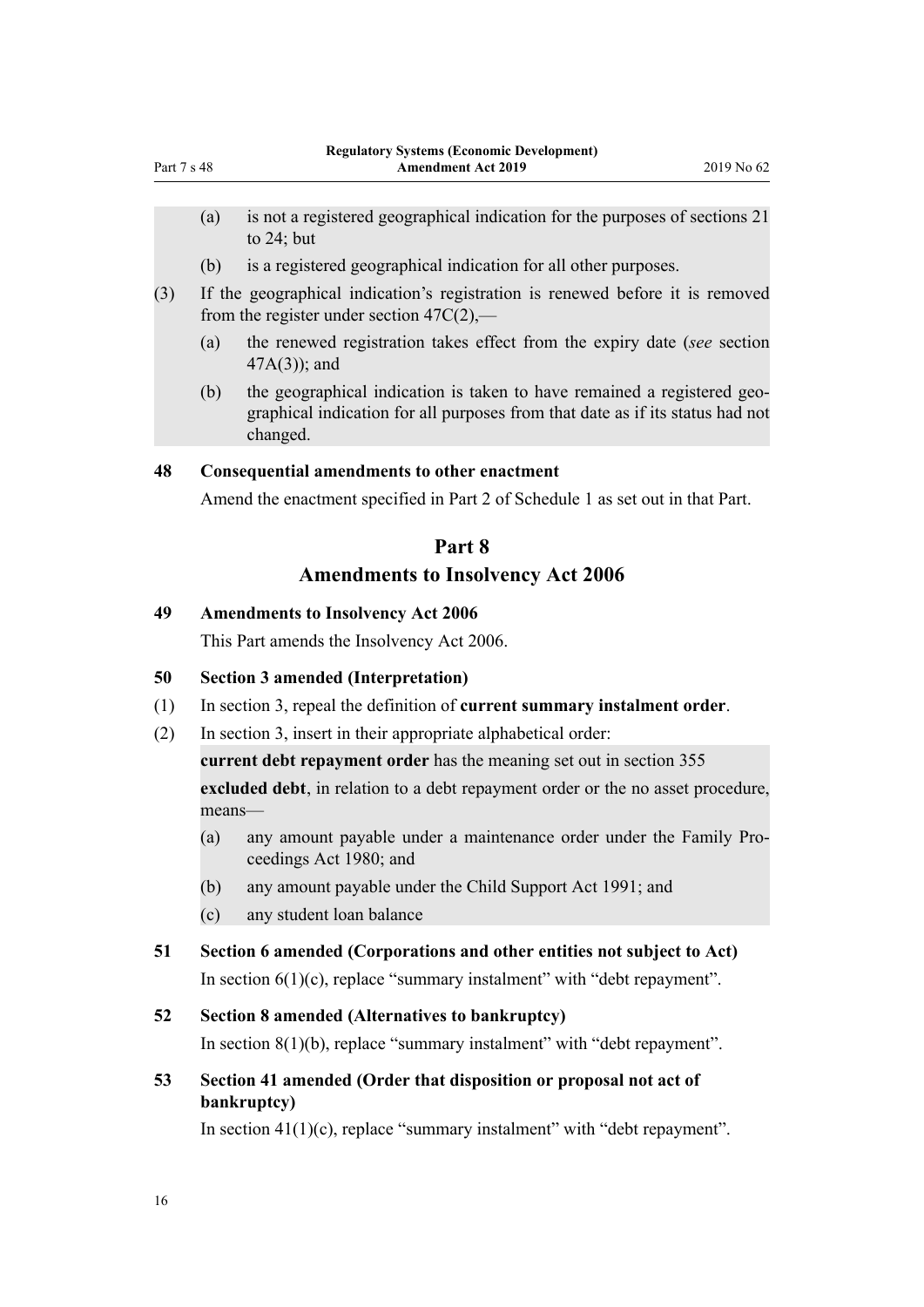# <span id="page-16-0"></span>**54 Section 67 amended (Bankrupt must file statement of affairs with Assignee)**

In [section 67,](http://legislation.govt.nz/pdflink.aspx?id=DLM385957) insert as subsection (2):

(2) The Assignee may reject a statement of affairs that in the Assignee's opinion is incorrect or incomplete.

# **55 Section 149 amended (Prohibition of bankrupt entering business)**

- (1) In [section 149\(1\)\(b\)](http://legislation.govt.nz/pdflink.aspx?id=DLM386479), after "employed by", insert ", or work without reward for,".
- (2) In [section 149\(1\)\(c\),](http://legislation.govt.nz/pdflink.aspx?id=DLM386479) after "employed by", insert ", or work without reward for,".

### **56 Sections 158 and 159 replaced**

Replace [sections 158](http://legislation.govt.nz/pdflink.aspx?id=DLM386496) and [159](http://legislation.govt.nz/pdflink.aspx?id=DLM386498) with:

### **158 Bankrupt may retain certain assets**

- (1) The bankrupt may retain as the bankrupt's own property the following assets:
	- (a) the bankrupt's necessary tools of trade:
	- (b) necessary household furniture and effects, including clothing, for the bankrupt and the bankrupt's relatives and dependants:
	- (c) a motor vehicle (up to a maximum value of \$6,500).
- (2) For the purposes of subsection  $(1)(c)$ , the value of a motor vehicle is the value that the Assignee in the Assignee's discretion places on it.
- (3) The fact that the value of the motor vehicle is less than the maximum value specified in subsection (1)(c) does not give the bankrupt rights in relation to other assets in the bankrupt's estate.
- (4) The Governor-General may, by Order in Council, amend subsection (1)(c) by increasing the maximum value to take account of any rise in the all groups index number of the New Zealand Consumers Price Index.
- **57 Section 160 amended (Retention of assets does not affect rights under charge or hire purchase agreement)**

In [section 160](http://legislation.govt.nz/pdflink.aspx?id=DLM386499), delete "or 159".

**58 Section 161 repealed (Retention provisions do not confer rights to other assets)**

Repeal [section 161.](http://legislation.govt.nz/pdflink.aspx?id=DLM386900)

**59 Section 162 amended (Relative or dependant may exercise bankrupt's right to retain assets)**

In [section 162](http://legislation.govt.nz/pdflink.aspx?id=DLM386901), delete "or 159".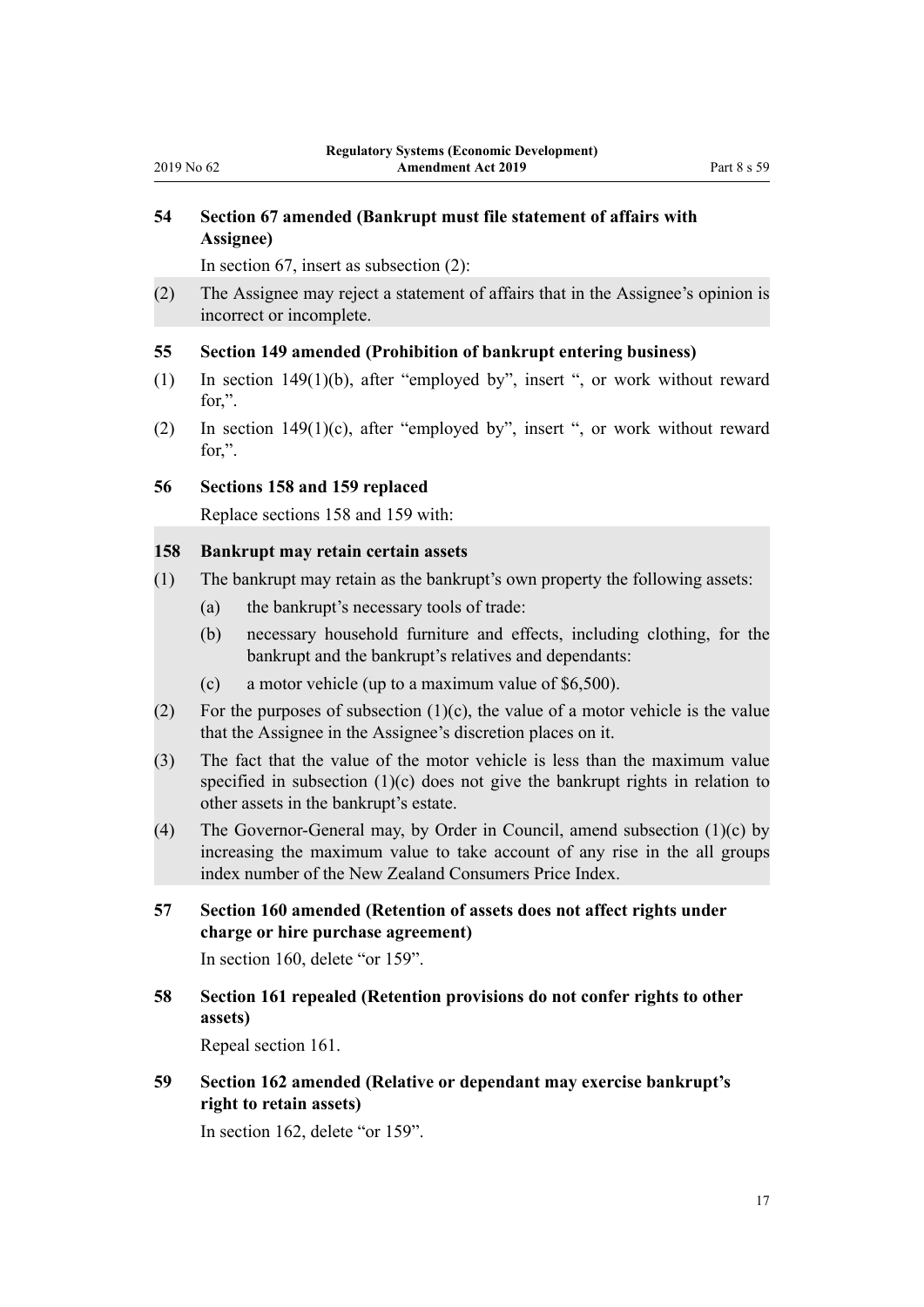- <span id="page-17-0"></span>**60 Section 164 amended (Assignee may allow bankrupt to retain money)** In [section 164\(1\),](http://legislation.govt.nz/pdflink.aspx?id=DLM386903) replace "\$1,200" with "\$1,300".
- **61 Section 165 amended (Assignee may summon bankrupt and others to be examined)**
- (1) Replace the heading to [section 165](http://legislation.govt.nz/pdflink.aspx?id=DLM386906) with "**Assignee may require bankrupt and others to be examined or provide information or assistance**".
- (2) Replace section  $165(1)(b)$  with:
	- (b) require that person to do any 1 or more of the following:
		- (i) produce and surrender to the Assignee or District Court Judge before whom that person appears any document in that person's possession or control that relates to the bankrupt's property, conduct, or dealings:
		- (ii) provide the Assignee with any information that the Assignee requests about the bankrupt's property, conduct, or dealings:
		- (iii) assist the Assignee, to the best of the person's ability, to carry out the Assignee's functions and duties under this Act in respect of the bankrupt.

#### **62 Section 171 amended (Assignee may obtain documents)**

In [section 171](http://legislation.govt.nz/pdflink.aspx?id=DLM386913), replace "section  $165(1)(b)$ " with "section  $165(1)(b)(i)$ ".

#### **63 Section 178 amended (Record of examination)**

- (1) Replace section  $178(2)(a)$  with:
	- (a) signed by the bankrupt; and
- (2) After [section 178\(2\)](http://legislation.govt.nz/pdflink.aspx?id=DLM386922), insert:
- (3) The court may, if the bankrupt requests, require that the record of the examination be read over to the bankrupt before the bankrupt signs it.

#### **64 Section 193 amended (Extension of 2 years and 6 months periods)**

- (1) In the heading to [section 193](http://legislation.govt.nz/pdflink.aspx?id=DLM386948), replace "**2 years**" with "**5 years, 2 years,**".
- (2) In [section 193,](http://legislation.govt.nz/pdflink.aspx?id=DLM386948) replace "**2 years** or to **6 months** means" with "**5 years** or to **2 years** or to **6 months** means 5 years or".
- **65 Section 282 replaced (Definition of undistributed money)**

Replace [section 282](http://legislation.govt.nz/pdflink.aspx?id=DLM387508) with:

#### **282 Definition of undistributed money**

In sections 283 to 289, **undistributed money** means either of the following:

(a) any money that—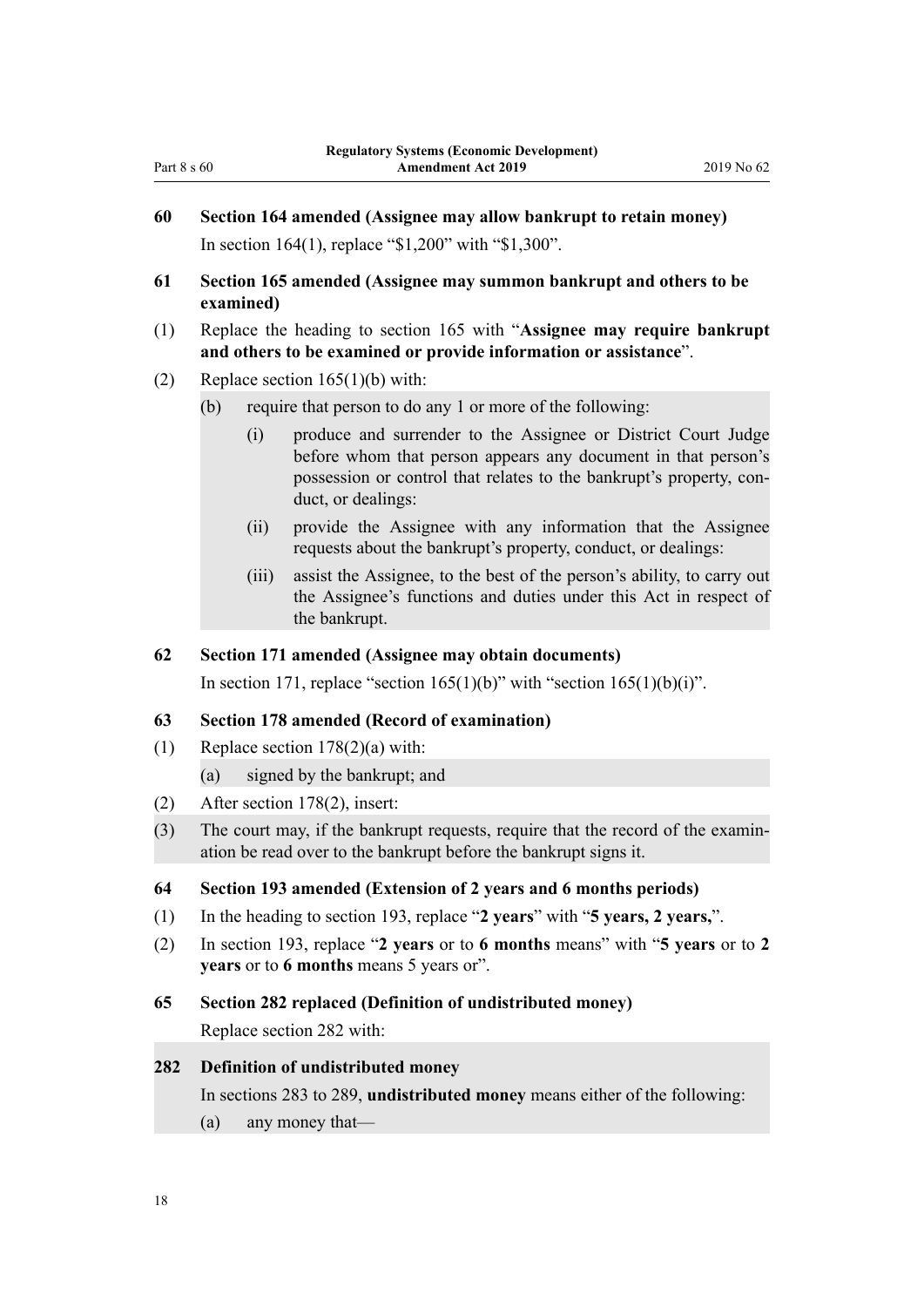<span id="page-18-0"></span>

| 2019 No 62 |          | <b>Regulatory Systems (Economic Development)</b><br><b>Amendment Act 2019</b> |                                                                                                                                   | Part 8 s 68 |
|------------|----------|-------------------------------------------------------------------------------|-----------------------------------------------------------------------------------------------------------------------------------|-------------|
|            |          | (i)                                                                           | was received by the Assignee by the realisation of the property of<br>the bankrupt; and                                           |             |
|            |          | (ii)                                                                          | remains after the Assignee deducts the costs of obtaining the<br>Assignee's release under sections 408 to 410, if applicable; and |             |
|            |          | (iii)                                                                         | is required to be paid to any person under sections 274 to 281, but<br>is not able to be distributed for any reason:              |             |
|            | (b)      |                                                                               | any money that is required to be distributed under section $358(1)$ , but is<br>not able to be distributed for any reason.        |             |
| 66         |          |                                                                               | Section 286 replaced (Application of undistributed money held in<br>bankruptcy surplus account)                                   |             |
|            |          |                                                                               | Replace section 286 with:                                                                                                         |             |
| 286        |          |                                                                               | Application of undistributed money held in bankruptcy surplus account                                                             |             |
|            | follows: |                                                                               | Undistributed money held in the bankruptcy surplus account may be used as                                                         |             |
|            | (a)      |                                                                               | for distribution to any person who remains to be paid,—                                                                           |             |
|            |          | (i)                                                                           | in the case of a bankruptcy, as set out in section $282(a)(iii)$ :                                                                |             |
|            |          | (ii)                                                                          | in the case of a debt repayment order, as set out in section $358(1)$ ;<br>and                                                    |             |

- (b) for the purposes of this Act, to the extent and in the manner allowed by this Act; and
- (c) subject to section 287, to replace, to the extent of the deficiency, any money misappropriated by an Assignee or any person employed under the provisions of this Act (other than subpart 2 of Part 5); and
- (d) subject to section 288, to meet the costs of court proceedings, obtaining legal advice, or employing an accountant or other experts in circumstances where the creditors of a bankrupt are unable to pay those costs, or it would be unfair or inequitable that they should do so.

# **67 New section 290A inserted (Automatic discharge of bankrupts who die before filing statement of affairs)**

After [section 290](http://legislation.govt.nz/pdflink.aspx?id=DLM387520), insert:

# **290A Automatic discharge of bankrupts who die before filing statement of affairs**

If a bankrupt dies before filing a statement of affairs, the bankrupt is automatically discharged from bankruptcy 3 years after the bankrupt's death.

### **68 Part 5 heading amended**

In the [Part 5](http://legislation.govt.nz/pdflink.aspx?id=DLM387545) heading, replace "**summary instalment**" with "**debt repayment**".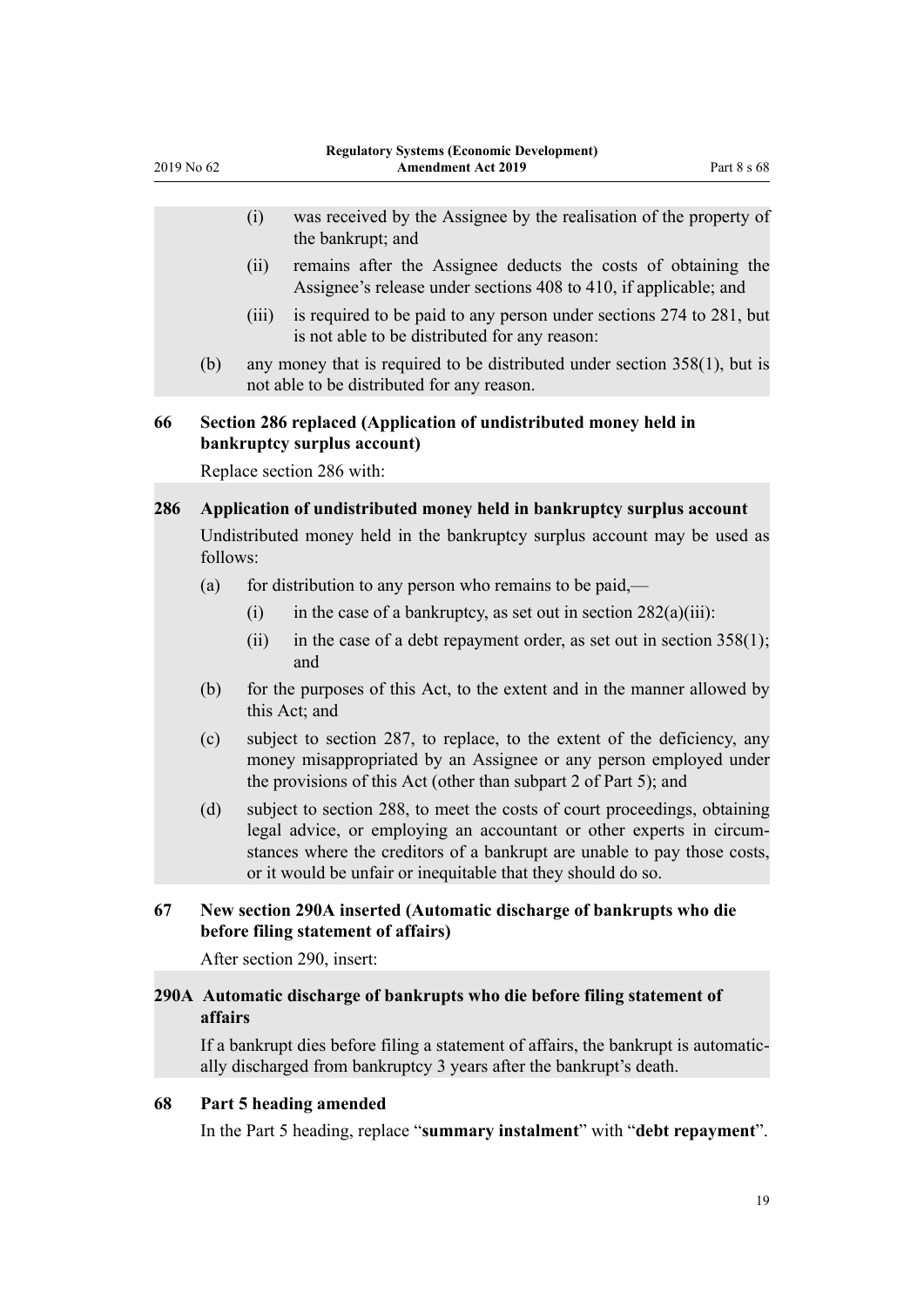# <span id="page-19-0"></span>**69 Subpart 3 heading in Part 5 replaced**

In Part 5, replace the [subpart 3](http://legislation.govt.nz/pdflink.aspx?id=DLM387583) heading with:

### Subpart 3—Debt repayment orders

# **70 Section 340 replaced (Summary instalment order)**

Replace [section 340](http://legislation.govt.nz/pdflink.aspx?id=DLM387584) with:

#### **340 Debt repayment order**

A debt repayment order is an order by the Assignee that the debtor pay their debts—

- (a) in instalments or otherwise; and
- (b) in full or to the extent that the Assignee considers practicable in the circumstances of the case.

#### **71 Section 341 amended (Who may apply for order)**

In [section 341](http://legislation.govt.nz/pdflink.aspx?id=DLM387585), replace "summary instalment" with "debt repayment".

#### **72 Section 342 amended (Form of application)**

In [section 342\(1\),](http://legislation.govt.nz/pdflink.aspx?id=DLM387586) replace "summary instalment" with "debt repayment".

# **73 Section 343 replaced (Assignee may make summary instalment order)** Replace [section 343](http://legislation.govt.nz/pdflink.aspx?id=DLM387587) with:

#### **343 Assignee may make debt repayment order**

- (1) The Assignee may make a debt repayment order if the Assignee is satisfied that—
	- (a) the debtor's total unsecured debts (apart from any excluded debt) that would be provable in the debtor's bankruptcy are not more than \$50,000; and
	- (b) the debtor is unable immediately to pay those debts; and
	- (c) the order relates only to those debts.
- (2) Before making the order, the Assignee must allow the debtor or a creditor to make representations, if the debtor or creditor wants to do so.
- (3) A debt repayment order is not invalid if the total amount of the debts proved is more than the amount specified in subsection  $(1)(a)$ , but in that case—
	- (a) the supervisor appointed under section 345 may refer the matter to the Assignee; and
	- (b) the Assignee may, if the Assignee thinks appropriate, cancel the order.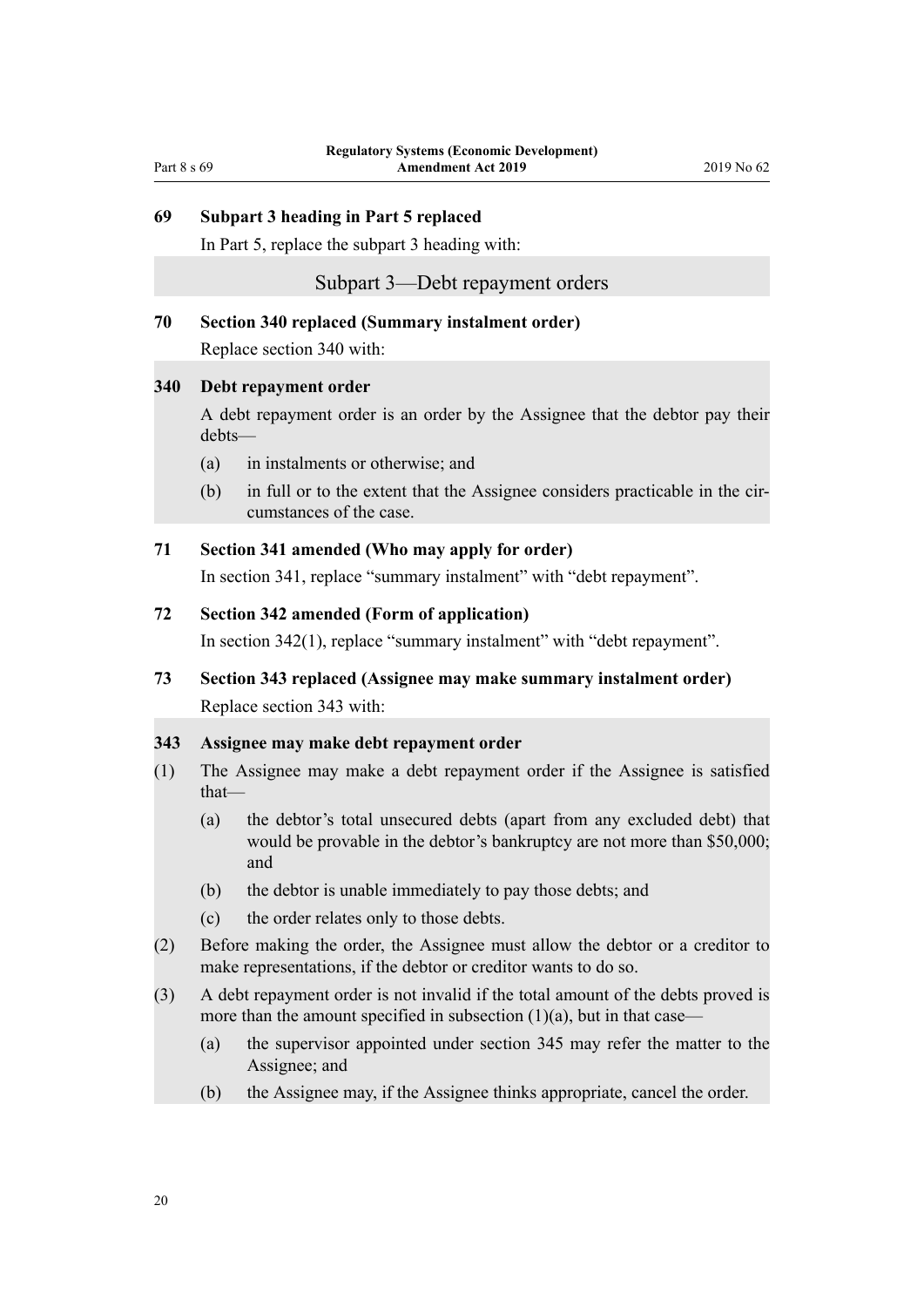<span id="page-20-0"></span>

| 2019 No 62 | <b>Regulatory Systems (Economic Development)</b><br><b>Amendment Act 2019</b><br>Part 8 s 81                                                                                                            |  |  |  |
|------------|---------------------------------------------------------------------------------------------------------------------------------------------------------------------------------------------------------|--|--|--|
| (4)        | The amount in subsection $(1)(a)$ may be varied by the Governor-General by<br>Order in Council to take account of increases in the all groups index number of<br>the New Zealand Consumers Price Index. |  |  |  |
| 74         | <b>Section 345 amended (Appointment of supervisor)</b>                                                                                                                                                  |  |  |  |
|            | In section 345(1), replace "summary instalment" with "debt repayment".                                                                                                                                  |  |  |  |
| 75         | <b>Section 346 amended (Role of supervisor)</b>                                                                                                                                                         |  |  |  |
|            | In section 346(1), replace "term's of the summary instalment" with "terms of<br>the debt repayment".                                                                                                    |  |  |  |
| 76         | <b>Section 349 amended (Period of instalments)</b>                                                                                                                                                      |  |  |  |
|            | In section 349, replace "summary instalment" with "debt repayment".                                                                                                                                     |  |  |  |
| 77         | Section 350 amended (Variation or cancellation of order by Assignee on<br>application from debtor, creditor, or supervisor)                                                                             |  |  |  |
|            | In section 350, replace "summary instalment" with "debt repayment".                                                                                                                                     |  |  |  |
| 78         | Section 350A replaced (Cancellation of order by Assignee without<br>application)                                                                                                                        |  |  |  |
|            | Replace section 350A with:                                                                                                                                                                              |  |  |  |
|            | 350A Cancellation of order by Assignee without application                                                                                                                                              |  |  |  |
|            | The Assignee may (without an application from any person) cancel a debt<br>repayment order if satisfied that the debtor—                                                                                |  |  |  |
|            | is in default under the order; or<br>(a)                                                                                                                                                                |  |  |  |
|            | is able immediately to pay the debtor's unsecured debts (apart from any<br>(b)<br>excluded debt); or                                                                                                    |  |  |  |
|            | cannot be located.<br>(c)                                                                                                                                                                               |  |  |  |
| 79         | Section 351 amended (Effect of order)                                                                                                                                                                   |  |  |  |
|            | In section 351, replace "summary instalment" with "debt repayment".                                                                                                                                     |  |  |  |
| 80         | Section 352 amended (Proceedings against debtor)                                                                                                                                                        |  |  |  |
| (1)        | In section $352(1)$ , after "debt", insert "(other than an excluded debt)".                                                                                                                             |  |  |  |
| (2)        | In section 352, replace "summary instalment" with "debt repayment" in each<br>place.                                                                                                                    |  |  |  |
| 81         | Section 353 amended (Supervisor must give notice of summary instalment<br>order to creditors)                                                                                                           |  |  |  |
| (1)        | the heading to costion 252 replace "commonly instalment" with "debt                                                                                                                                     |  |  |  |

- (1) In the heading to [section 353](http://legislation.govt.nz/pdflink.aspx?id=DLM387598), replace "**summary instalment**" with "**debt repayment**".
- (2) In [section 353](http://legislation.govt.nz/pdflink.aspx?id=DLM387598), replace "summary instalment" with "debt repayment".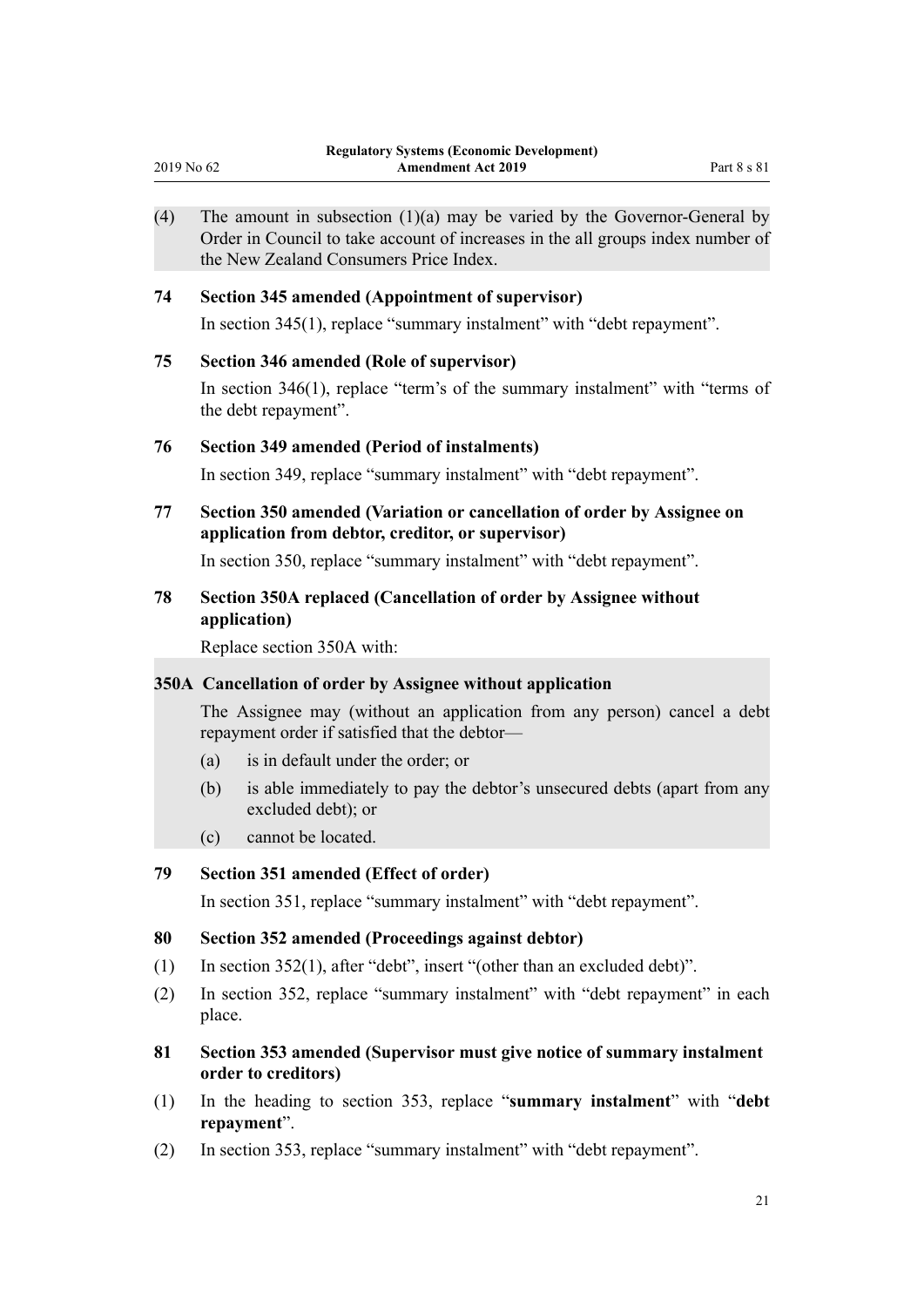# <span id="page-21-0"></span>**82 Section 354 amended (Public register of debtors subject to current summary instalment order)**

- (1) In the heading to [section 354](http://legislation.govt.nz/pdflink.aspx?id=DLM387599), replace "**summary instalment**" with "**debt repayment**".
- (2) In [section 354\(1\),](http://legislation.govt.nz/pdflink.aspx?id=DLM387599) replace "summary instalment" with "debt repayment".

# **83 Section 355 amended (Meaning of current summary instalment order)**

- (1) In the heading to [section 355](http://legislation.govt.nz/pdflink.aspx?id=DLM387700), replace "**summary instalment**" with "**debt repayment**".
- (2) In [section 355](http://legislation.govt.nz/pdflink.aspx?id=DLM387700), replace "summary instalment" with "debt repayment".

# **84 Section 356 amended (Creditor's claim)**

In [section 356\(1\),](http://legislation.govt.nz/pdflink.aspx?id=DLM387701) replace "summary instalment" with "debt repayment".

- **85 Section 357 amended (Payment of debtor's earnings to supervisor)** In [section 357\(1\),](http://legislation.govt.nz/pdflink.aspx?id=DLM387702) replace "summary instalment" with "debt repayment".
- **86 Section 358 replaced (Distribution of money paid by debtor)**

Replace [section 358](http://legislation.govt.nz/pdflink.aspx?id=DLM387703) with:

# **358 Distribution of money paid by debtor**

- (1) The supervisor must distribute the money paid by the debtor under the debt repayment order in the following order:
	- (a) first, payment of the costs of administration (including the supervisor's remuneration) in accordance with the prescribed scale:
	- (b) secondly, the Assignee's costs and fees:
	- (c) thirdly, payment of the debts in accordance with the order:
	- (d) fourthly, payment of any surplus to the debtor.
- (2) For the treatment of money that is not able to be distributed, *see* sections 282 to 289.

### **358A Discharge of debtor after distribution made**

The debtor is discharged from the unsecured debts to which the debt repayment order relates if the supervisor pays in full, from the money received under the order, the amounts in section 358(1)(a) to (d).

# **358B Effect of discharge**

- (1) On discharge under section 358A, the unsecured debts to which the debtor's debt repayment order relates are cancelled, and the debtor is not liable to pay any part of the debts, including any penalties and interest that may have accrued.
- (2) However, subsection (1) does not apply to—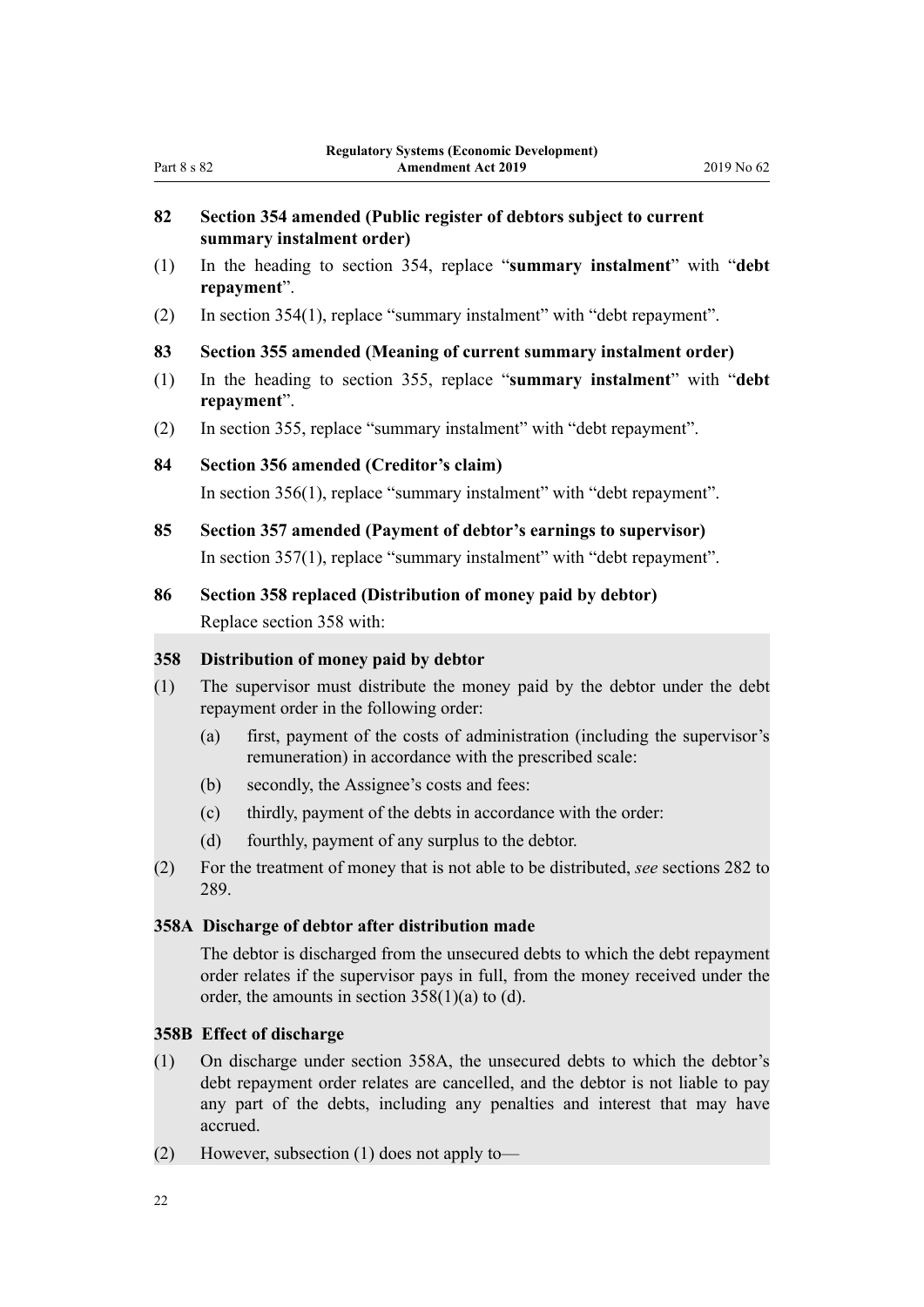- (a) any debt or liability incurred by fraud or fraudulent breach of trust to which the debtor was a party:
- (b) any debt or liability for which the debtor has obtained forbearance through fraud to which the debtor was a party.
- (3) The debts and liabilities referred to in subsection (2) become again enforceable on discharge under section 358A, and the debtor is liable to pay any penalties and interest that may have accrued.

# **358C Discharge does not release partners and others**

<span id="page-22-0"></span>2019 No 62

A discharge under section 358A does not release any person who, at the date of discharge, was—

- (a) a business partner of the discharged debtor; or
- (b) a co-trustee with the discharged debtor; or
- (c) jointly bound or had made any contract with the discharged debtor; or
- (d) a guarantor or in the nature of a guarantor of the discharged debtor.

# **87 Section 359 amended (Default by debtor)**

In [section 359\(1\),](http://legislation.govt.nz/pdflink.aspx?id=DLM387704) replace "summary instalment" with "debt repayment".

# **88 Section 360 amended (Offence of obtaining credit)**

In [section 360,](http://legislation.govt.nz/pdflink.aspx?id=DLM387705) replace "summary instalment" with "debt repayment" in each place.

### **89 Section 363 amended (Criteria for entry to no asset procedure)**

- (1) Replace section  $363(1)(d)$  with:
	- (d) the debtor has total debts (apart from any excluded debt) that are not less than \$1,000 and not more than \$50,000; and
- (2) In section  $363(1)(e)$ , after "debts", insert "; and".
- (3) After section  $363(1)(e)$ , insert:
	- (f) the outcome for any creditor would not be materially better if the debtor were adjudicated bankrupt.
- (4) Replace [section 363\(2\)](http://legislation.govt.nz/pdflink.aspx?id=DLM387711) with:
- (2) In this section, **realisable assets**
	- (a) excludes the assets that a bankrupt is allowed to retain under section 158; but
	- (b) includes any assets (for example, gifted assets) that might be recoverable by the Assignee if the debtor were adjudicated bankrupt on the date of application for entry to the no asset procedure and if the irregular transaction provisions in subpart 7 of Part 3 applied.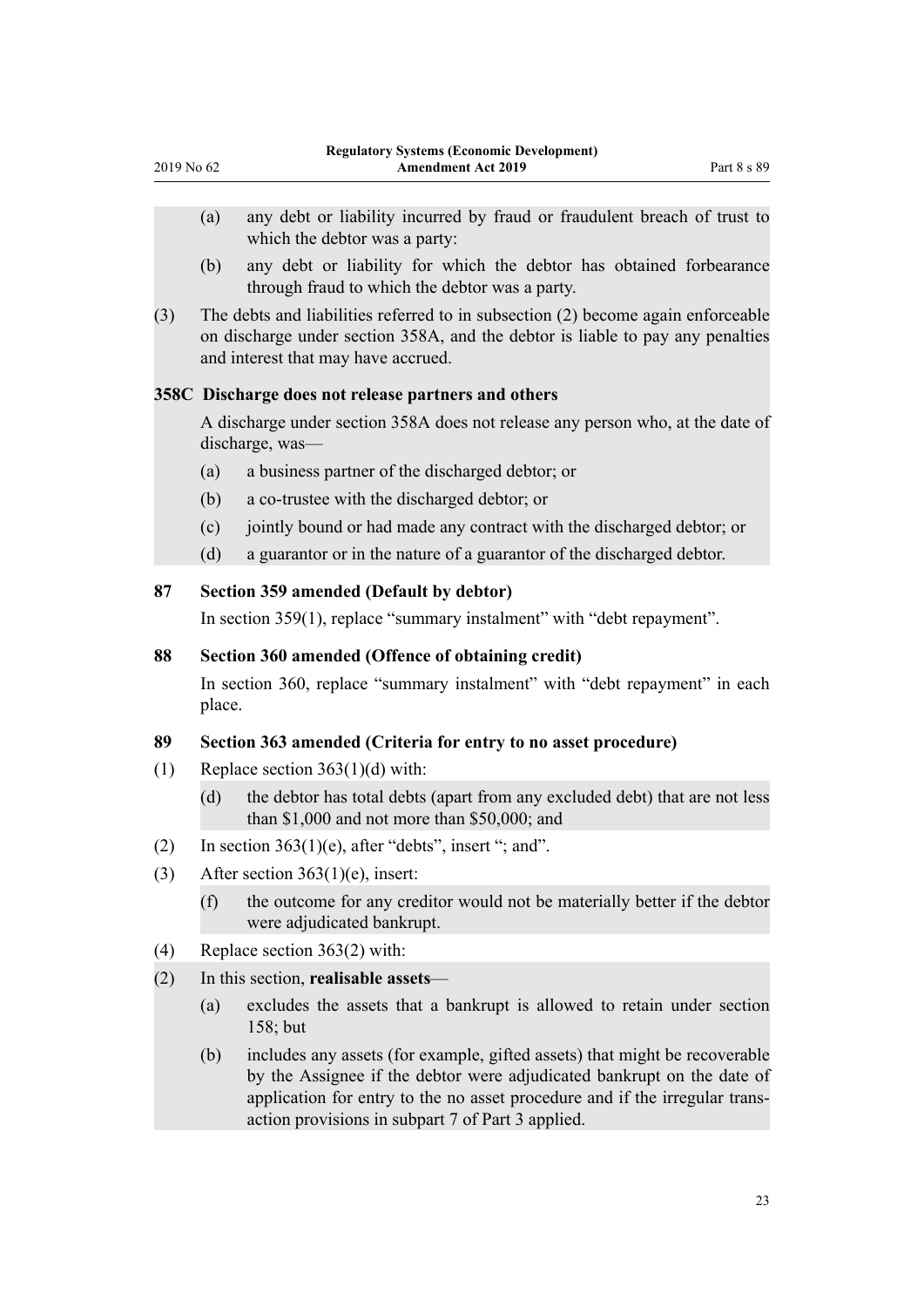# <span id="page-23-0"></span>**90 Section 374 replaced (Assignee may apply for preservation order)**

Replace [section 374](http://legislation.govt.nz/pdflink.aspx?id=DLM387728) with:

### **374 Assignee may apply for preservation order**

- (1) This section applies if—
	- (a) the Assignee intends to terminate, or has terminated, a debtor's participation in the no asset procedure on the ground that the debtor concealed assets or misled the Assignee; or
	- (b) the Assignee or a creditor intends, under section 377C, to apply for a reversal of the cancellation of a debtor's debts on the ground that the debtor concealed assets or misled the Assignee.
- (2) The court may, on the application of the Assignee, make an order for the preservation of the debtor's assets pending an application for the debtor's adjudication.
- (3) The order—
	- (a) may be on the terms and conditions that the court thinks fit; and
	- (b) is effective, unless the court states otherwise, from the time that the order is made.

## **91 New sections 377C to 377E inserted**

After [section 377B,](http://legislation.govt.nz/pdflink.aspx?id=DLM2551928) insert:

### **377C Court may reverse cancellation of debtor's debts**

- (1) The court may, on the application of the Assignee or a creditor, reverse the cancellation under section 377A of a debtor's debts.
- (2) The cancellation of debts may be reversed at any time before 2 years after the date of the cancellation.

# **377D Grounds for reversing cancellation of debts**

- (1) The court may reverse a cancellation under section 377A of a debtor's debts  $if$ —
	- (a) the debtor has been given notice of the application for cancellation (including the grounds relied on by the applicant); and
	- (b) the court is satisfied that facts have been established that—
		- (i) were not known to the Assignee before the debtor was discharged from the no asset procedure; and
		- (ii) had the Assignee known of them, would have justified the Assignee in terminating the debtor's participation in the no asset procedure under section 373(1)(a).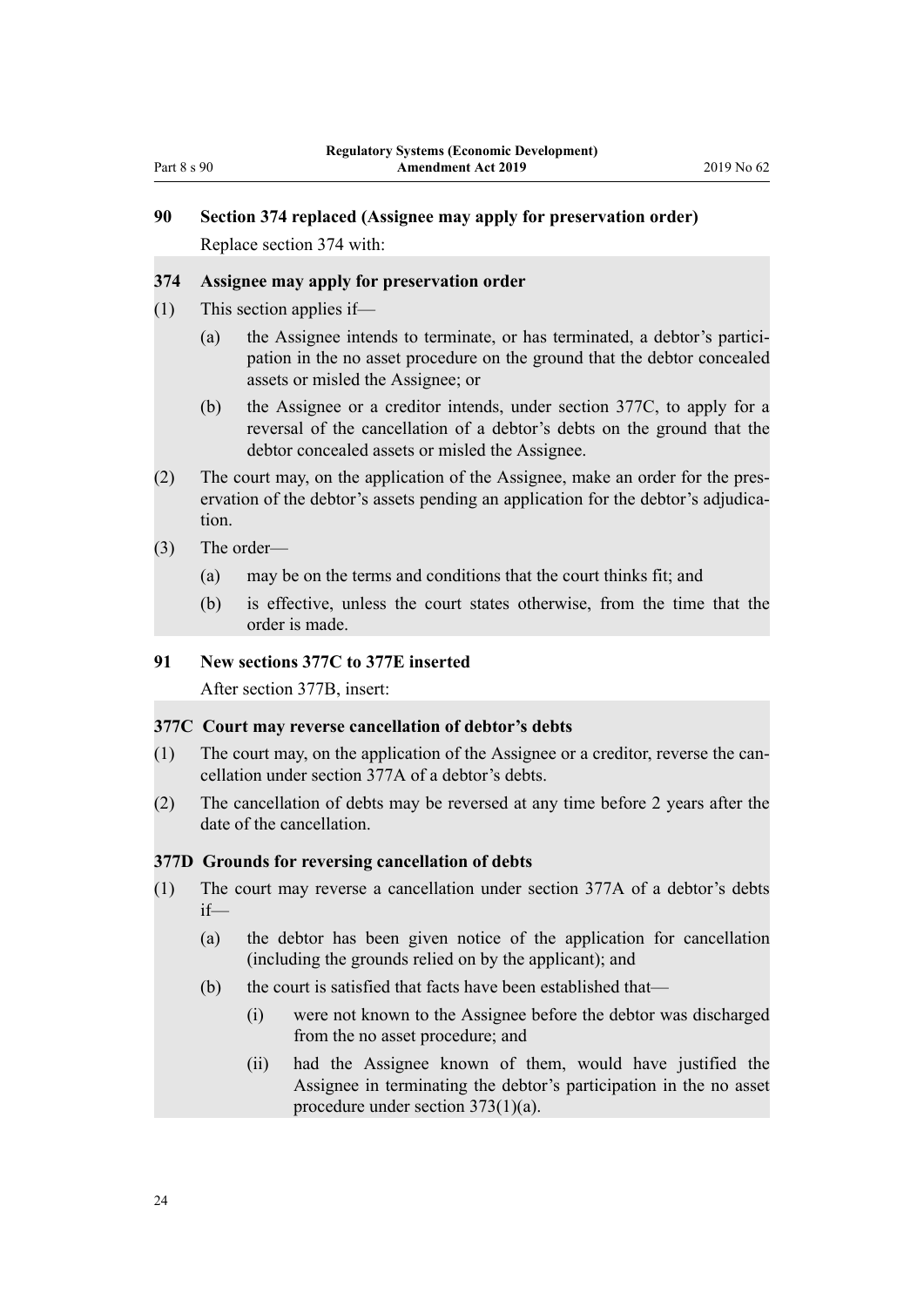(2) The court must not reverse the cancellation of debts if the applicant is a creditor and the facts relied on by the applicant were known to the applicant at the time the debtor was discharged.

# **377E Effect of reversal of cancellation of debts**

<span id="page-24-0"></span>2019 No 62

- (1) If the court reverses a cancellation under section 377A of a debtor's debts, the debts that were cancelled under section 377A(1) become again enforceable, and the debtor is liable to pay any penalties and interest that may have accrued during the debtor's participation in the procedure or after the debtor was discharged.
- (2) However, the reversal does not prejudice or affect the validity of any contract, sale, disposition, or payment made or anything done by the debtor before the cancellation was reversed.

# **92 Section 441 amended (Regulations)**

In section  $441(1)(r)$ , replace "summary instalment" with "debt repayment".

# **93 Section 448 amended (Purposes of public registers)**

In [section 448,](http://legislation.govt.nz/pdflink.aspx?id=DLM387861) replace "summary instalment" with "debt repayment" in each place.

# **94 Section 449 amended (General information that must be held in public registers)**

- (1) In [section 449,](http://legislation.govt.nz/pdflink.aspx?id=DLM387862) replace "summary instalment" with "debt repayment" in each place.
- (2) After section  $449(1)(a)$ , insert:

(ab) any other name (including any alias or trading name) used by P and known to the Assignee:

(3) After section  $449(1)(g)$ , insert:

(ga) if a debt repayment order is made in respect of P, the date of the debt repayment order:

(4) In [section 449\(1\)\(n\)](http://legislation.govt.nz/pdflink.aspx?id=DLM387862), replace "business postal address" with "electronic address".

# **95 Section 453 amended (Search criteria)**

In [section 453,](http://legislation.govt.nz/pdflink.aspx?id=DLM387869) replace "summary instalment" with "debt repayment" in each place.

### **96 Section 454 amended (Search purposes)**

In [section 454,](http://legislation.govt.nz/pdflink.aspx?id=DLM387872) replace "summary instalment" with "debt repayment" in each place.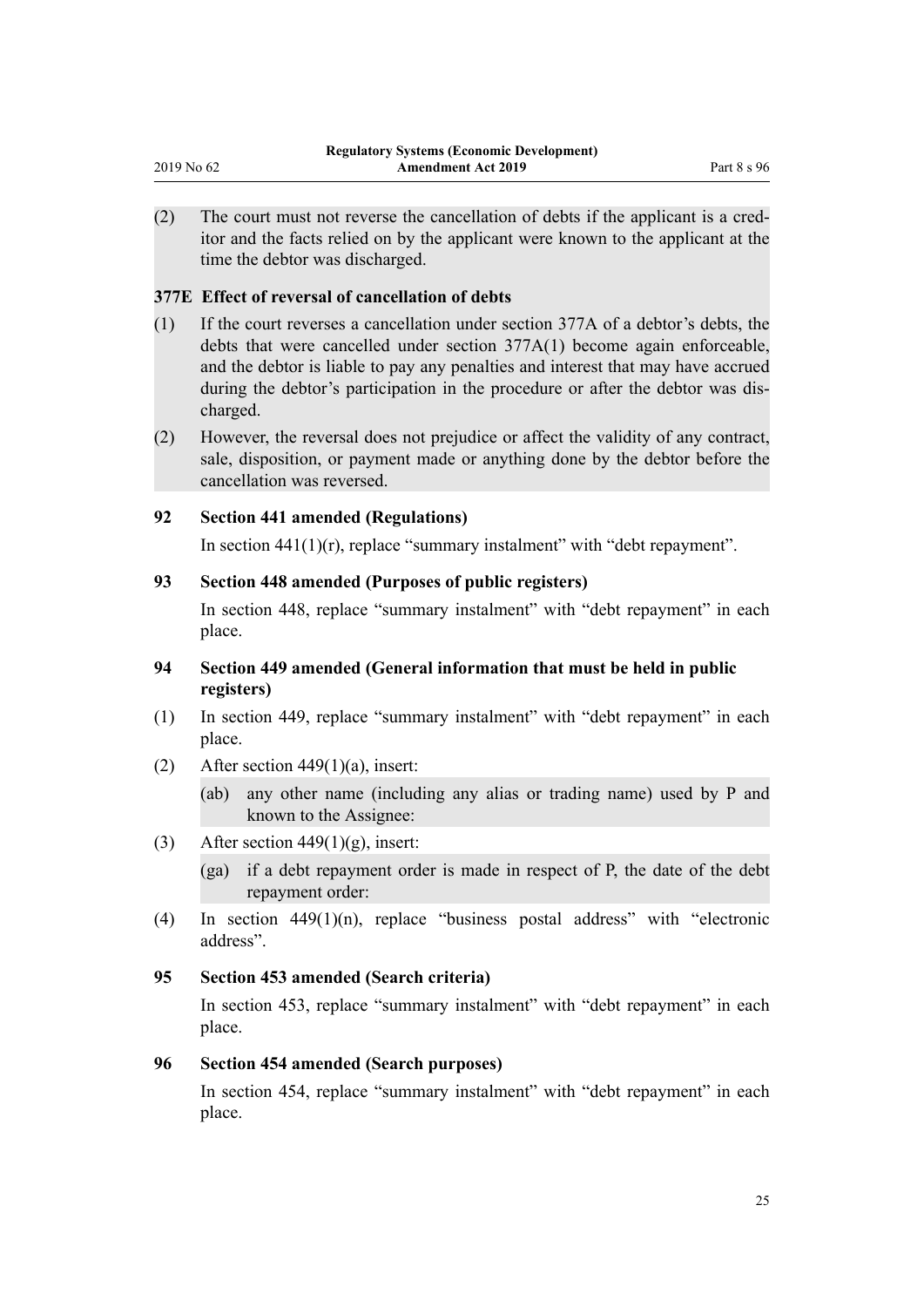# <span id="page-25-0"></span>**97 Consequential amendments to other enactments**

Amend the enactments specified in [Part 3](#page-35-0) of Schedule 1 as set out in that Part.

# **98 Schedule 1AA amended**

In Schedule 1AA, after [Part 1,](http://legislation.govt.nz/pdflink.aspx?id=DLM7203309) insert the Part 2 set out in [Schedule 3](#page-41-0) of this Act.

# **Part 9 Amendments to Limited Partnerships Act 2008**

#### **99 Amendments to Limited Partnerships Act 2008**

This Part amends the [Limited Partnerships Act 2008](http://legislation.govt.nz/pdflink.aspx?id=DLM1139100).

#### **100 Section 8 amended (Requirements for limited partnership)**

- (1) Replace [section 8\(4\)\(a\)\(ii\)](http://legislation.govt.nz/pdflink.aspx?id=DLM1139140) with:
	- (ii) lives in an enforcement country and is a director of a body corporate that is incorporated in that enforcement country under a law that is equivalent to the Companies Act 1993:
- (2) Replace section  $8(4)(b)(ii)$  with:
	- (ii) live in an enforcement country and are directors of a body corporate that is incorporated in that enforcement country under a law that is equivalent to the Companies Act 1993:
- (3) Replace section  $8(4)(c)(ii)$  with:
	- (ii) live in an enforcement country and are directors of a body corporate that is incorporated in that enforcement country under a law that is equivalent to the Companies Act 1993:

#### (4) Replace section  $8(4)(e)(ii)$  with:

- (ii) live in an enforcement country and are directors of a body corporate that is incorporated in that enforcement country under a law that is equivalent to the Companies Act 1993.
- **101 Section 19A amended (Qualifications of general partners: natural persons)** After [section 19A\(2\)\(d\)](http://legislation.govt.nz/pdflink.aspx?id=DLM6251328), insert:
	- (da) a person who is prohibited from being a director of a company under section 299(1)(b) of the Insolvency Act 2006:
	- (db) a person who is prohibited from directly or indirectly being concerned, or taking part, in the management of a company under section 299(1)(c) of the Insolvency Act 2006:

#### **102 Section 52 amended (Application for registration)**

(1) Repeal section  $52(1)(d)(iii)$ .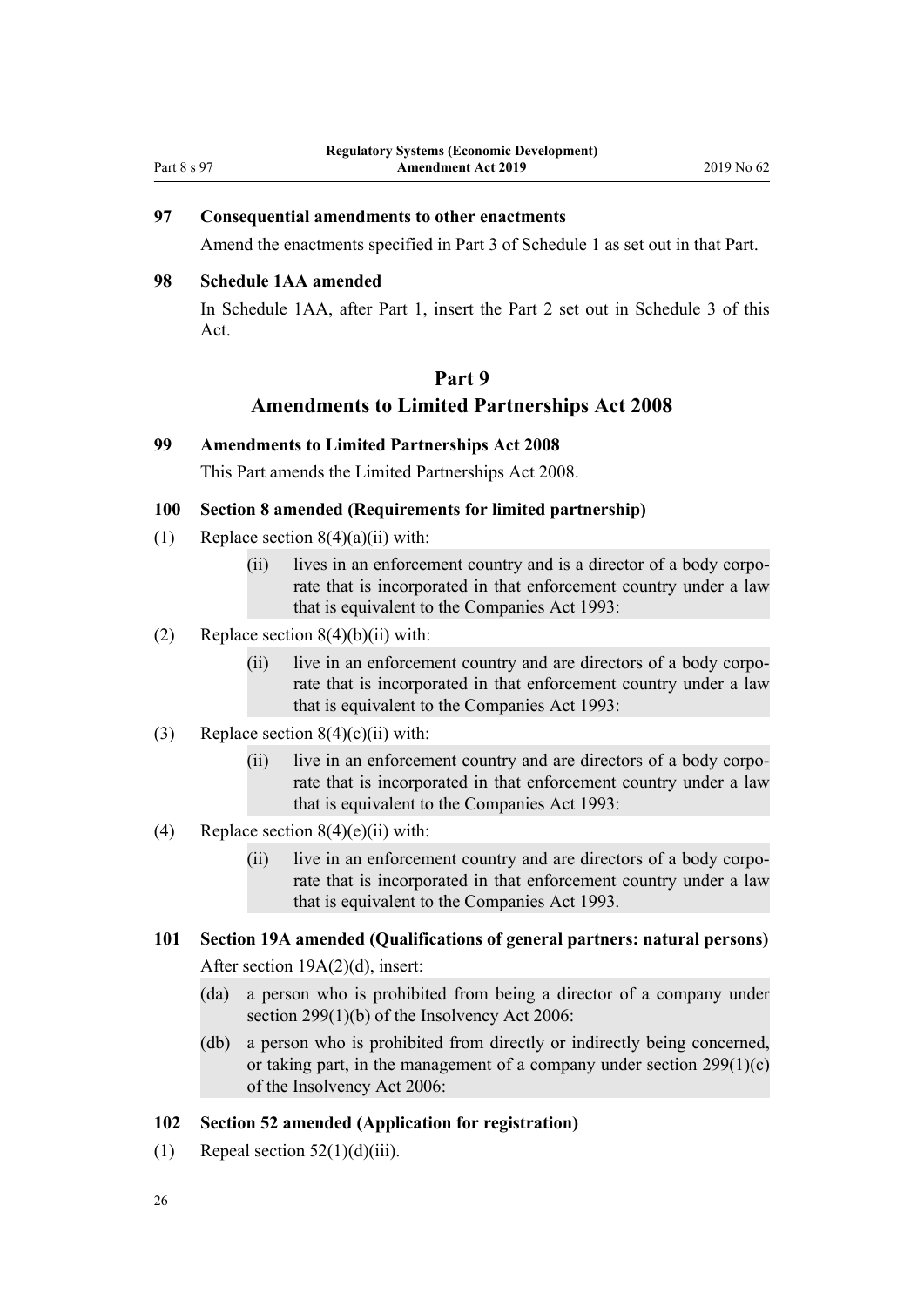(2) After [section 52\(2\),](http://legislation.govt.nz/pdflink.aspx?id=DLM1139206) insert:

<span id="page-26-0"></span>2019 No 62

- (3) If the requirement under section  $8(4)$  is to be met by virtue of paragraph (a)(ii),  $(b)(ii)$ ,  $(c)(ii)$ , or  $(e)(ii)$  of that section, the application must—
	- (a) confirm that at least 1 of the natural persons referred to in that paragraph is a director of a body corporate that is incorporated in that enforcement country under a law that is equivalent to the Companies Act 1993; and
	- (b) include the prescribed information in relation to that directorship.
- **103 Section 101 amended (Restoration to register of limited partnerships)** In [section 101](http://legislation.govt.nz/pdflink.aspx?id=DLM1139267), delete "(except section  $328(3)(a)$ )".

#### **104 Consequential amendment to other enactment**

Amend the enactment specified in [Part 4](#page-36-0) of Schedule 1 as set out in that Part.

# **Part 10 Amendments to Personal Property Securities Act 1999**

# **105 Amendments to Personal Property Securities Act 1999**

This Part amends the [Personal Property Securities Act 1999.](http://legislation.govt.nz/pdflink.aspx?id=DLM45599)

#### **106 Section 139 amended (Personal property securities register)**

Replace [section 139\(1\)](http://legislation.govt.nz/pdflink.aspx?id=DLM47156) with:

(1) The Registrar must keep a register of personal property security interests known as the personal property securities register.

#### **107 Section 140 amended (Contents of register)**

Replace [section 140\(b\)](http://legislation.govt.nz/pdflink.aspx?id=DLM47157) with:

- (b) if the debtor is an organisation that is incorporated,—
	- (i) if it is incorporated in New Zealand, the unique number assigned to it on its incorporation; or
	- (ii) if it is registered under Part 18 of the Companies Act 1993 or Part 3 of the Limited Partnerships Act 2008, the unique number assigned to it on its registration under that Act; or
	- (iii) in any other case, the unique number (if any) assigned to it on its incorporation in its place of incorporation:

### **108 Section 142 amended (Data required to register financing statement)**

Replace section  $142(1)(c)$  with:

(c) if the debtor is an organisation that is incorporated, its unique incorporation or registration number referred to in section 140(b):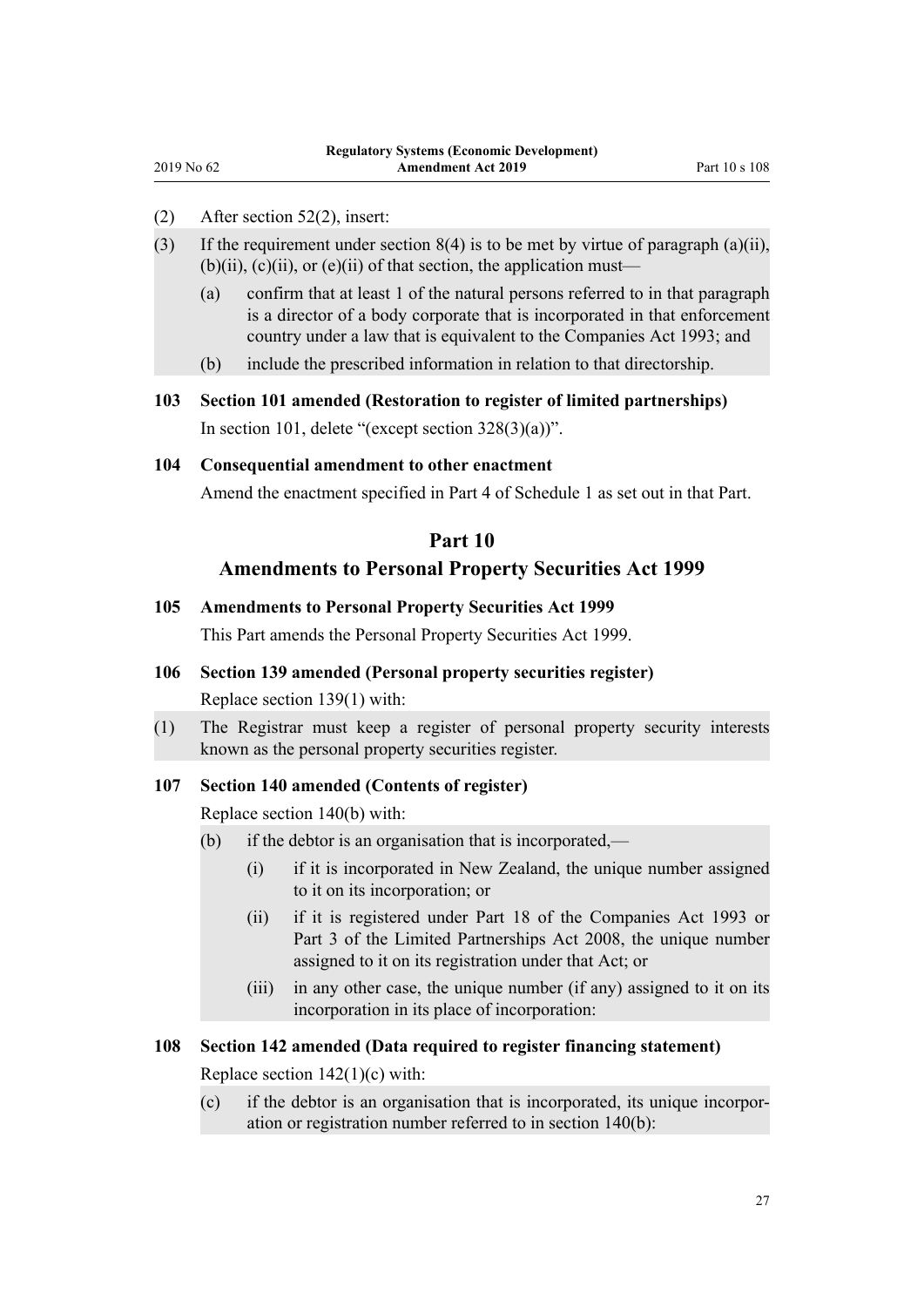## <span id="page-27-0"></span>**109 Section 172 amended (Search criteria)**

Replace [section 172\(b\) to \(d\)](http://legislation.govt.nz/pdflink.aspx?id=DLM47609) with:

- (b) the name and address of the debtor:
- (c) if the debtor is an individual, the name and date of birth of the debtor:
- (d) if the debtor is an organisation that is incorporated, its unique incorporation or registration number referred to in section 140(b):

#### **110 Consequential amendment to other enactment**

Amend the enactment specified in [Part 5](#page-36-0) of Schedule 1 as set out in that Part.

# **Part 11**

### **Amendments to Plant Variety Rights Act 1987**

**111 Amendments to Plant Variety Rights Act 1987** This Part amends the [Plant Variety Rights Act 1987.](http://legislation.govt.nz/pdflink.aspx?id=DLM100577)

#### **112 Section 5 amended (Applications)**

In [section 5\(1\)\(c\)](http://legislation.govt.nz/pdflink.aspx?id=DLM101043), after "within New Zealand", insert "or Australia".

# **113 Section 35 amended (Service of notices, etc)**

In [section 35\(1\)\(b\) and \(c\),](http://legislation.govt.nz/pdflink.aspx?id=DLM101095) after "in New Zealand", insert "or Australia".

#### **114 Consequential amendment to other enactment**

Amend the enactment specified in [Part 6](#page-36-0) of Schedule 1 as set out in that Part.

# **Part 12 Amendments to Takeovers Act 1993**

#### **115 Amendments to Takeovers Act 1993**

This Part amends the [Takeovers Act 1993](http://legislation.govt.nz/pdflink.aspx?id=DLM325508).

### **116 Section 2 amended (Interpretation)**

 $(1)$  In section  $2(1)$ , insert in their appropriate alphabetical order:

**accounting period** has the same meaning as in section 5(1) of the Financial Reporting Act 2013

**subsidiary** has the same meaning as in sections 5 to 8 of the Companies Act 1993

(2) In [section 2\(1\)](http://legislation.govt.nz/pdflink.aspx?id=DLM325516), replace the definition of **code company** with:

#### **code company**—

(a) has the meaning given to it in section 2A; and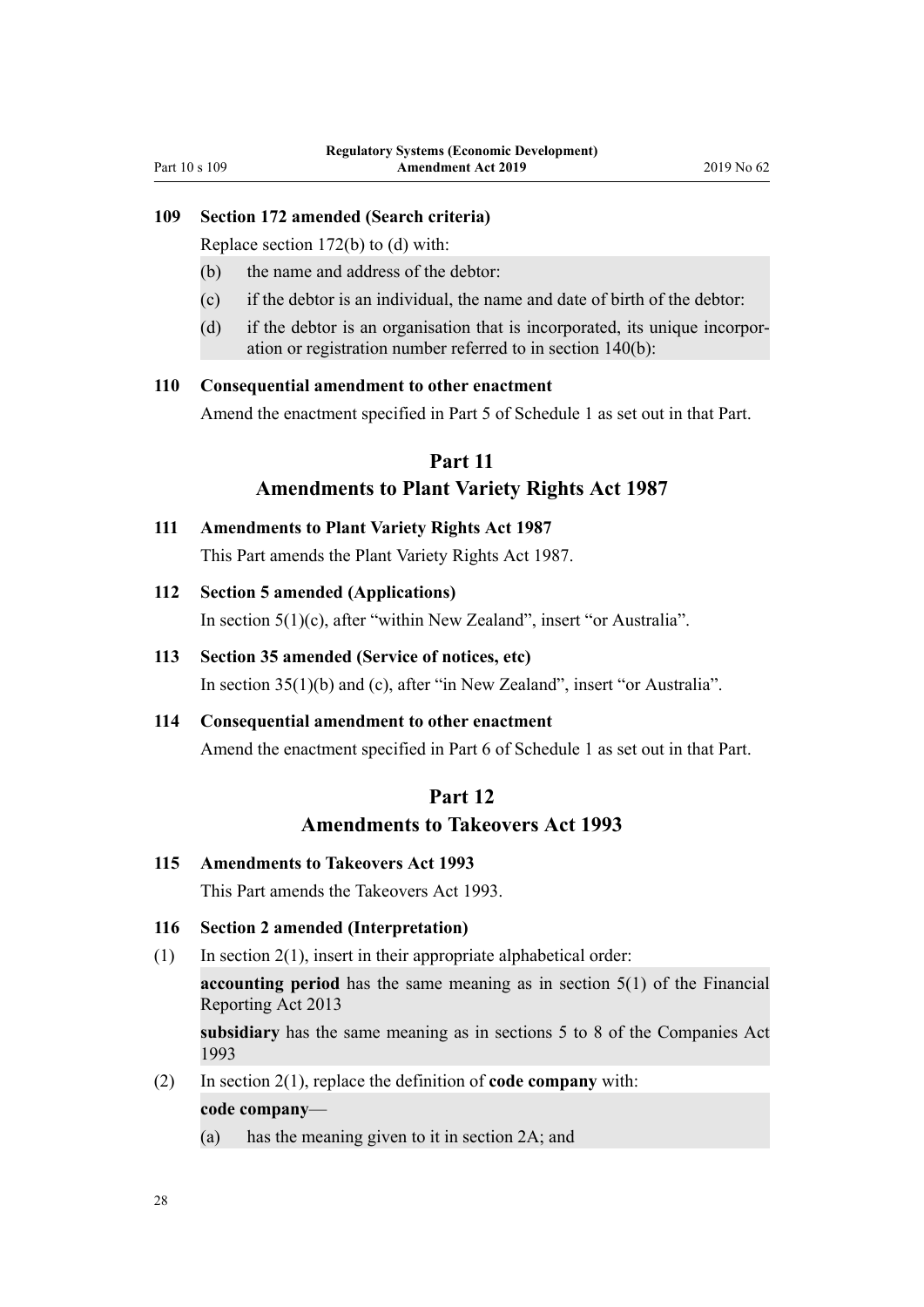<span id="page-28-0"></span>(b) includes, for the purpose set out in section 2AB, a company for the time being treated as a code company under that section

#### **117 Section 2A amended (Meaning of code company)**

- (1) In [section 2A\(1\),](http://legislation.govt.nz/pdflink.aspx?id=DLM4721602) replace "a company that—" with "a company—".
- (2) In section  $2A(1)(a)$ , replace "is", with "that is".
- (3) In section  $2A(1)(b)$ , replace "was", with "that was".
- (4) Replace section  $2A(1)(c)$  with:
	- $\text{(c)}$  that—
		- (i) has 50 or more shareholders and 50 or more share parcels; and
		- (ii) is at least medium-sized.
- (5) Repeal [section 2A\(2\).](http://legislation.govt.nz/pdflink.aspx?id=DLM4721602)
- (6) After [section 2A\(3\)](http://legislation.govt.nz/pdflink.aspx?id=DLM4721602), insert:
- (4) In this section, a company is **at least medium-sized** if—
	- (a) the company has completed 1 or more accounting periods and either or both of the following are true:
		- (i) on the last day of the company's most recently completed accounting period, the total assets of the company and its subsidiaries (if any) are at least \$30 million:
		- (ii) in the most recently completed accounting period, the total revenue of the company and its subsidiaries (if any) is at least \$15 million; or
	- (b) the company has not completed its first accounting period and on the last day of the most recently completed month the total assets of the company and its subsidiaries (if any) are at least \$30 million.

# **118 New section 2AB inserted (Extended meaning of code company for purpose of completing code-regulated transactions)**

After [section 2A,](http://legislation.govt.nz/pdflink.aspx?id=DLM4721602) insert:

# **2AB Extended meaning of code company for purpose of completing coderegulated transactions**

- (1) This section applies if a company ceases to be a code company within the meaning of section 2A(1) as the result of, or during, a transaction or an event regulated under the takeovers code.
- (2) The company continues to be treated as a code company for the purpose of completing the transaction or event, until the transaction or event is complete and all requirements of the code in relation to the transaction or event have been complied with.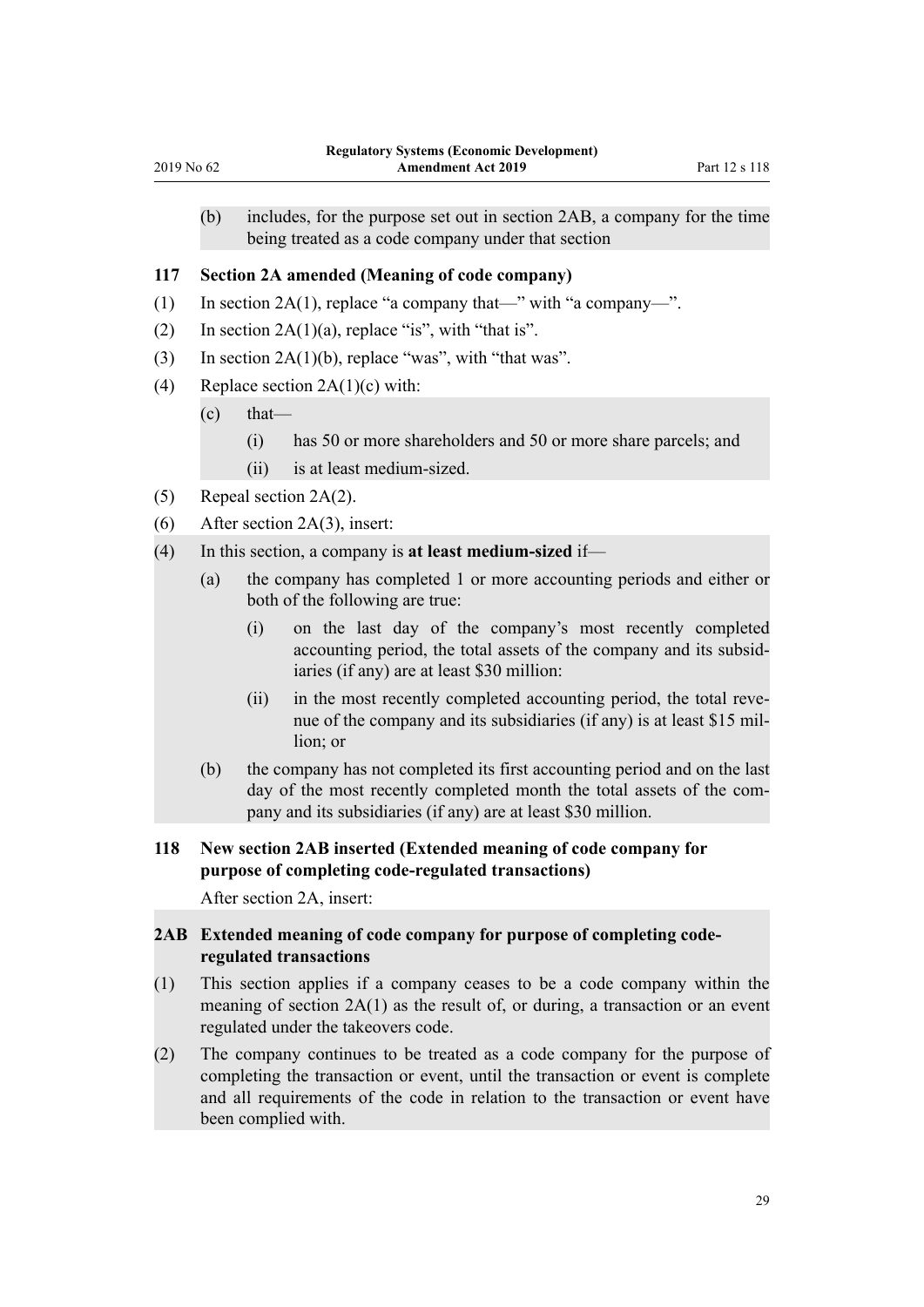- <span id="page-29-0"></span>(3) For the purposes of subsection (2), if, as a result of the transaction or event, a person becomes a dominant owner in the company, **completing the transaction or event** includes applying the compulsory acquisition rules in Part 7 of the code (and the transaction or event is not complete until those rules are applied).
- (4) Subsection (2) does not prevent the company from again becoming a code company under section 2A(1).
- (5) In this section,—
	- (a) **dominant owner**, in relation to a company, means a person who becomes the holder or controller, or 2 or more persons acting jointly or in concert who become the holders or controllers, of 90% or more of the voting rights in the company (whether by reason of acceptances of an offer or otherwise):
	- (b) words or expressions used in the definition of dominant owner have the same meanings as they have in the takeovers code:
	- (c) a reference to rules in Part 7 of the code includes any other rules that, with or without modification, replace or correspond to those rules.

### **119 Schedule 1AA amended**

In Schedule 1AA, after [clause 1](http://legislation.govt.nz/pdflink.aspx?id=DLM7205343), insert the Part 2 set out in [Schedule 4](#page-45-0).

#### **120 Consequential revocation of Takeovers Code (Small Code Companies) Exemption Notice 2016**

The [Takeovers Code \(Small Code Companies\) Exemption Notice 2016](http://legislation.govt.nz/pdflink.aspx?id=DLM7045920) (LI 2016/298) is revoked.

#### **121 Consequential amendments to other enactment**

Amend the enactment specified in [Part 7](#page-36-0) of Schedule 1 as set out in that Part.

# **Part 13 Amendments to Trade Marks Act 2002**

#### **122 Amendments to Trade Marks Act 2002**

This Part amends the [Trade Marks Act 2002.](http://legislation.govt.nz/pdflink.aspx?id=DLM164239)

#### **123 Section 5 amended (Interpretation)**

In [section 5\(1\)](http://legislation.govt.nz/pdflink.aspx?id=DLM164249), definition of **registered trade mark**, after "means", insert ", subject to section 60,".

**124 New section 7A inserted (Transitional, savings, and related provisions)** After [section 7,](http://legislation.govt.nz/pdflink.aspx?id=DLM164441) insert: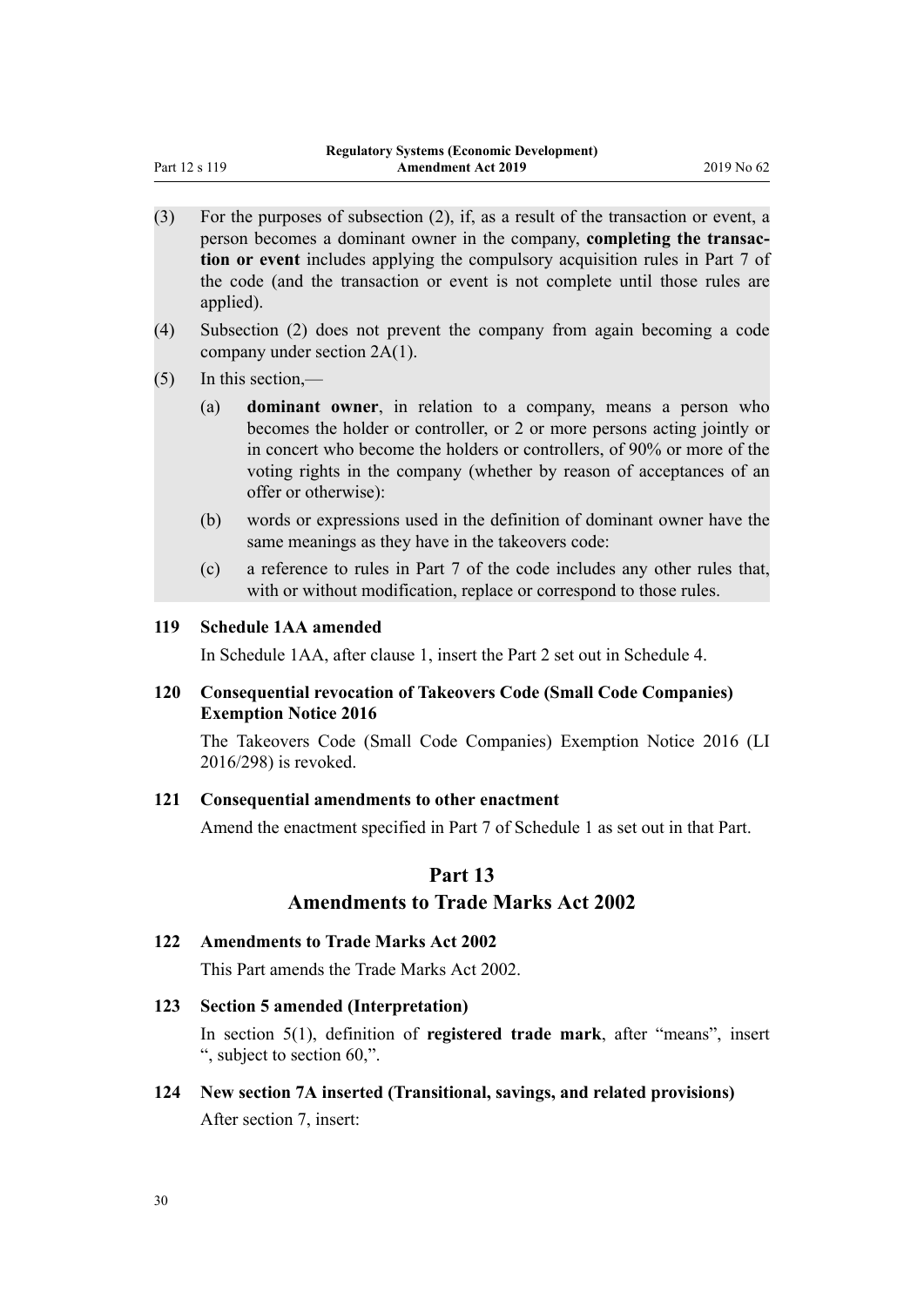## <span id="page-30-0"></span>**7A Transitional, savings, and related provisions**

The transitional, savings, and related provisions set out in Schedule 1AA have effect according to their terms.

### **125 New section 13A inserted (Trade mark not registrable if related certification trade mark owned)**

After [section 13](http://legislation.govt.nz/pdflink.aspx?id=DLM164454), insert:

#### **13A Trade mark not registrable if related certification trade mark owned**

If a person owns a certification trade mark in respect of goods or services, a trade mark in respect of goods or services of the kind certified must not be registered in the name of that person.

# **126 Section 14 amended (Additional provisions that relate to registrability of certification trade marks)**

In [section 14\(b\)](http://legislation.govt.nz/pdflink.aspx?id=DLM164455), replace "carries on a trade in" with "owns a trade mark in respect of, or otherwise carries on trade in,".

### **127 Section 53 replaced (Reissuing certificate of registration)**

Replace [section 53](http://legislation.govt.nz/pdflink.aspx?id=DLM164620) with:

#### **53 Replacement of certificate of registration**

The Commissioner must issue a new certificate of registration to replace an existing certificate if—

- (a) an application for a new certificate of registration has been made in the prescribed manner; and
- (b) the prescribed fee, if any, has been paid.

#### **128 Sections 59, 60, and 60A replaced**

Replace [sections 59,](http://legislation.govt.nz/pdflink.aspx?id=DLM164630) [60,](http://legislation.govt.nz/pdflink.aspx?id=DLM164631) and [60A](http://legislation.govt.nz/pdflink.aspx?id=DLM7389425) with:

#### **59 Procedure for renewal of registration**

- (1) On application by the owner of a registered trade mark, the Commissioner must renew the registration of the trade mark from the date on which the registration expires (the **expiry date**).
- (2) An application for renewal must be made to the Commissioner—
	- (a) not more than 12 months before, and not more than 6 months after, the expiry date; and
	- (b) in the prescribed manner.
- (3) If the owner has not applied for renewal, the Commissioner must send to the owner a notice setting out—
	- (a) the date on which the registration of the trade mark will expire; and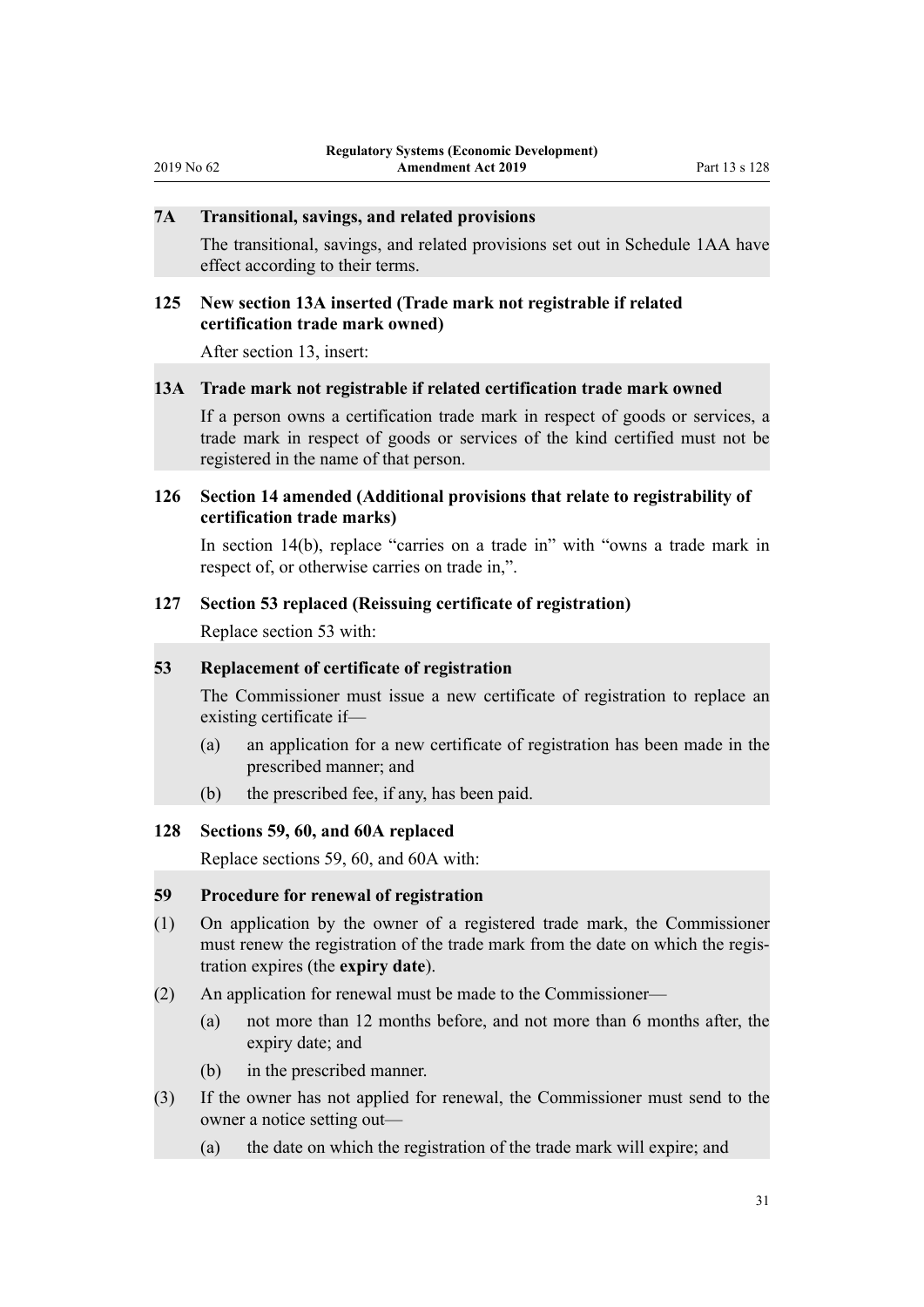- <span id="page-31-0"></span>(b) the conditions (as to the payment of fees or otherwise) on which the registration will be renewed (the **renewal conditions**); and
- $(c)$  that.—
	- (i) if the registration is not renewed before the expiry date, the register will be changed to record that the trade mark's status is registered-past expiry date; and
	- (ii) if the registration has still not been renewed 6 months after the expiry date, the trade mark will be removed from the register.
- (4) The notice must be sent in the prescribed manner before the expiry date.
- (5) If the registration of a trade mark is not renewed before its expiry date, the Commissioner must record on the register that its status is registered-past expiry date (until the registration is renewed or it is removed from the register).
- (6) The Commissioner must remove the trade mark from the register if—
	- (a) notice has been sent under subsection (3); and
	- (b) 6 months have elapsed since the expiry date; and
	- (c) the renewal conditions have not been met.

### **60 Effect of registered-past expiry date status**

- (1) A trade mark has the status of **registered-past expiry date** if—
	- (a) the trade mark's registration expiry date (referred to in section 59) has passed; but
	- (b) the trade mark has not yet been removed from the register.
- (2) While the trade mark's status is registered-past expiry date, the trade mark—
	- (a) is not a registered trade mark for the purposes of subparts 1 to 3 of Part 4; but
	- (b) is a registered trade mark for all other purposes.
- (3) If the trade mark's registration is renewed before it is removed from the register under section  $59(6)$ ,-
	- (a) the renewed registration takes effect from the expiry date (*see* section 59(1)); and
	- (b) the trade mark is taken to have remained a registered trade mark for all purposes from that date as if its status had not changed.

### **129 Section 65 amended (Application for revocation of registration of trade mark)**

In [section 65\(1\),](http://legislation.govt.nz/pdflink.aspx?id=DLM164639) after "mark", insert "on any of the grounds set out in section 66".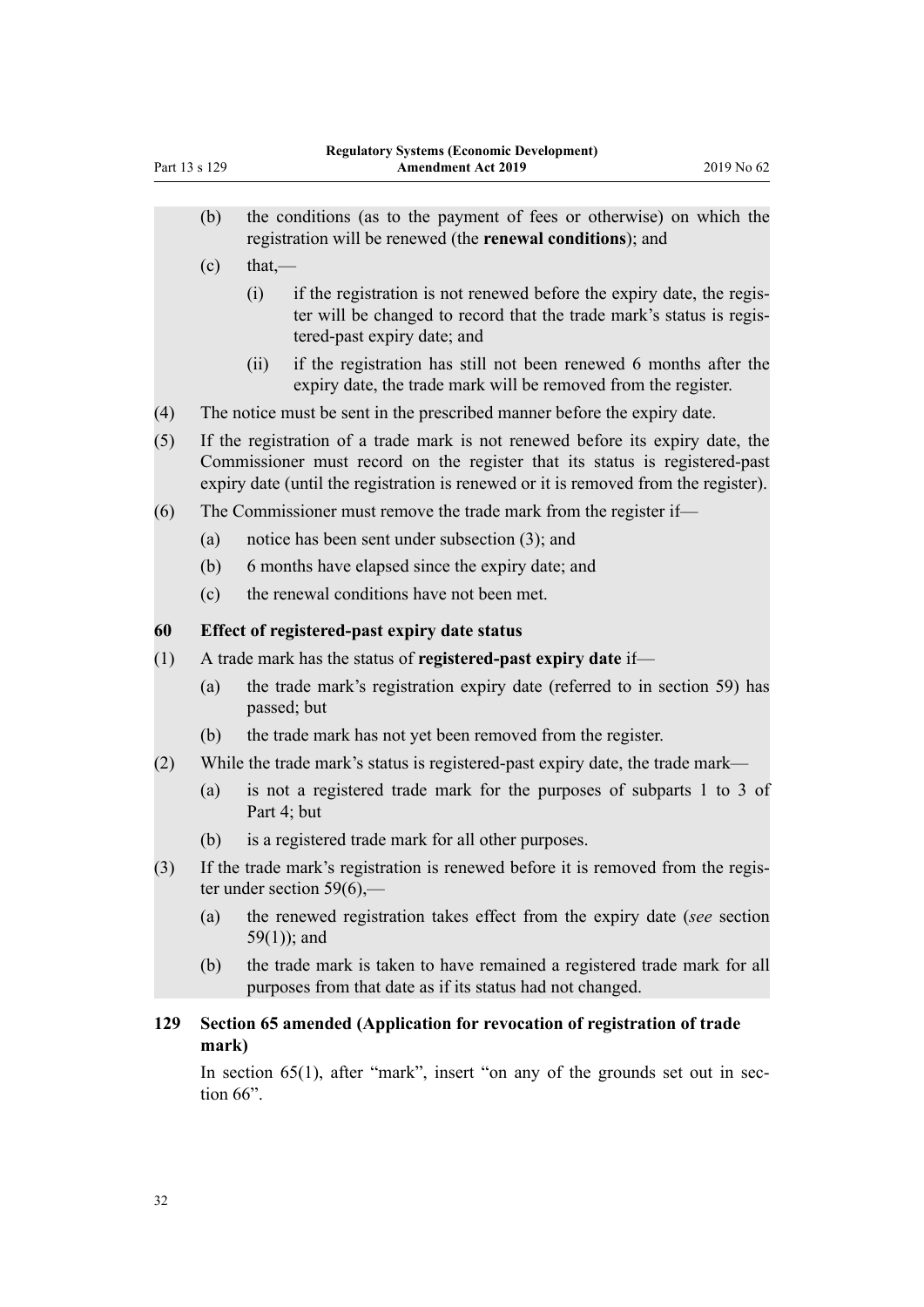## <span id="page-32-0"></span>**130 Section 66 amended (Grounds for revoking registration of trade mark)**

- (1) In [section 66\(1\),](http://legislation.govt.nz/pdflink.aspx?id=DLM164640) replace "registration of a trade mark may be revoked on any of the following grounds" with "grounds for revoking the registration of a trade mark are as follows".
- (2) In [section 66\(2\),](http://legislation.govt.nz/pdflink.aspx?id=DLM164640) replace "despite subsection (1), a trade mark may not be revoked" with "there are not grounds for revoking the registration of a trade mark".
- (3) Replace [section 66\(3\)](http://legislation.govt.nz/pdflink.aspx?id=DLM164640) with:
- (3) Subsection (1)(a) does not apply if the owner commences or resumes genuine use of the trade mark in the course of trade in New Zealand after the expiry of the 3-year period and before the application for revocation is made.

#### **131 Section 68 amended (Revocation of registration of trade mark)**

Replace [section 68\(1\)](http://legislation.govt.nz/pdflink.aspx?id=DLM164643) with:

- (1) If the Commissioner or the court is satisfied that grounds for revocation of the registration of the trade mark exist, the Commissioner or the court must,—
	- (a) if the grounds exist in respect of all of the goods or services in respect of which the trade mark is registered, revoke the registration of the trade mark; or
	- (b) if the grounds exist in respect of only some of the goods or services in respect of which the trade mark is registered, revoke the registration of the trade mark in so far as it relates to those goods or services.

### **132 Section 167 replaced (Security for costs)**

Replace [section 167](http://legislation.govt.nz/pdflink.aspx?id=DLM165201) with:

### **167 Commissioner or court may require security for costs**

- (1) The Commissioner or the court, as the case may be, may require a party to legal proceedings under this Act to give security for the costs of the proceedings if satisfied that—
	- (a) the party does not reside, and does not carry on business, in New Zealand; or
	- (b) there is reason to believe that the party will be unable to pay the costs of the other party if unsuccessful in the proceedings.
- (2) If the party does not give the security required, the Commissioner or the court may treat the proceedings as abandoned by the party and determine the matter accordingly.

#### **133 Section 182 amended (Contents of register)**

After [section 182\(b\)](http://legislation.govt.nz/pdflink.aspx?id=DLM165222), insert: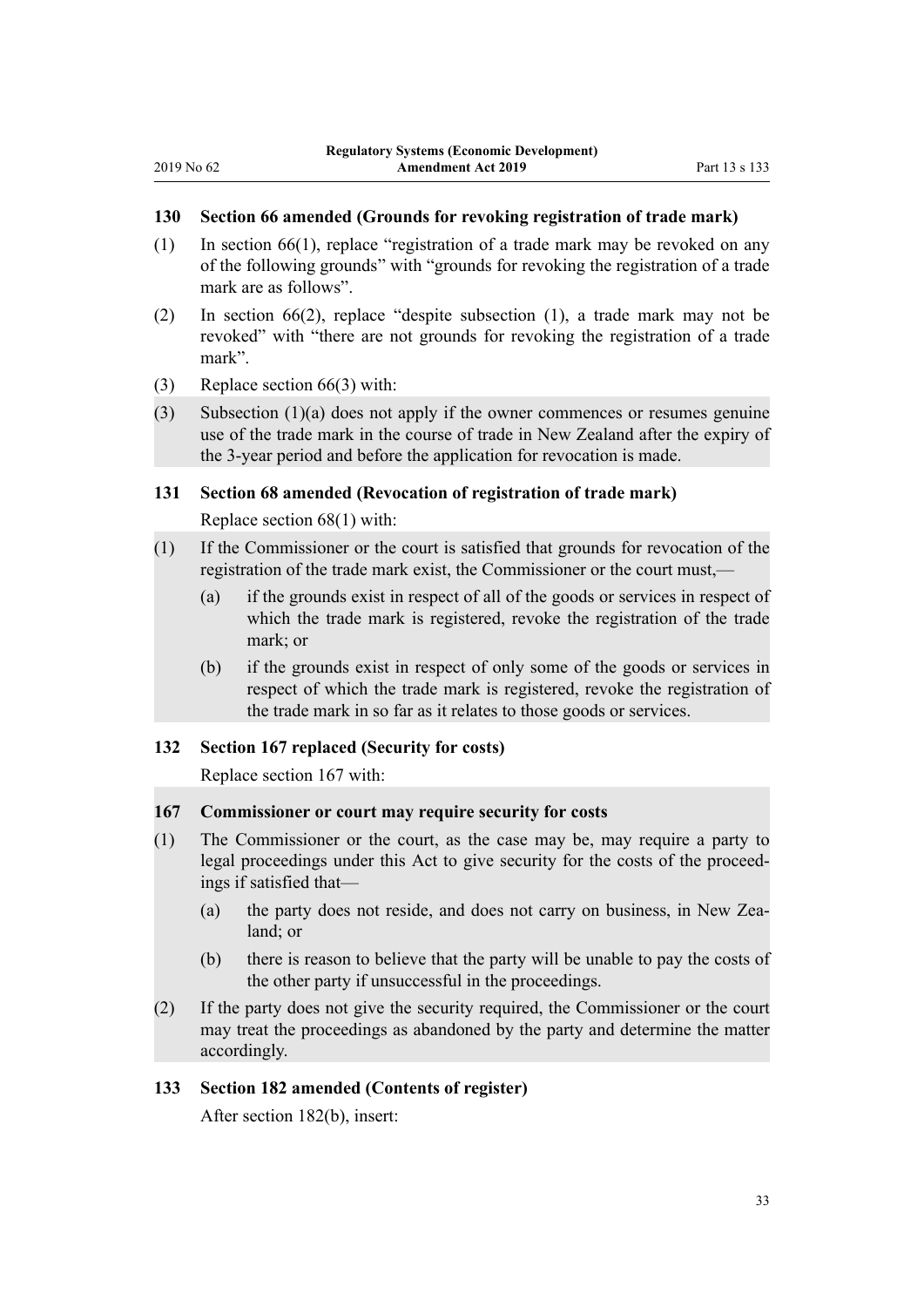- <span id="page-33-0"></span>(ba) if the trade mark's status is registered-past expiry date (as defined in section 60), a statement to that effect:
- **134 Section 191 repealed (Declarations, etc, on behalf of certain persons)** Repeal [section 191.](http://legislation.govt.nz/pdflink.aspx?id=DLM165238)

# **135 New Schedule 1AA inserted**

Insert the Schedule 1AA set out in [Schedule 5](#page-46-0) of this Act as the first schedule to appear after the last section of the [Trade Marks Act 2002](http://legislation.govt.nz/pdflink.aspx?id=DLM164239).

#### **136 Consequential amendments to other enactment**

Amend the enactment specified in [Part 8](#page-38-0) of Schedule 1 as set out in that Part.

# **Part 14**

# **Amendments to Weights and Measures Act 1987**

#### **137 Amendments to Weights and Measures Act 1987**

This Part amends the [Weights and Measures Act 1987](http://legislation.govt.nz/pdflink.aspx?id=DLM102241).

#### **138 Section 28 amended (Powers of Inspectors)**

Replace section  $28(1)(h)(i)$  with:

(i) any goods sold, or currently kept, displayed, offered, or exposed for sale; or

#### **139 Section 32 amended (Offences)**

- (1) In [section 32\(i\)](http://legislation.govt.nz/pdflink.aspx?id=DLM102939), replace "uses, sells, or offers or exposes for sale" with "uses, sells, leases, or offers or exposes for sale or lease".
- (2) In [section 32\(j\)](http://legislation.govt.nz/pdflink.aspx?id=DLM102939), replace "or sells" with ", sells, or leases".
- (3) Replace [section 32\(k\)](http://legislation.govt.nz/pdflink.aspx?id=DLM102939) with:
	- (k) without lawful excuse—
		- (i) increases or diminishes any stamped weight or measure; or
		- (ii) uses, sells, leases, or offers or exposes for sale or lease any stamped weight or measure that has been increased or diminished; or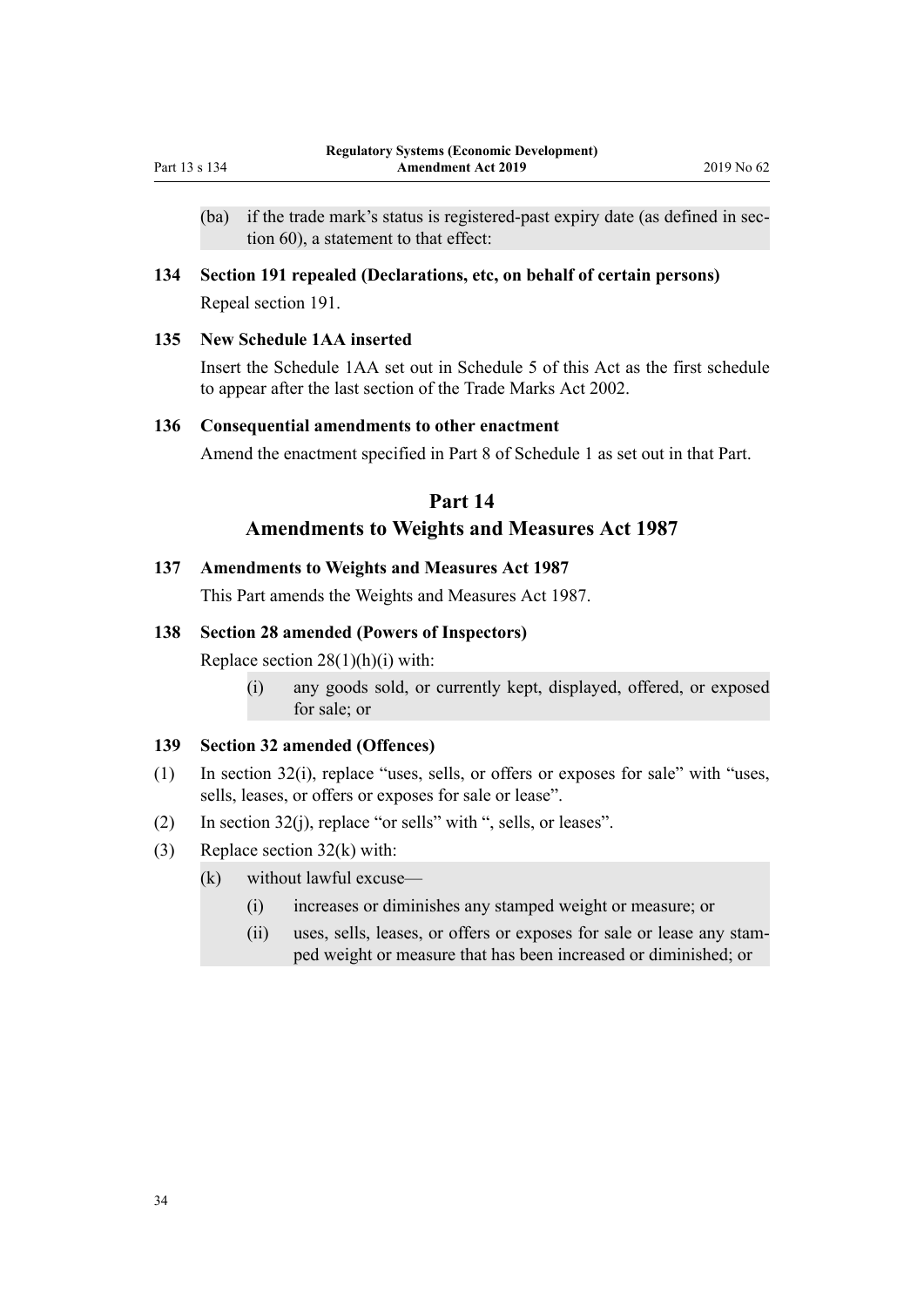# **Schedule 1**

# **Consequential amendments**

[ss 35,](#page-11-0) [48](#page-15-0), [97,](#page-25-0) [104,](#page-26-0) [110](#page-27-0), [114](#page-27-0), [121](#page-29-0), [136](#page-33-0)

# **Part 1**

# <span id="page-34-0"></span>**Consequential amendment relating to amendments to Credit Contracts and Consumer Finance Act 2003**

**Credit Contracts and Consumer Finance Regulations 2004 (SR 2004/240)** Revoke [regulation 18A.](http://legislation.govt.nz/pdflink.aspx?id=DLM6570114)

# **Part 2**

# **Consequential amendments relating to amendments to Geographical Indications (Wine and Spirits) Registration Act 2006**

# **Geographical Indications (Wine and Spirits) Registration Regulations 2017 (LI 2017/146)**

Replace regulation  $3(1)(d)$  with:

(d) Part 4 contains provisions relating to renewing the registration of a geographical indication:

In the [Part 4](http://legislation.govt.nz/pdflink.aspx?id=DLM7292105) heading, delete "**and restoration**".

Revoke [regulation 36](http://legislation.govt.nz/pdflink.aspx?id=DLM7293134) and the cross-heading above regulation 36.

Revoke [regulation 37\(b\).](http://legislation.govt.nz/pdflink.aspx?id=DLM7292419)

Replace [regulation 38](http://legislation.govt.nz/pdflink.aspx?id=DLM7292838) and the cross-heading above regulation 38 with:

### **38 Notice of pending expiry**

- (1) For the purposes of section 47B(2)(aaa) of the Act, the prescribed period is 2 months before the registration's expiry date.
- (2) A notice for the purposes of section  $47B(1)(a)$  of the Act must be sent to the last known postal or email address of each person or organisation referred to in that paragraph.

In [Schedule 2](http://legislation.govt.nz/pdflink.aspx?id=DLM7292825), delete the 2 items relating to regulation 38.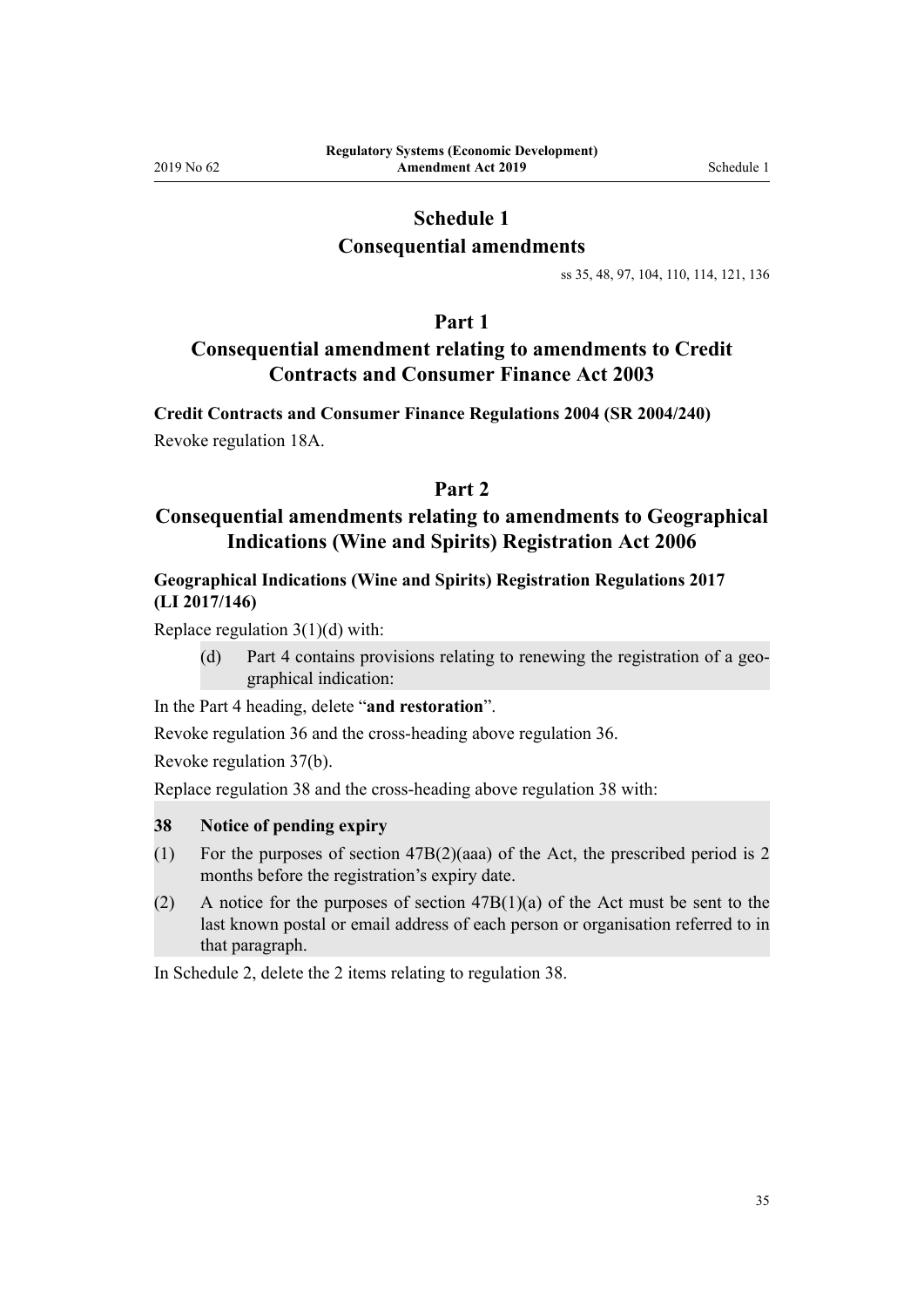# **Part 3**

# <span id="page-35-0"></span>**Consequential amendments relating to amendments to Insolvency Act 2006**

#### **Protection of Personal and Property Rights Act 1988 (1988 No 4)**

In [Schedule 1](http://legislation.govt.nz/pdflink.aspx?id=DLM128110), clause (1)(a)(ii), replace "summary instalment" with "debt repayment" in each place.

#### **High Court Rules 2016 (LI 2016/225)**

In [rule 24.17\(1\)\(b\)](http://legislation.govt.nz/pdflink.aspx?id=DLM6952657), replace "summary instalment" with "debt repayment".

#### **Insolvency (Personal Insolvency) Regulations 2007 (SR 2007/333)**

In [regulation 5,](http://legislation.govt.nz/pdflink.aspx?id=DLM981337) replace "summary instalment" with "debt repayment" in each place.

In the [Part 5](http://legislation.govt.nz/pdflink.aspx?id=DLM981387) heading, replace "**Summary instalment**" with "**Debt repayment**".

In the heading to [regulation 44](http://legislation.govt.nz/pdflink.aspx?id=DLM981388), replace "**summary instalment**" with "**debt repayment**".

In [regulation 44\(1\)](http://legislation.govt.nz/pdflink.aspx?id=DLM981388), replace "summary instalment" with "debt repayment".

In [regulation 45\(1\)](http://legislation.govt.nz/pdflink.aspx?id=DLM981389), replace "summary instalment" with "debt repayment" in each place.

In the heading to [regulation 47](http://legislation.govt.nz/pdflink.aspx?id=DLM981391), replace "**summary instalment**" with "**debt repayment**".

In [regulation 47,](http://legislation.govt.nz/pdflink.aspx?id=DLM981391) replace "summary instalment" with "debt repayment".

In [regulation 48,](http://legislation.govt.nz/pdflink.aspx?id=DLM981393) replace "summary instalment" with "debt repayment" in each place.

In the heading to [regulation 49](http://legislation.govt.nz/pdflink.aspx?id=DLM981394), replace "**summary instalment**" with "**debt repayment**".

In [regulation 49\(1\)](http://legislation.govt.nz/pdflink.aspx?id=DLM981394), replace "summary instalment" with "debt repayment".

In the heading to [regulation 50](http://legislation.govt.nz/pdflink.aspx?id=DLM981395), replace "**summary instalment**" with "**debt repayment**".

In [regulation 50\(1\)](http://legislation.govt.nz/pdflink.aspx?id=DLM981395), replace "summary instalment" with "debt repayment".

In [regulation 56,](http://legislation.govt.nz/pdflink.aspx?id=DLM981401) replace "summary instalment" with "debt repayment".

In the heading to [regulation 57](http://legislation.govt.nz/pdflink.aspx?id=DLM981402), replace "**summary instalment**" with "**debt repayment**".

In [regulation 57\(1\)](http://legislation.govt.nz/pdflink.aspx?id=DLM981402), replace "summary instalment" with "debt repayment".

In [regulation 61\(1\)](http://legislation.govt.nz/pdflink.aspx?id=DLM981407), replace "summary instalment" with "debt repayment".

In [regulation 62\(1\)](http://legislation.govt.nz/pdflink.aspx?id=DLM981408), replace "summary instalment" with "debt repayment".

In [regulation 63\(1\)](http://legislation.govt.nz/pdflink.aspx?id=DLM981409), replace "summary instalment" with "debt repayment".

In [regulation 70,](http://legislation.govt.nz/pdflink.aspx?id=DLM981418) replace "summary instalment" with "debt repayment".

In [regulation 72\(2\)](http://legislation.govt.nz/pdflink.aspx?id=DLM981420), replace "summary instalment" with "debt repayment".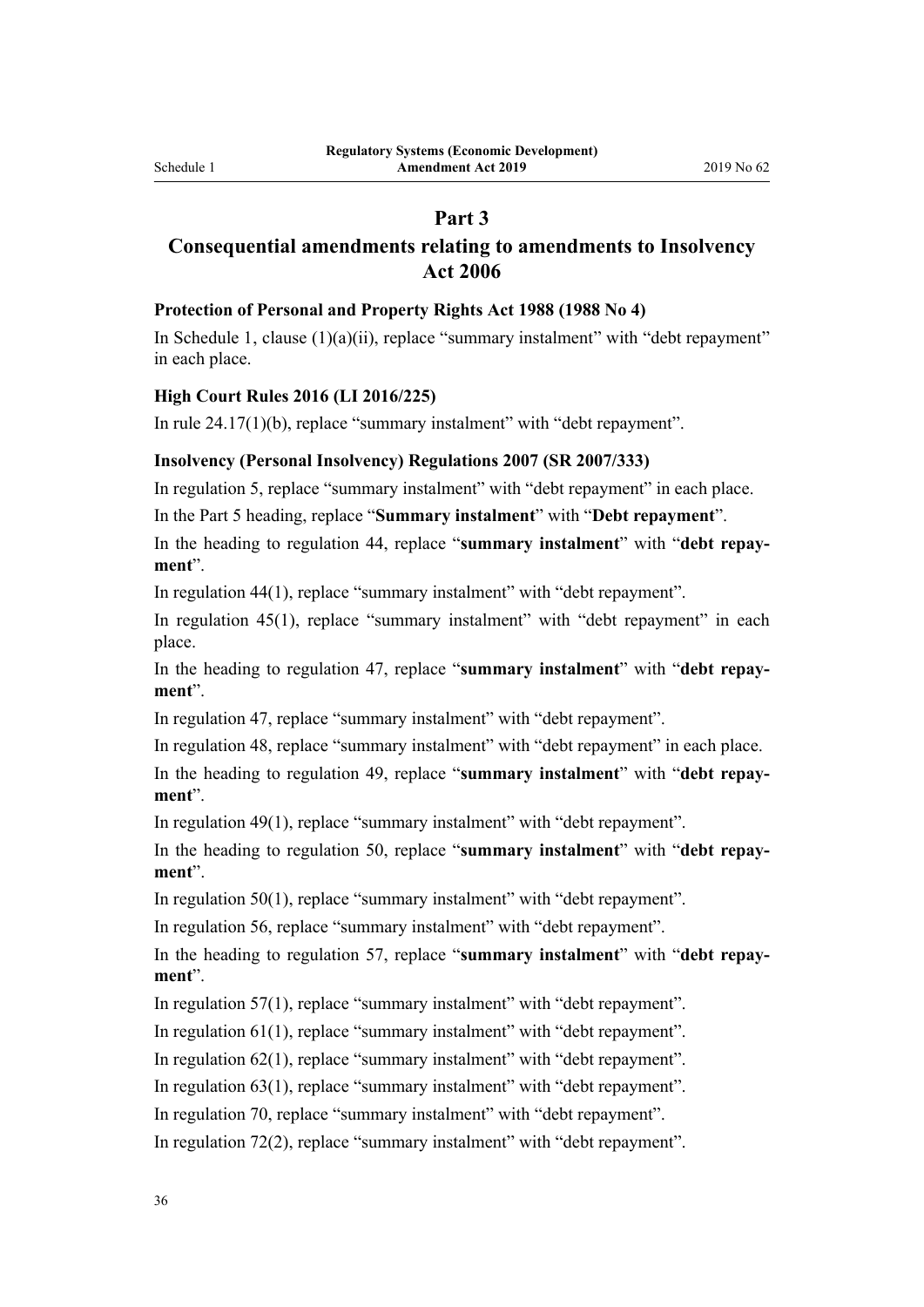# **Part 4**

# <span id="page-36-0"></span>**Consequential amendment relating to amendments to Limited Partnerships Act 2008**

#### **Limited Partnerships Regulations 2008 (SR 2008/93)**

Replace [regulation 4\(da\)](http://legislation.govt.nz/pdflink.aspx?id=DLM1218513) with:

- (da) if section 52(3) of the Act applies, in relation to the proposed general partner, or the director, partner, or general partner of the proposed general partner, who is a natural person and who lives in an enforcement country,—
	- (i) whether the person is a director of a body corporate that is incorporated in that enforcement country under a law that is equivalent to the Companies Act 1993; and
	- (ii) if so, that body corporate's—
		- (A) registered name; and
		- (B) registration number or other unique identifier; and
		- (C) registered office or, if there is no registered office required by law, the body corporate's address for service:

#### **Part 5**

# **Consequential amendment relating to amendments to Personal Property Securities Act 1999**

#### **Personal Property Securities Regulations 2001 (SR 2001/79)**

Revoke [regulation 15](http://legislation.govt.nz/pdflink.aspx?id=DLM26049).

# **Part 6**

# **Consequential amendment relating to amendments to Plant Variety Rights Act 1987**

#### **Plant Variety Rights Regulations 1988 amended (SR 1988/101)**

In [regulation 9\(c\),](http://legislation.govt.nz/pdflink.aspx?id=DLM124629) after "New Zealand", insert "or Australia".

# **Part 7**

# **Consequential amendments relating to amendments to Takeovers Act 1993**

#### **Takeovers Code Approval Order 2000 (SR 2000/210)**

This Part amends the takeovers code set out in the [Schedule](http://legislation.govt.nz/pdflink.aspx?id=DLM10106) of the Takeovers Code Approval Order 2000.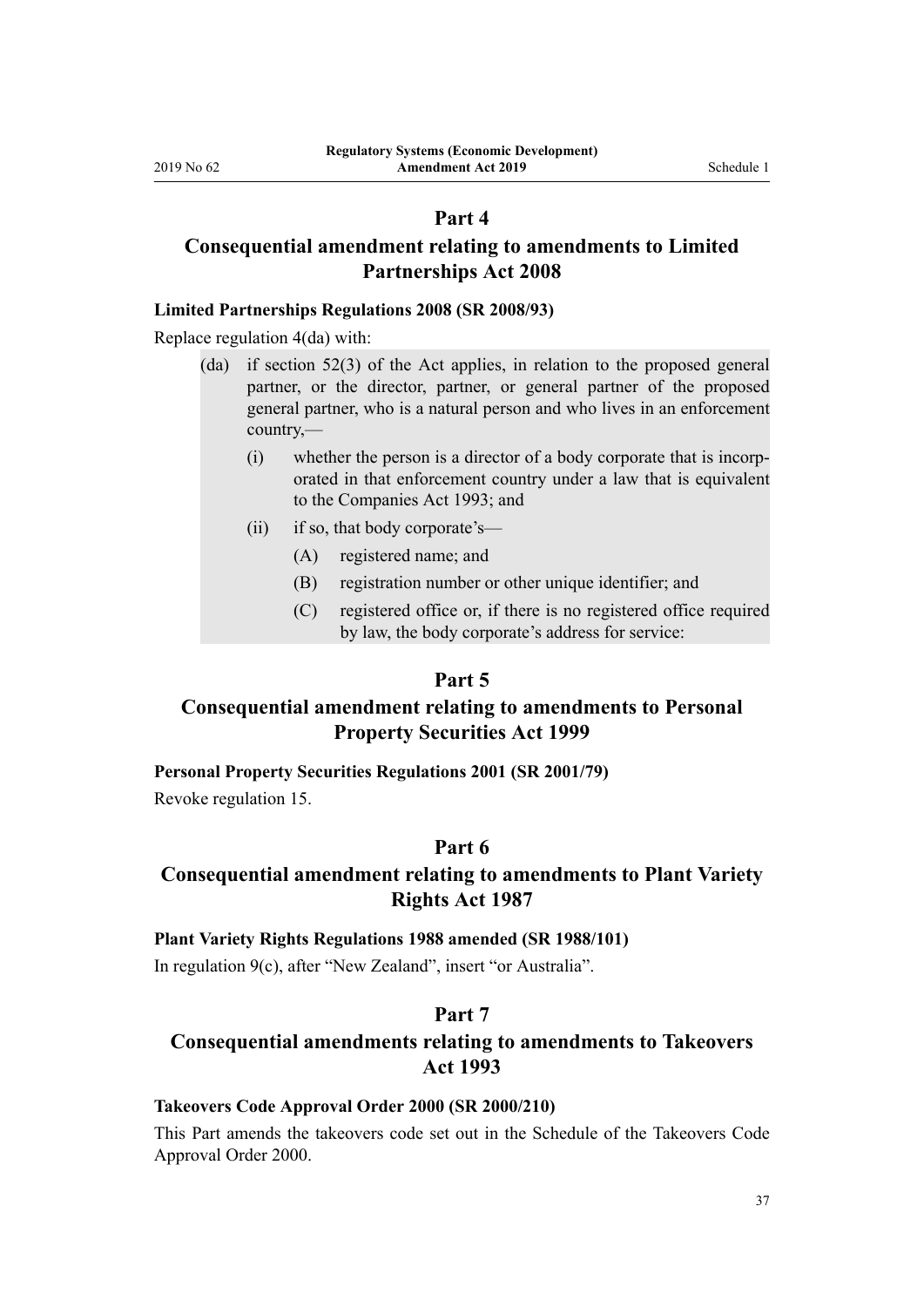### **Takeovers Code Approval Order 2000 (SR 2000/210)***—continued*

In [rule 3\(1\),](http://legislation.govt.nz/pdflink.aspx?id=DLM10113) replace the definition of **code company** with:

**code company**—

- (a) has the meaning given to it in rule 3A; and
- (b) includes, for the purpose set out in rule 3AB, a company for the time being treated as a code company under that rule

In [rule 3A\(1\),](http://legislation.govt.nz/pdflink.aspx?id=DLM4721704) replace "a company that—" with "a company—".

In rule  $3A(1)(a)$ , replace "is" with "that is".

In rule  $3A(1)(b)$ , replace "was" with "that was".

Replace [rule 3A\(1\)\(c\)](http://legislation.govt.nz/pdflink.aspx?id=DLM4721704) with:

- $(c)$  that—
	- (i) has 50 or more shareholders and 50 or more share parcels; and
	- (ii) is at least medium-sized.

Revoke [rule 3A\(2\)](http://legislation.govt.nz/pdflink.aspx?id=DLM4721704).

After [rule 3A\(3\),](http://legislation.govt.nz/pdflink.aspx?id=DLM4721704) insert:

- (3A) In this rule, a company is **at least medium-sized** if—
	- (a) the company has completed 1 or more accounting periods and either or both of the following is true:
		- (i) on the last day of the company's most recently completed accounting period, the total assets of the company and its subsidiaries (if any) are at least \$30 million:
		- (ii) in the most recently completed accounting period, the total revenue of the company and its subsidiaries (if any) is at least \$15 million; or
	- (b) the company has not completed its first accounting period and on the last day of the most recently completed month the total assets of the company and its subsidiaries (if any) are at least \$30 million.

After [rule 3A](http://legislation.govt.nz/pdflink.aspx?id=DLM4721704), insert:

### **3AB Extended meaning of code company for purpose of completing coderegulated transactions**

- (1) This rule applies if a company ceases to be a code company within the meaning of rule 3A(1) as the result of, or during, a transaction or an event regulated under this code.
- (2) The company continues to be treated as a code company for the purpose of completing the transaction or event until the transaction or event is complete and all requirements of the code in relation to the transaction or event have been complied with.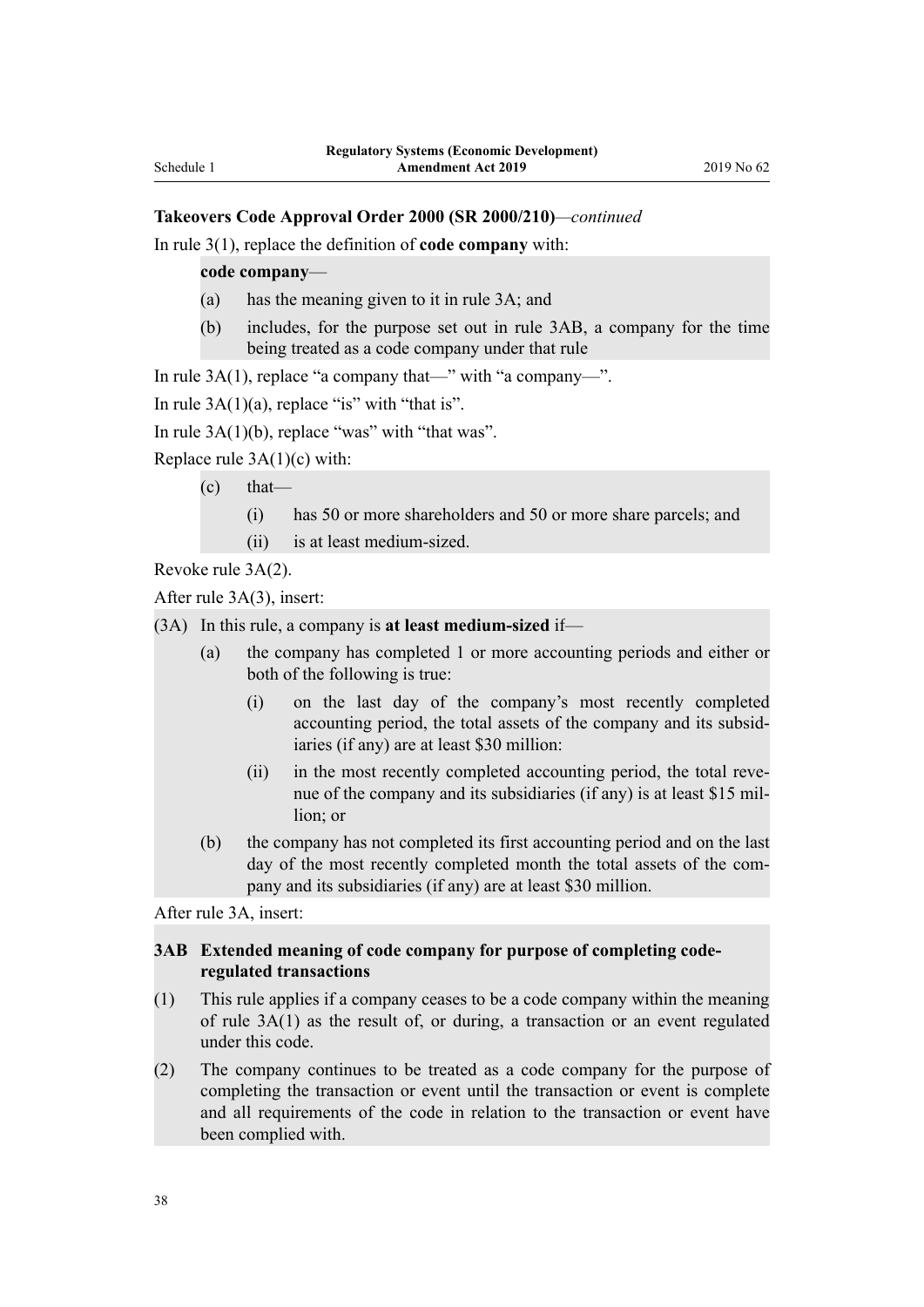### <span id="page-38-0"></span>**Takeovers Code Approval Order 2000 (SR 2000/210)***—continued*

- (3) For the purposes of subclause (2), if, as a result of the transaction or event, a person becomes a dominant owner in the company, **completing the transaction or event** includes applying the compulsory acquisition rules in Part 7 (and the transaction or event is not complete until those rules are applied).
- (4) Subclause (2) does not prevent the company from again becoming a code company under rule 3A(1).
- (5) In this rule, **dominant owner**, in relation to a company, means a person who becomes the holder or controller, or 2 or more persons acting jointly or in concert who become the holders or controllers, of 90% or more of the voting rights in the company (whether by reason of acceptances of an offer or otherwise).

# **Part 8**

# **Consequential amendments relating to amendments to Trade Marks Act 2002**

#### **Trade Marks Regulations 2003 (SR 2003/187)**

In [regulation 132\(1\) and \(3\),](http://legislation.govt.nz/pdflink.aspx?id=DLM202398) replace "section 59(2)" with "section 59(3)". Revoke [regulation 132\(3\)\(a\)](http://legislation.govt.nz/pdflink.aspx?id=DLM202398). In [regulation 132\(3\)\(b\)](http://legislation.govt.nz/pdflink.aspx?id=DLM202398), replace "it" with "the registration". Revoke [regulation 133\(1\)\(b\).](http://legislation.govt.nz/pdflink.aspx?id=DLM202399) Revoke [regulation 134](http://legislation.govt.nz/pdflink.aspx?id=DLM202801) and the cross-heading above regulation 134.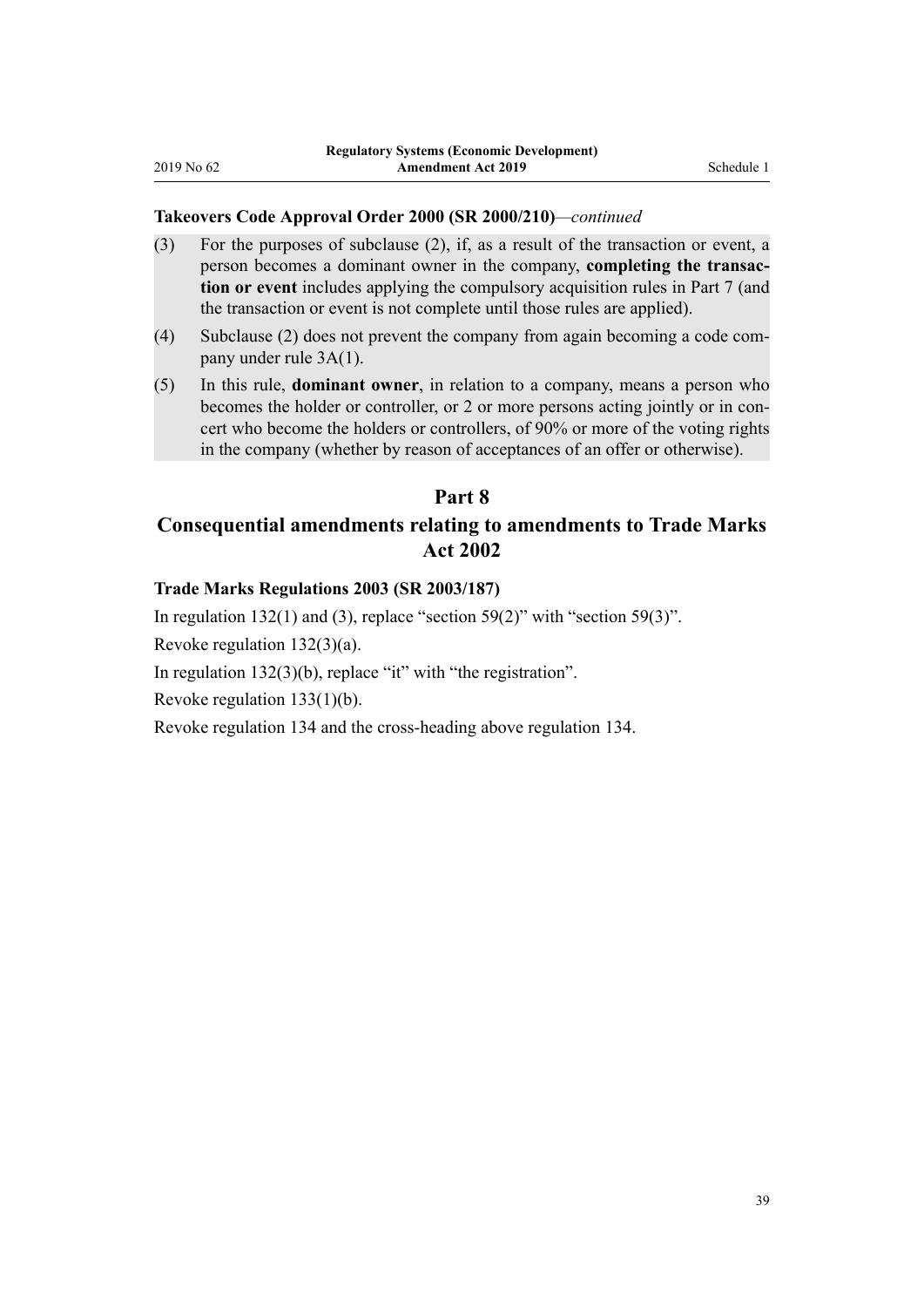# **Schedule 2**

# <span id="page-39-0"></span>**Amendments to Schedule 1AA of Credit Contracts and Consumer Finance Act 2003**

[s 34\(4\)](#page-11-0)

|                                                                                                                                                                                                                                             |                                                                          | Regulatory Systems (Economic Development) Amendment Act 2019                                                                                                                                                                                                 |  |  |
|---------------------------------------------------------------------------------------------------------------------------------------------------------------------------------------------------------------------------------------------|--------------------------------------------------------------------------|--------------------------------------------------------------------------------------------------------------------------------------------------------------------------------------------------------------------------------------------------------------|--|--|
|                                                                                                                                                                                                                                             | Creditor may, by notice to debtors, apply Part 3A to existing agreements |                                                                                                                                                                                                                                                              |  |  |
|                                                                                                                                                                                                                                             |                                                                          | Part 3A applies to the existing agreements described in this clause.                                                                                                                                                                                         |  |  |
|                                                                                                                                                                                                                                             | The existing agreements are those agreements—                            |                                                                                                                                                                                                                                                              |  |  |
| to which Part 3A (as in force immediately before the commencement of<br>(a)<br>the Regulatory Systems Act 2019) would have applied if the agreements<br>had been entered into on or after the date on which Part 3A came into<br>force; and |                                                                          |                                                                                                                                                                                                                                                              |  |  |
| (b)                                                                                                                                                                                                                                         |                                                                          | in respect of which neither a creditor nor a debtor has taken any action<br>(such as issuing a pre-possession notice) under the principal Act or the<br>Credit (Repossession) Act 1997, as in force immediately before the com-<br>mencement of Part 3A; and |  |  |
| (c)                                                                                                                                                                                                                                         |                                                                          | in respect of which any creditor under the agreement has given notice to<br>every debtor under the agreement-                                                                                                                                                |  |  |
|                                                                                                                                                                                                                                             | (i)                                                                      | stating that Part 3A will apply to the agreement; and                                                                                                                                                                                                        |  |  |
|                                                                                                                                                                                                                                             | (ii)                                                                     | specifying the date on which Part 3A begins to apply to the agree-<br>ment (which must be at least 5 working days after the last notice<br>is given); and                                                                                                    |  |  |
|                                                                                                                                                                                                                                             | (iii)                                                                    | summarising the rights and obligations of the creditors and the<br>debtors under Part 3A.                                                                                                                                                                    |  |  |
| Part 3A applies to an existing agreement on and from the date referred to in<br>subclause $(2)(c)(ii)$ as if that agreement were a consumer credit contract.                                                                                |                                                                          |                                                                                                                                                                                                                                                              |  |  |
| On and from the date on which Part 3A begins to apply to an existing agree-<br>ment, the Credit (Repossession) Act 1997 (as in force immediately before the<br>commencement of Part 3A) ceases to apply for the purposes of the agreement.  |                                                                          |                                                                                                                                                                                                                                                              |  |  |
| Section 83ZQ applies to the giving and receiving of a notice under subclause<br>(2).                                                                                                                                                        |                                                                          |                                                                                                                                                                                                                                                              |  |  |
|                                                                                                                                                                                                                                             |                                                                          | Application of Part 3A and related provisions to existing credit contracts                                                                                                                                                                                   |  |  |
|                                                                                                                                                                                                                                             | This clause applies to a credit contract if.—                            |                                                                                                                                                                                                                                                              |  |  |
| (a)                                                                                                                                                                                                                                         |                                                                          | immediately before the Regulatory Systems Act 2019 came into force,<br>Part 3A applied to the contract; but                                                                                                                                                  |  |  |
|                                                                                                                                                                                                                                             |                                                                          |                                                                                                                                                                                                                                                              |  |  |

(b) the contract is not a consumer credit contract.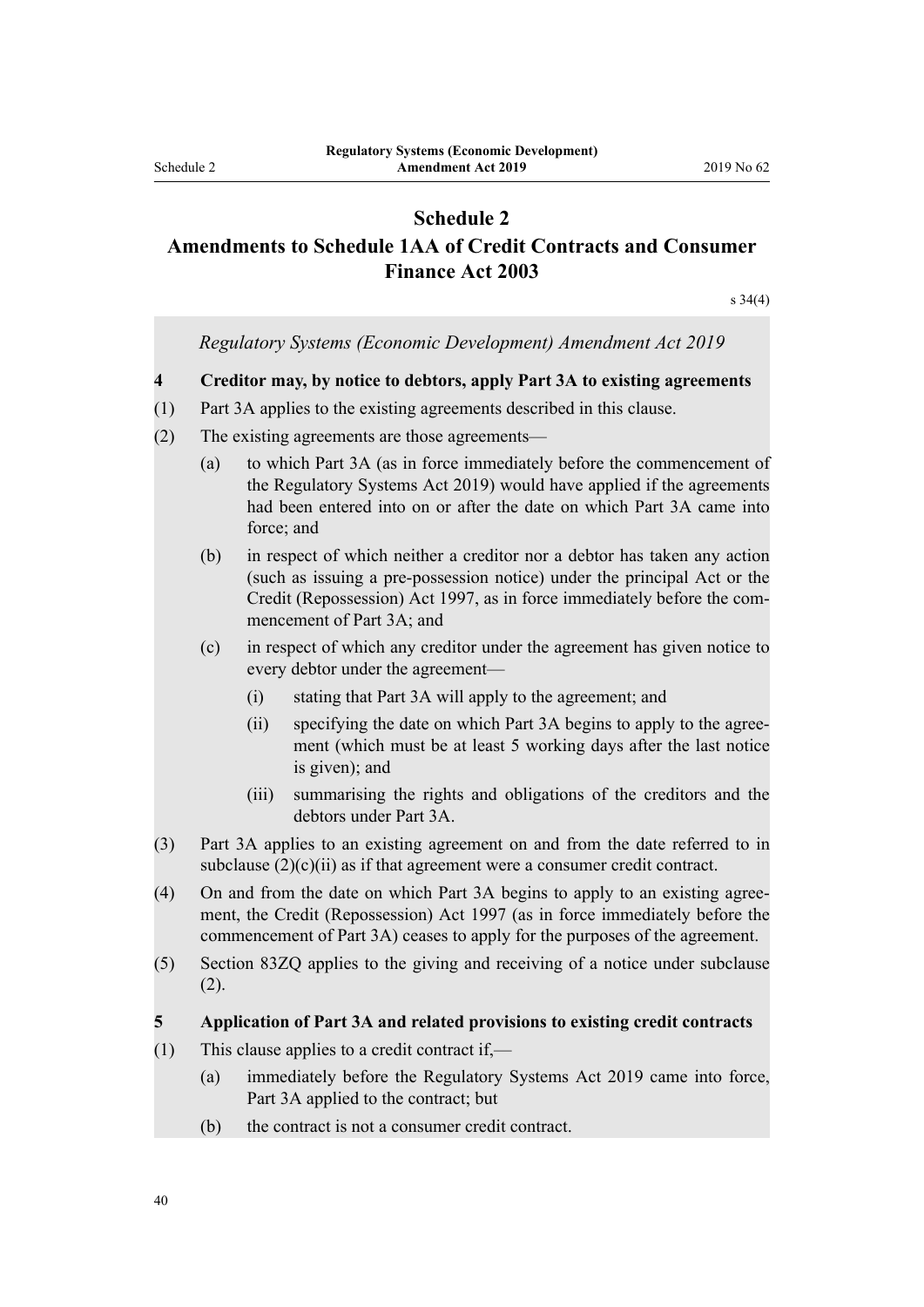| 2019 No 62 |                          | <b>Regulatory Systems (Economic Development)</b><br><b>Amendment Act 2019</b>                                                                                                                                                                                             |  |  |
|------------|--------------------------|---------------------------------------------------------------------------------------------------------------------------------------------------------------------------------------------------------------------------------------------------------------------------|--|--|
| (2)        | (a)<br>(b)<br>(c)<br>(d) | The following provisions continue to apply to the contract as if that contract<br>were a consumer credit contract:<br>section 5, definition of costs of borrowing:<br>section 9B, definitions of agreement, lender, and relevant guarantee:<br>section $9K$ :<br>Part 3A. |  |  |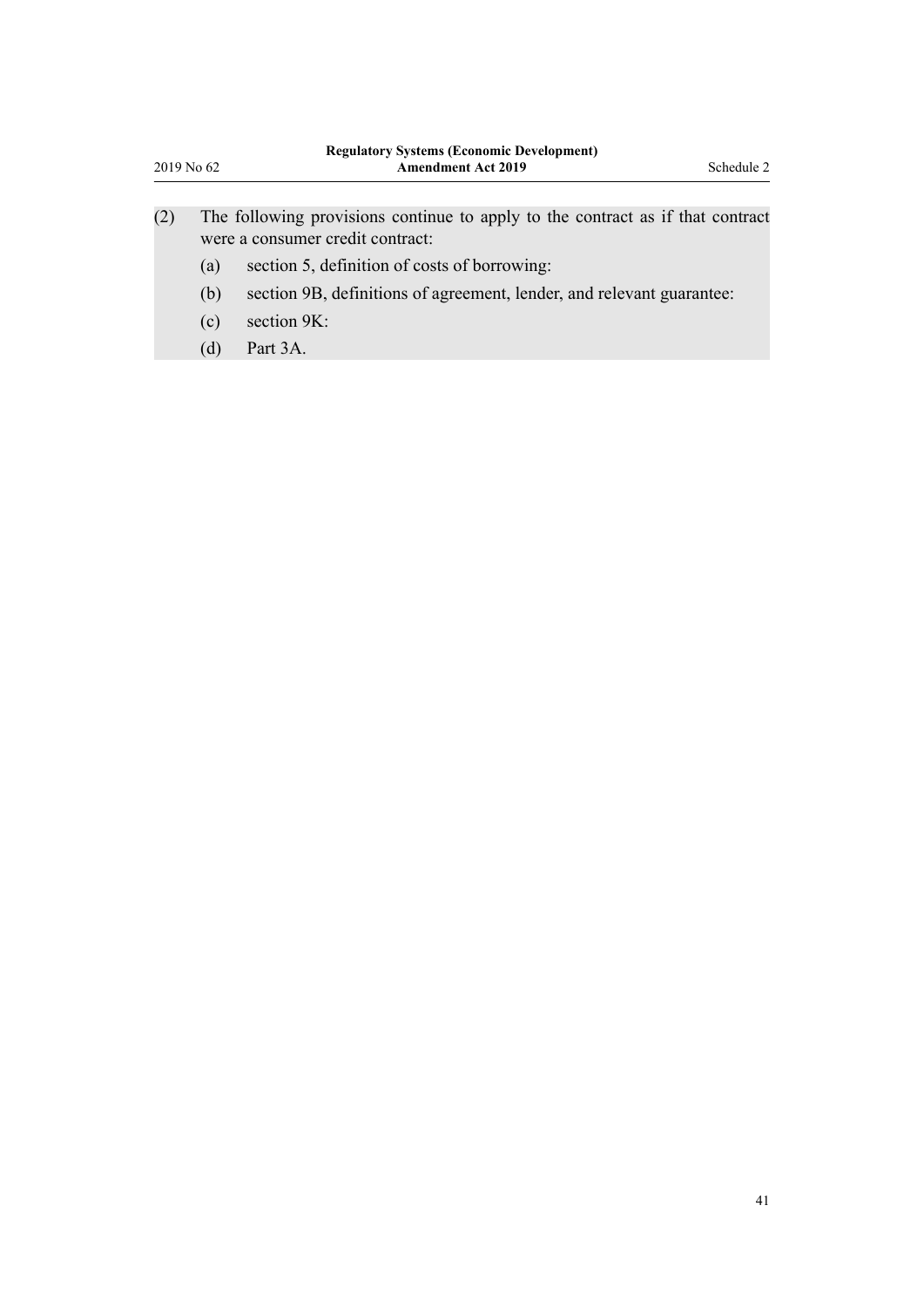# **Schedule 3**

### <span id="page-41-0"></span>**New Part 2 inserted into Schedule 1AA of Insolvency Act 2006**

[s 98](#page-25-0)

# **Part 2**

# **Provisions relating to Regulatory Systems (Economic Development) Amendment Act 2019**

### **8 Interpretation**

 $(1)$  In this Part,—

**Amendment Act** means the Regulatory Systems (Economic Development) Amendment Act 2019

**commencement date** means the date on which Part 8 of the Amendment Act comes into force

**summary instalment order** means a summary instalment order (as defined in former section 340) that was made under former section 343.

- (2) In this Part,—
	- (a) a reference to a **section** (for example, **section 158**) is a reference to that section as in force on and from the commencement date; and
	- (b) a reference to a **former section** (for example, former section 158) is a reference to that section as in force immediately before the commencement date.

#### **9 Application of section 67(2) to statement of affairs filed before commencement date**

Section 67(2) does not apply in relation to a statement of affairs filed with the Assignee before the commencement date.

#### **10 Application of section 149**

Section 149 applies to undischarged bankrupts—

- (a) whether they were adjudicated bankrupt before, on, or after the commencement date; and
- (b) whether the relevant work began before, on, or after the commencement date.

### **11 Former sections 158 and 159 apply if person adjudicated bankrupt before commencement date**

If a person is adjudicated bankrupt before the commencement date,—

(a) section 158 does not apply to the person; and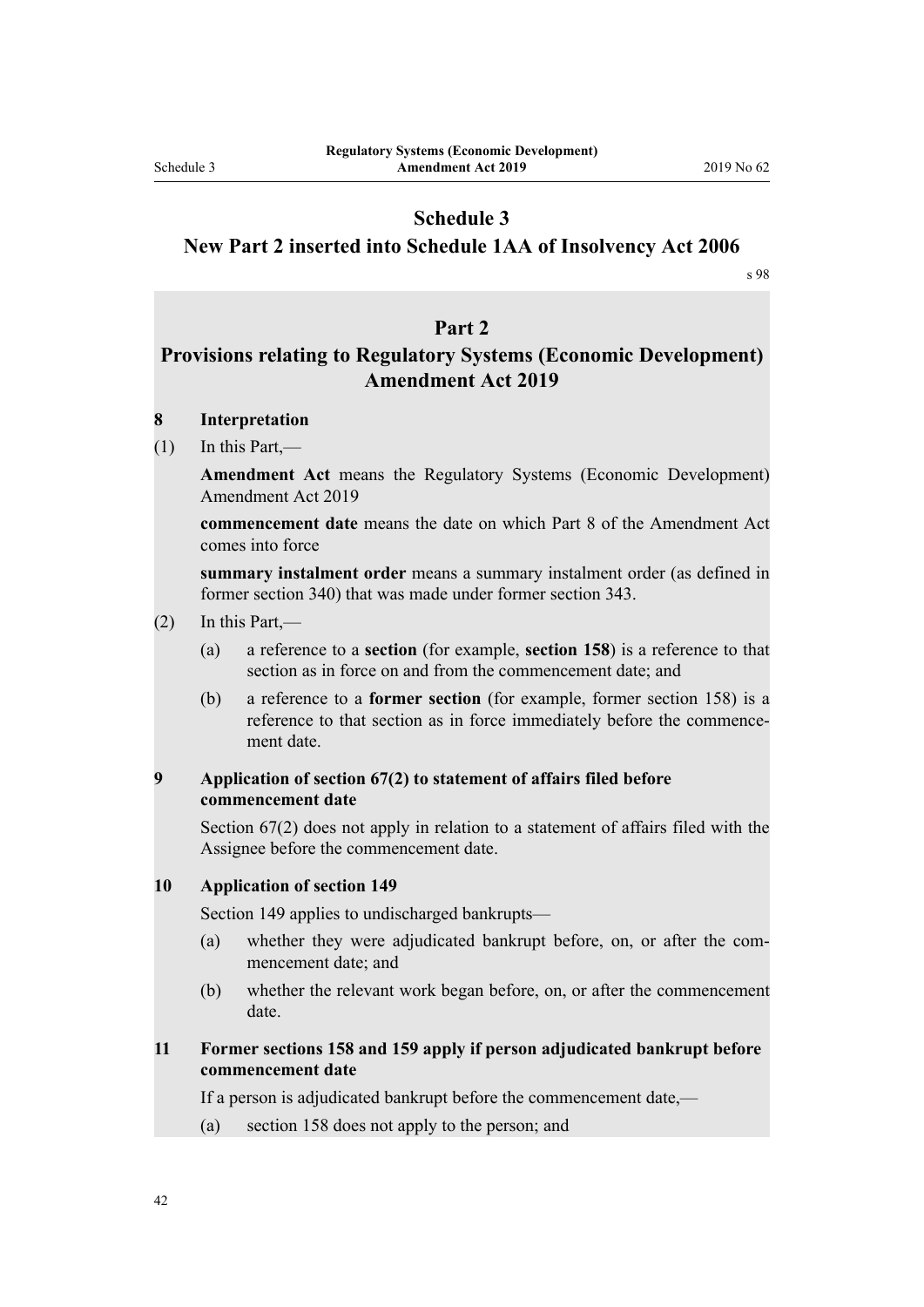(b) former sections  $158(1)$  to (4), 159, 160, 161, and 162 continue to apply to the person.

#### **12 First Order in Council under section 158(4) after commencement date**

The first Order in Council made under section 158(4) after the commencement date may take into account any rise in the all groups index number of the New Zealand Consumers Price Index that occurred on or after 1 July 2019.

# **13 Former section 164 applies if person adjudicated bankrupt before commencement date**

If a person is adjudicated bankrupt before the commencement date,—

- (a) section 164 does not apply to the person; and
- (b) former section 164 continues to apply to the person.

```
14 Application of section 165(1)(b)
```
Section  $165(1)(b)$  applies whether the bankrupt to whom the requirement relates was adjudicated bankrupt before, on, or after the commencement date.

# **15 Former section 178 applies to public examination started before commencement date**

Section 178 does not apply, and former section 178 continues to apply, to a public examination of a bankrupt that started before the commencement date.

# **16 Application of section 193 if gift or contribution made before commencement date**

- (1) For the purposes of section 205,—
	- (a) section 193 does not apply in relation to a gift made by a bankrupt before the commencement date; and
	- (b) former section 193 continues to apply in relation to the gift.
- (2) For the purposes of section 213,—
	- (a) section 193 does not apply in relation to a contribution made by a bankrupt before the commencement date; and
	- (b) former section 193 continues to apply in relation to the contribution.

### **17 Application of section 290A to bankrupt who died before commencement date**

- (1) Section 290A applies to a bankrupt who dies after the date that is 3 years before the commencement date
- (2) A bankrupt is automatically discharged from bankruptcy on the commencement date if the bankrupt died—
	- (a) on or after 3 December 2007 but before or on the date that is 3 years before the commencement date; and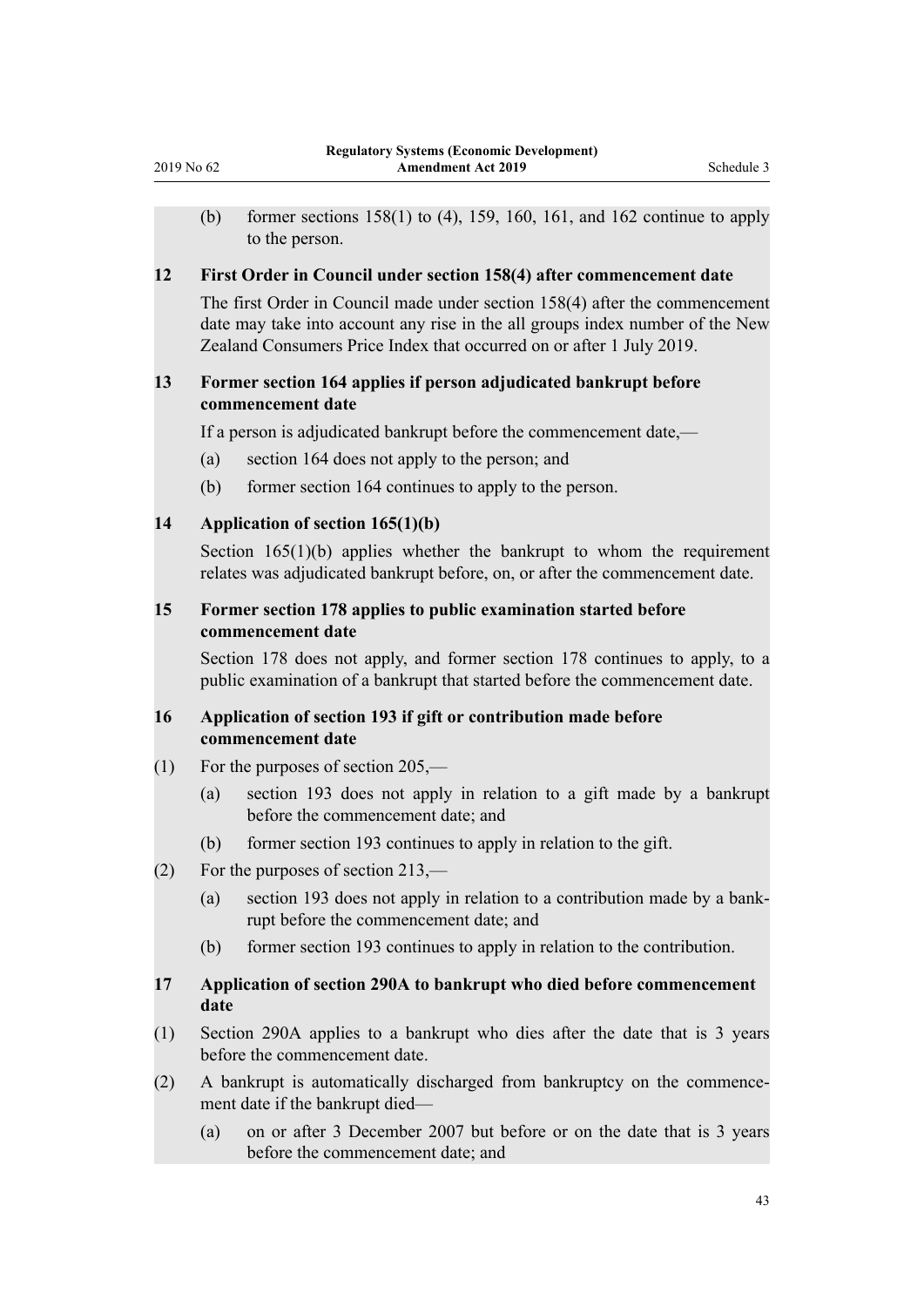(b) before filing a statement of affairs.

#### *Summary instalment orders*

#### **18 Debt repayment order includes summary instalment order**

On and from the commencement date, a reference in this Act, any other enactment, or any instrument or document to a **debt repayment order** includes a summary instalment order unless—

- (a) this Part provides otherwise; or
- (b) the context otherwise requires.

### **19 Outstanding applications for summary instalment orders**

- (1) An application made under former section 342 for a summary instalment order must, on and from the commencement date, be treated as an application for a debt repayment order.
- (2) Subclause (1) applies unless the Assignee has, before the commencement date, made a summary instalment order (or, as the case may be, declined to make the order) in response to the application.

#### **20 Former section 350A continues to apply to summary instalment orders**

Section 350A does not apply, and former section 350A continues to apply, to summary instalment orders.

#### **21 Former section 352 continues to apply to summary instalment orders**

Section 352 does not apply, and former section 352 continues to apply, to a debtor in respect of whom a summary instalment order was made before the commencement date.

# **22 Section 358B(2) and (3) applies if debtor discharged on or after commencement**

Section 358B(2) and (3) applies in relation to the discharge of a debtor from a debt repayment order only if the discharge occurs on or after the commencement date.

#### *No asset procedure*

# **23 Former section 363 continues to apply if application made before commencement date**

Section 363 does not apply, and former section 363 continues to apply, in relation to a debtor who applied for entry to the no asset procedure before the commencement date.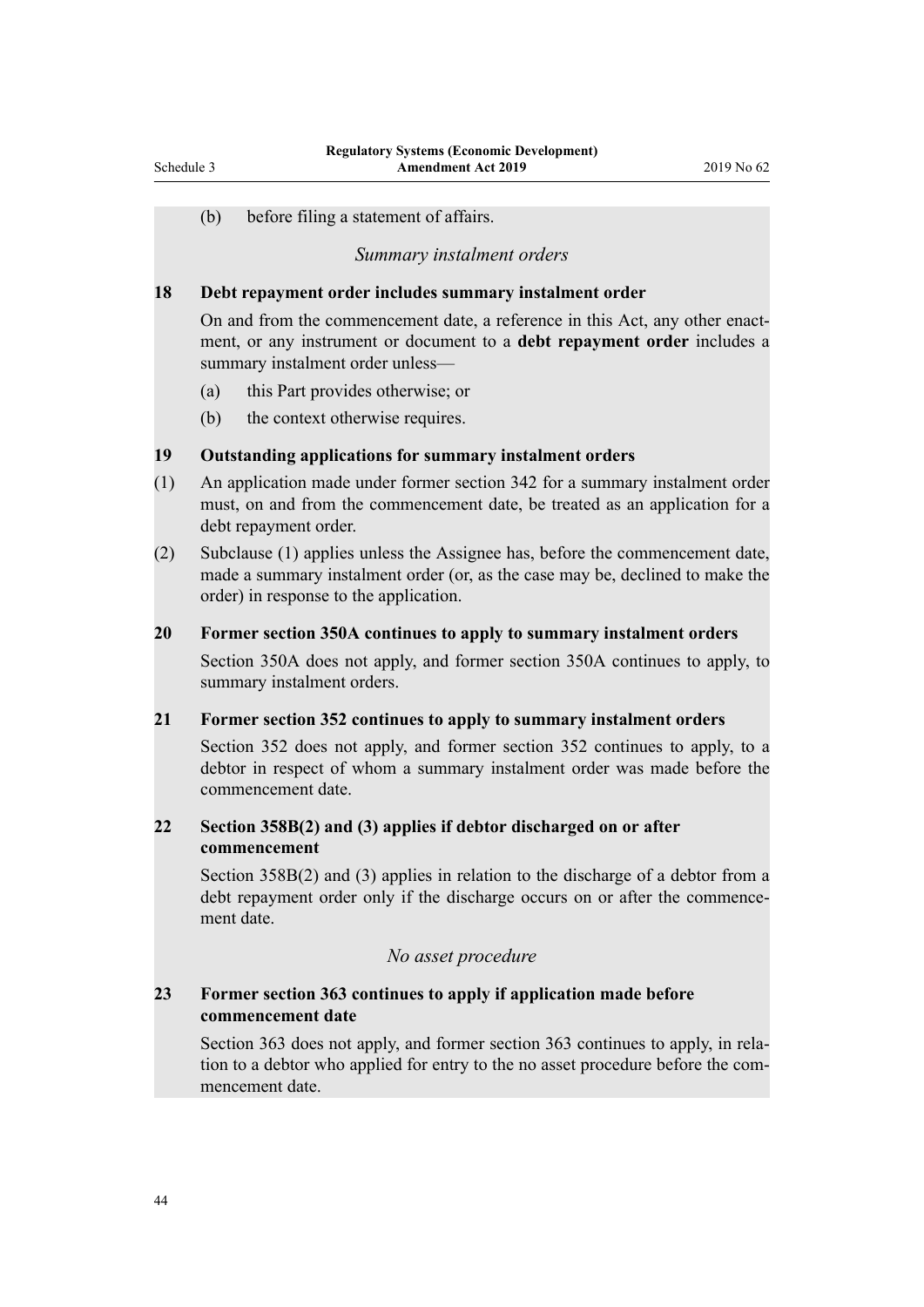# **24 Court may not reverse cancellation of debts if discharge occurred before commencement date**

- (1) The court may not exercise its powers under sections 377C to 377E in relation to the debts of a person who was discharged from the no asset procedure before the commencement date.
- (2) The court may not exercise its powers under section 374 on the ground in section 374(1)(b) in relation to the assets of a person who was discharged from the no asset procedure before the commencement date.

# **25 Application of section 449**

- (1) Section 449(1)(ab) applies in respect of a person (**P**) who is or has been bankrupt (whether P was adjudicated bankrupt before, on, or after the commencement date and whether the bankruptcy was first entered on the public register before, on, or after the commencement date).
- (2) Section 449(1)(ga) applies in respect of a person who is subject to a current debt repayment order (whether the order was made before, on, or after the commencement date and whether the order was first entered on the public register before, on, or after the commencement date).
- (3) Section  $449(1)(n)$  applies in respect of a person who is subject to a current debt repayment order (whether the order was made before, on, or after the commencement date and whether the order was first entered on the public register before, on, or after the commencement date).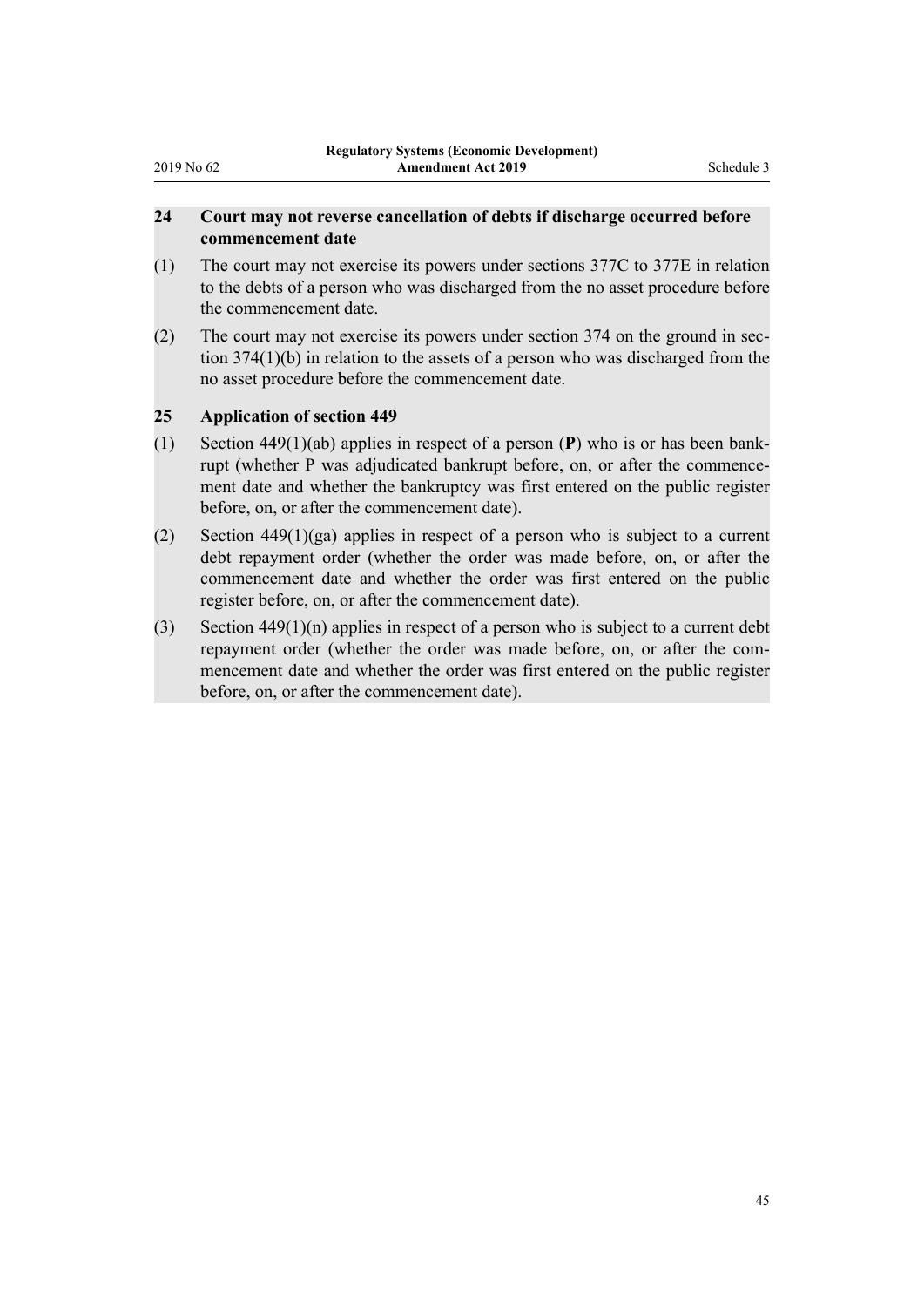# **Schedule 4**

### <span id="page-45-0"></span>**New Part 2 inserted into Schedule 1AA of Takeovers Act 1993**

[s 119](#page-29-0)

# **Part 2**

# **Provision relating to Regulatory Systems (Economic Development) Amendment Act 2019**

### **2 Existing transactions unaffected**

- (1) This Act, the takeovers code, and any relevant exemptions from the takeovers code, as in force immediately before commencement, continue to apply to every transaction and event regulated under the code (or that would be regulated under the code but for an exemption) that has started but is not completed before commencement (an **existing transaction**), until the existing transaction is complete and all requirements of the code and any exemptions (as relevant) have been complied with.
- (2) In particular, a company that, because it is not at least medium-sized, ceases to be a code company on commencement continues to be a treated as a code company for the purpose of completing existing transactions (if any).
- (3) For the purposes of this clause, if, as a result of an existing transaction, a person becomes a dominant owner in the company, **completing existing transactions** includes applying the compulsory acquisition rules in Part 7 of the code (and the existing transaction is not complete until those rules are applied).
- (4) Subclause (2)—
	- (a) does not limit subclause (1); and
	- (b) does not prevent the company from again becoming a code company.
- (5) In this clause,—

**commencement** means commencement of Part 12 of the Regulatory Systems (Economic Development) Amendment Act 2019

**dominant owner**, in relation to a company, means a person who becomes the holder or controller, or 2 or more persons acting jointly or in concert who become the holders or controllers, of 90% or more of the voting rights in the company (whether by reason of acceptances of an offer or otherwise); and words or expressions used in the definition of dominant owner have the same meanings as they have in the takeovers code.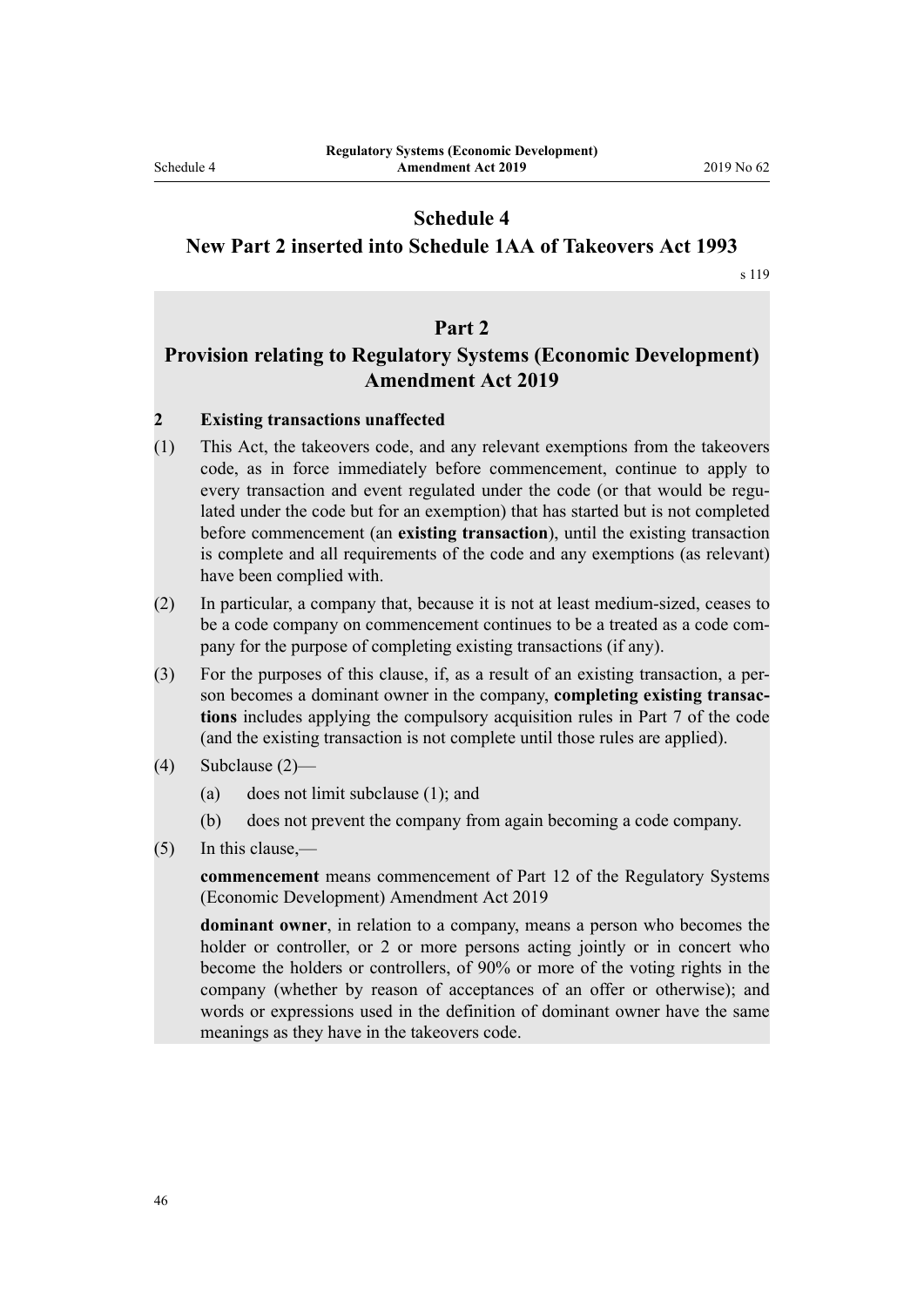# **Schedule 5**

### <span id="page-46-0"></span>**New Schedule 1AA inserted into Trade Marks Act 2002**

[s 135](#page-33-0)

# **Schedule 1AA**

# **Transitional, savings, and related provisions**

s 7A

### **Part 1**

# **Provision relating to Regulatory Systems (Economic Development) Amendment Act 2019**

#### **1 Restoration provisions continued for trade marks removed before commencement date**

- (1) Despite their replacement or revocation by the Amendment Act, the restoration provisions continue to apply in relation to a trade mark that, before the commencement date, was removed from the register for non-payment of the renewal fee.
- (2) This clause is repealed at the close of the day that is 1 year after the commencement date.
- (3) In this clause,—

**Amendment Act** means the Regulatory Systems (Economic Development) Amendment Act 2019

**commencement date** means the date on which section 128 of the Amendment Act comes into force

**restoration provisions** means sections 59 and 60 of this Act and regulation 134 of the Trade Marks Regulations 2003 as in force immediately before the commencement date.